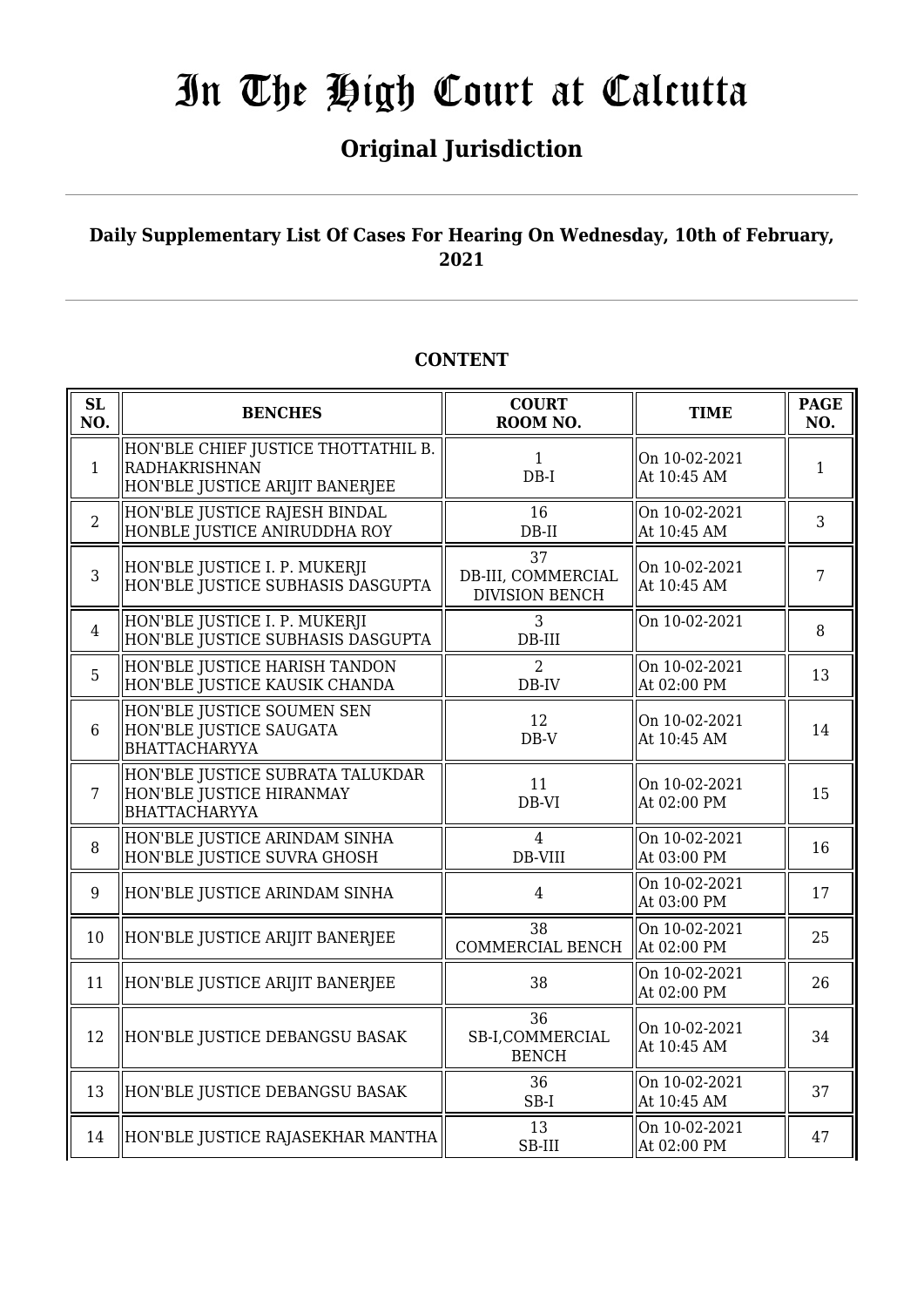| SL<br>NO. | <b>BENCHES</b>                                 | <b>COURT</b><br>ROOM NO. | <b>TIME</b>                  | <b>PAGE</b><br>NO. |
|-----------|------------------------------------------------|--------------------------|------------------------------|--------------------|
| 15        | HON'BLE JUSTICE SABYASACHI<br> BHATTACHARYYA   | 8<br>SB-IV               | On 10-02-2021<br>At 10:45 AM | 48                 |
| 16        | HON'BLE JUSTICE SHEKHAR B. SARAF               | 26<br>SB-VI              | On 10-02-2021<br>At 03:00 PM | 49                 |
| 17        | HON'BLE JUSTICE RAJARSHI BHARADWAJ             | 15<br>SB-VII             | On 10-02-2021<br>At 10:45 AM | 51                 |
| 18        | HON'BLE JUSTICE RAVI KRISHAN KAPUR             | 39<br>SB-IX              | On 10-02-2021<br>At 10:45 AM | 52                 |
| 19        | HON'BLE JUSTICE RAVI KRISHAN KAPUR             | 10<br>SB-IX              | On 10-02-2021<br>At 10:45 AM | 53                 |
| 20        | HON'BLE JUSTICE ARINDAM MUKHERJEE              | 23<br>$SB-X$             | On 10-02-2021<br>At 02:00 PM | 58                 |
| 21        | HON'BLE JUSTICE BISWAJIT BASU                  | 18<br>SB-XI              | On 10-02-2021<br>At 10:45 AM | 59                 |
| 22        | HON'BLE JUSTICE AMRITA SINHA                   | 24<br>SB-XII             | On 10-02-2021<br>At 10:45 AM | 60                 |
| 23        | HON'BLE JUSTICE ABHIJIT<br><b>GANGOPADHYAY</b> | 22<br><b>SB-XIII</b>     | On 10-02-2021<br>At 03:30 PM | 62                 |
| 24        | THE LEARNED MASTER & OFFICIAL<br>REFEREE       | <b>CHAMBER</b>           | On 10-02-2021<br>At 12:00 PM | 63                 |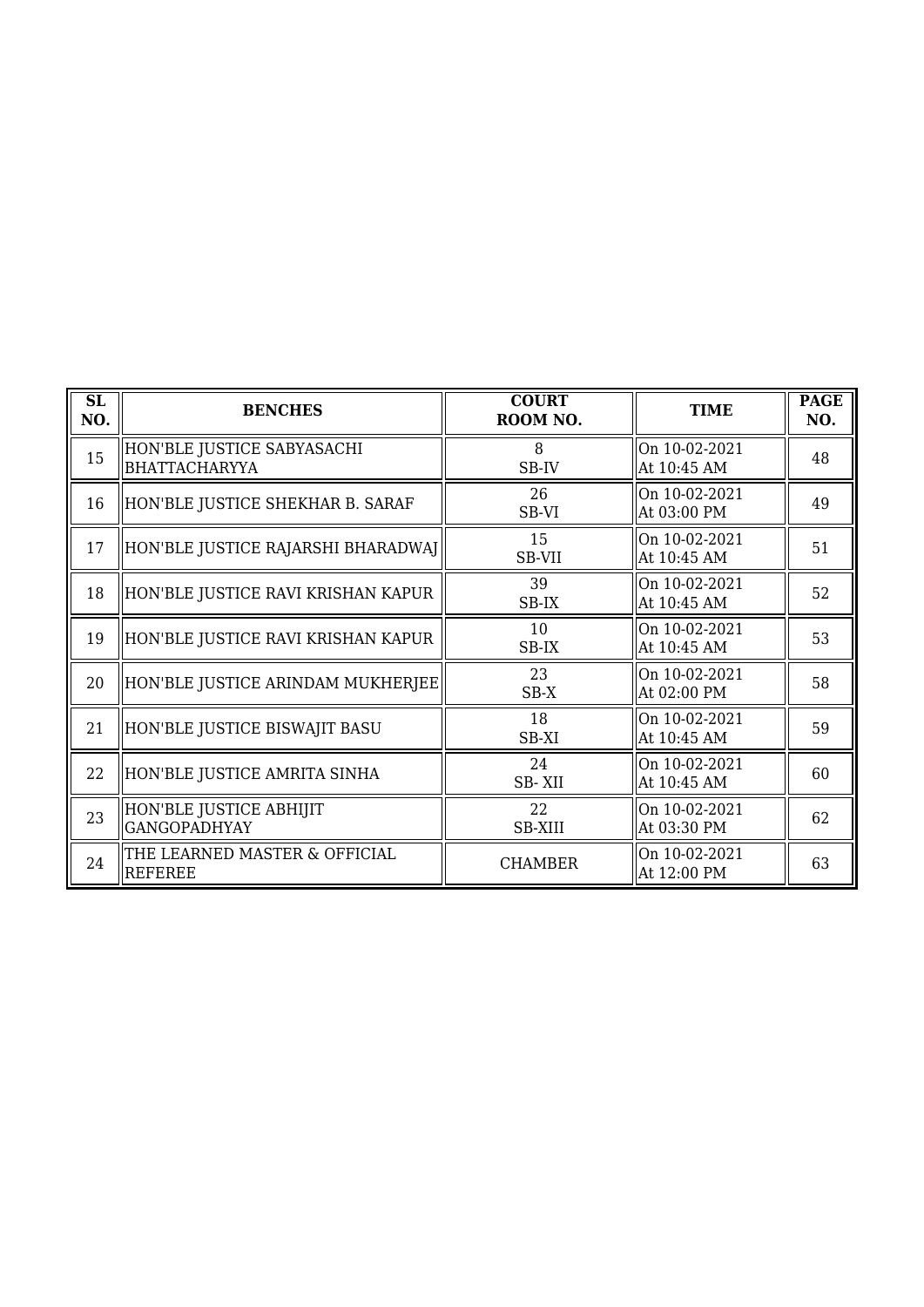

### **Original Side**

**DAILY CAUSELIST For Wednesday The 10th February 2021**

#### **COURT NO. 1**

#### **DIVISION BENCH (DB-I)**

#### **AT 10:45 AM**

#### **HON'BLE CHIEF JUSTICE THOTTATHIL B. RADHAKRISHNAN HON'BLE JUSTICE ARIJIT BANERJEE (VIA VIDEO CONFERENCE)**

**ON AND FROM MONDAY, THE 1ST FEBRUARY, 2021 AS LONG AS THE DIVISION BENCH COMPRISING OF HON'BLE CHIEF JUSTICE THOTTATHIL B. RADHAKRISHNAN AND HON'BLE JUSTICE ARIJIT BANERJEE DOES NOT SIT- HON'BLE JUSTICE RAJESH BINDAL AND HON'BLE JUSTICE ANIRUDDHA ROY- WILL TAKE, IN ADDITION TO THEIR OWN LIST AND DETERMINATION, URGENT MATTERS RELATING TO THE LIST AND DETERMINATION OF THE DIVISION BENCH COMPRISING OF HON'BLE CHIEF JUSTICE THOTTATHIL B. RADHAKRISHNAN AND HON'BLE JUSTICE ARIJIT BANERJEE.**

**ON AND FROM WEDNESDAY, THE 13TH JANUARY, 2021 - APPEALS FROM ORDERS RELATING TO RESIDUARY UNDER GROUP - IX INCLUDING APPLICATIONS CONNECTED THERETO; PUBLIC INTEREST LITIGATION; CRIMINAL CONTEMPT MATTERS; APPEALS UNDER SECTION 19(1)(a) OF THE CONTEMPT OF COURT'S ACT; APPLICATIONS UNDER SECTION 27 OF THE ELECTRICITY REGULATORY COMMISSION ACT, 1998, INCLUDING APPLICATIONS CONNECTED THERETO;**

**HABEAS CORPUS;**

**ANY OTHER MATTER, IRRESPECTIVE OF CLASSIFICATION, AS DIRECTED BY THE HON'BLE CHIEF JUSTICE. NOTE:MATTERS WILL BE TAKEN UP THROUGH PHYSICAL HEARING ONLY WHEN BOTH THE PARTIES ARE AGREED.**

> **NOTE:(1) ON THURSDAY, APPEALS FROM ORDERS RELATING TO RESIDUARY UNDER GROUP-IX INCLUDING APPLICATIONS CONNECTED THERETO, WILL BE TAKEN UP.**

**(2) ON FRIDAY, PUBLIC INTEREST LITIGATION MATTERS WILL BE TAKEN UP.**

**NOTE: NO MENTIONING IN COURT**

#### **PUBLIC INTEREST LITIGATION**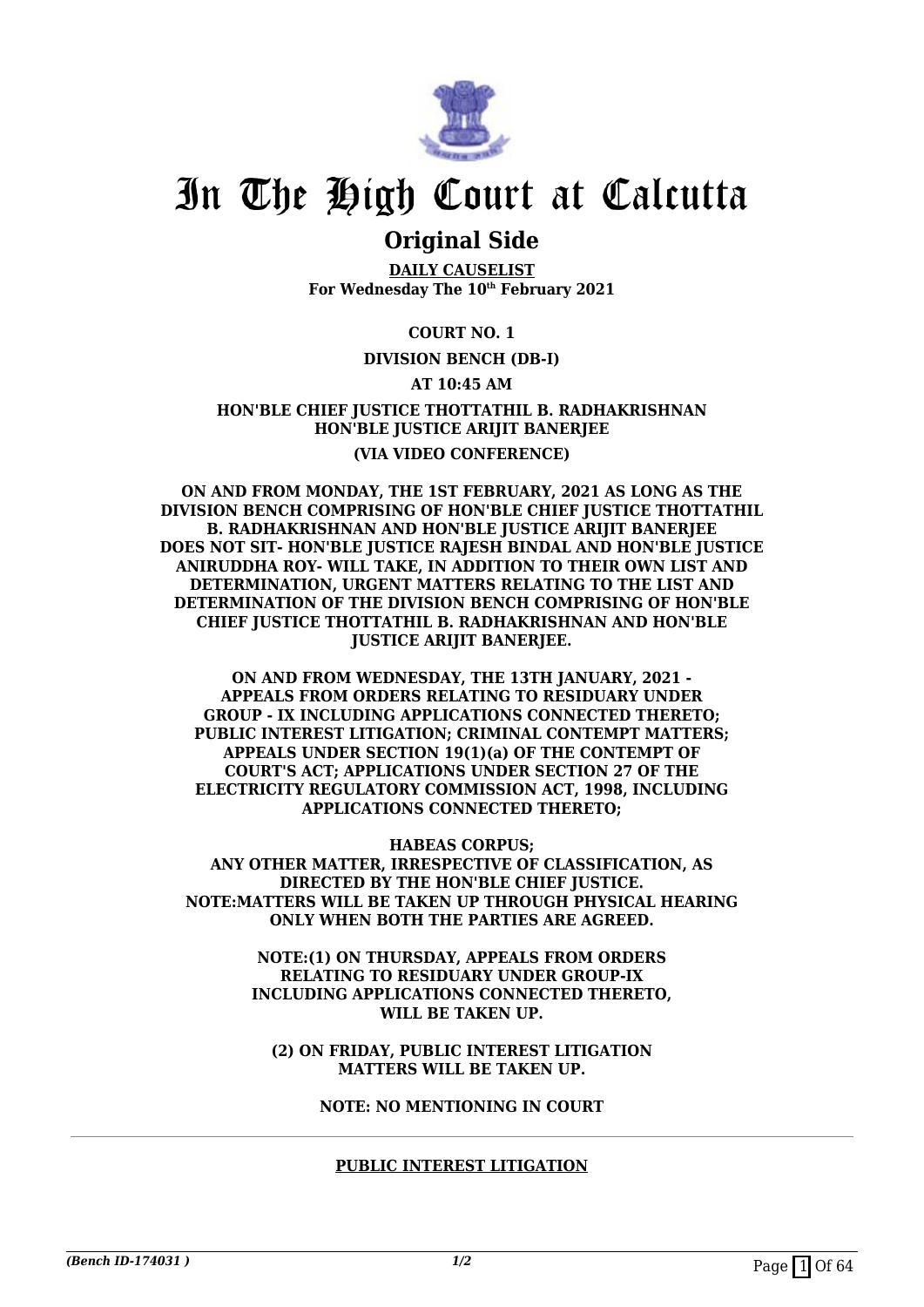1 WPO/372/2019 RAJYASHREE CHAUDHURI VS THE STATE OF WEST BENGAL AND ORS

JIBANTARAJ DAN ROY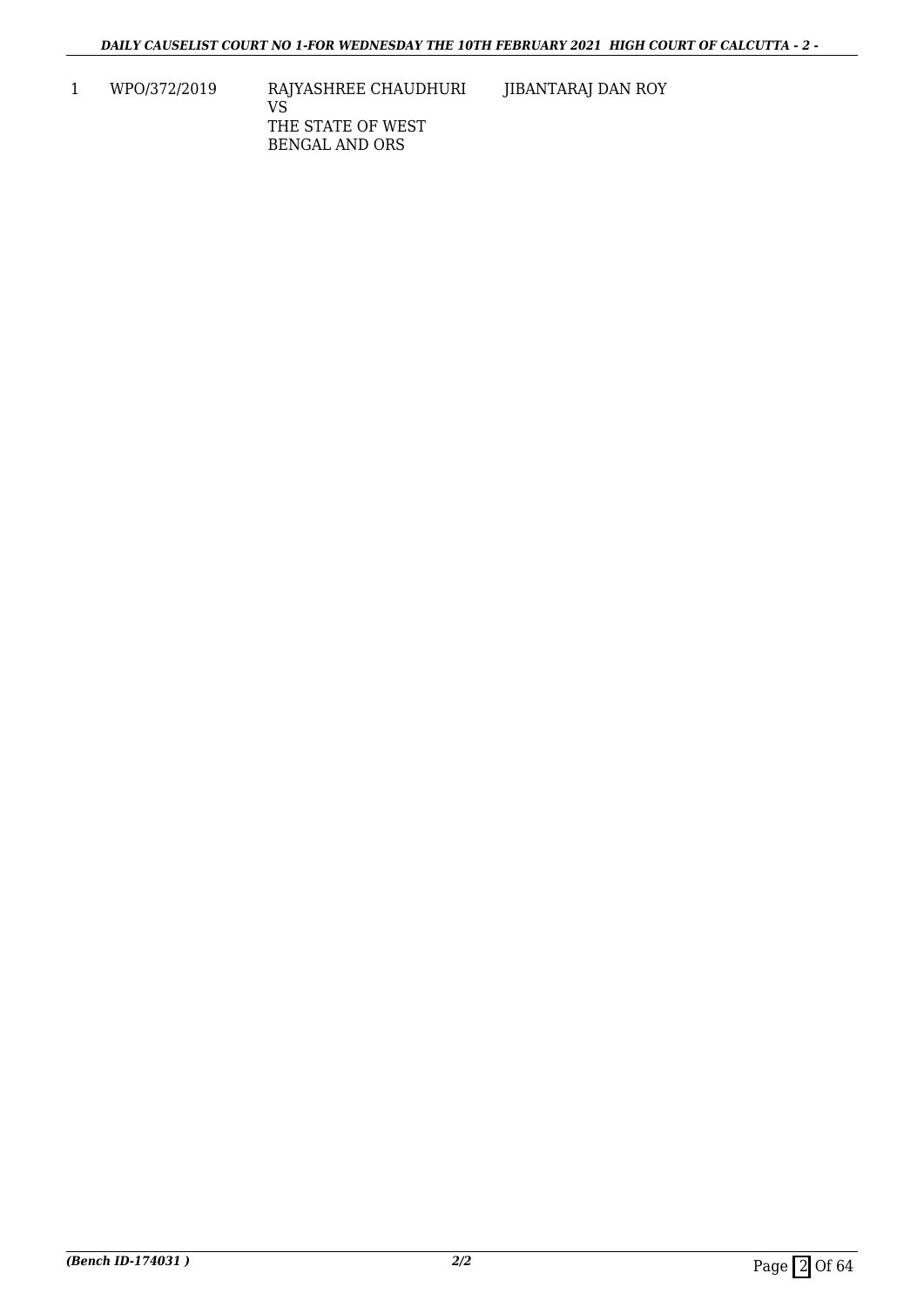

### **Original Side**

**DAILY CAUSELIST For Wednesday The 10th February 2021**

**COURT NO. 16**

**DIVISION BENCH (DB-II)**

**AT 10:45 AM HON'BLE JUSTICE RAJESH BINDAL HONBLE JUSTICE ANIRUDDHA ROY (VIA VIDEO CONFERENCE)**

#### **NOTE:MATTERS WILL BE TAKEN UP THROUGH PHYSICAL HEARING ONLY WHEN BOTH THE PARTIES ARE AGREED.**

#### **ON AND FROM MONDAY, THE 1ST FEBRUARY, 2021 AS LONG AS THE DIVISION BENCH COMPRISING OF HON'BLE CHIEF JUSTICE THOTTATHIL B. RADHAKRISHNAN AND HON'BLE JUSTICE ARIJIT BANERJEE DOES NOT SIT - WILL TAKE, IN ADDITION TO THEIR OWN LIST AND DETERMINATION, URGENT MATTERS RELATING TO THE LIST AND DETERMINATION OF THE DIVISION BENCH COMPRISING OF HON'BLE CHIEF JUSTICE THOTTATHIL B. RADHAKRISHNAN AND HON'BLE JUSTICE ARIJIT BANERJEE.**

**E-MENTIONING WILL BE TAKEN UP AT THE FIRST SITTING OF THE COURT. OUT OF WHICH ORIGINAL SIDE WILL BE TAKEN UP FIRST. AND THEN APPELLATE SIDE WILL BE TAKEN UP.**

**APPELLATE SIDE LIST WILL BE TAKEN UP AT THE FIRST HALF. ORIGINAL SIDE LIST WILL BE TAKEN UP AFTER RECESS.**

#### **NEW APPLICATIONS - I**

| 1 | ITAT/3/2021                 | PRINCIPAL COMMISSIONER<br>OF INCOME TAX SILIGURI<br>VS<br>NEETU AGARWAL | S LAMBA | SUBASH AGARWAL<br>AND ASSOCIATES |
|---|-----------------------------|-------------------------------------------------------------------------|---------|----------------------------------|
|   | IA NO: GA/1/2021, GA/2/2021 |                                                                         |         |                                  |
|   | ITAT/4/2021                 | PRINCIPAL COMMISSIONER<br>OF INCOME TAX, SILIGURI<br>VS<br>NITU AGARWAL | S LAMBA | SUBASH AGARWAL<br>AND ASSOCIATES |

IA NO: GA/1/2021, GA/2/2021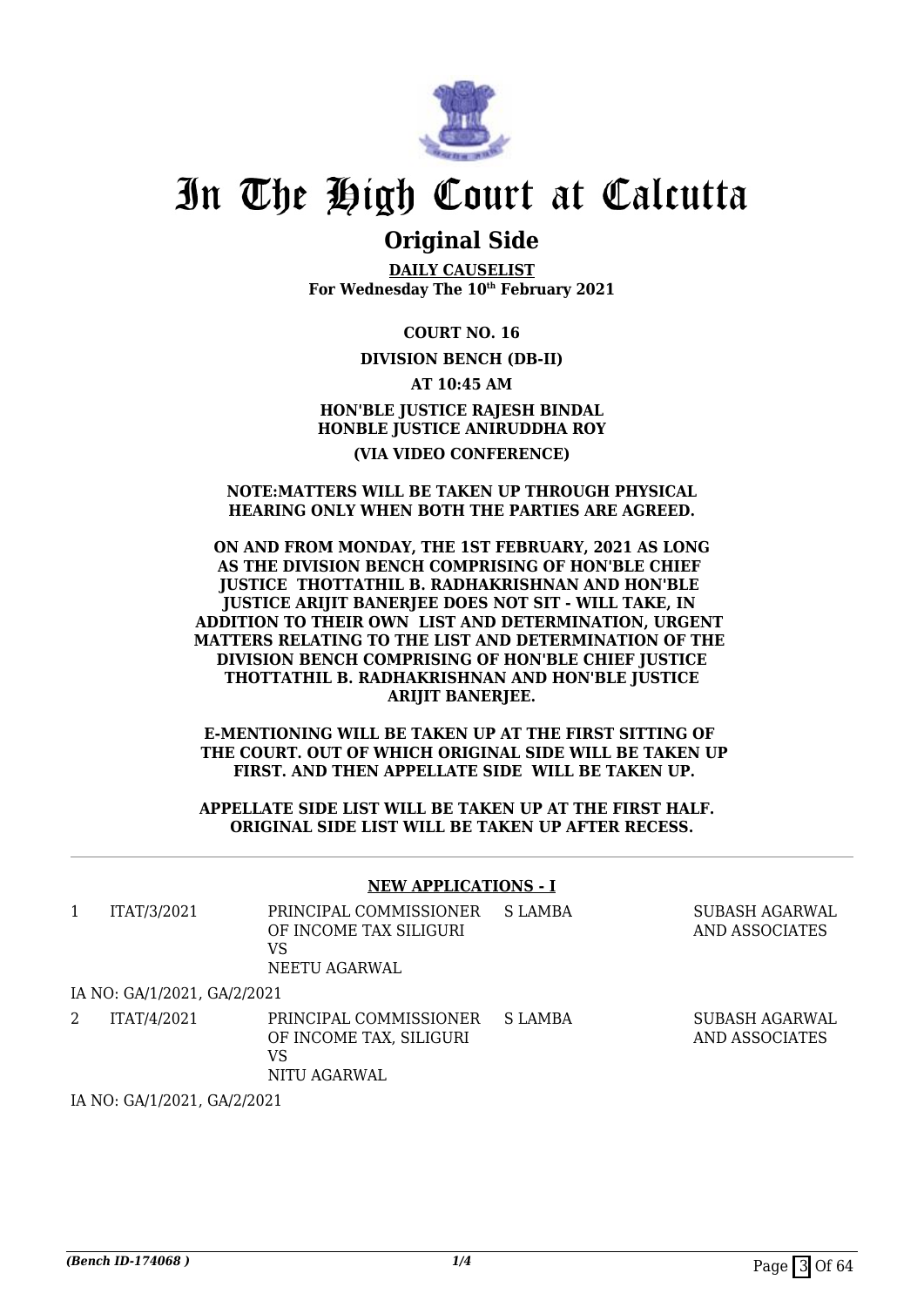3 ITAT/11/2021 PRINCIPAL COMMISSIONER OF INCOME TAX , CENTRAL KOLKATA -2 VS M/S SUPRABHA INDUSTRIES LIMITED S LAMBA

IA NO: GA/1/2021, GA/2/2021

4 ITAT/13/2021 PRINCIPAL COMMISSIONER OF INCOME TAX CENTRAL 2 VS M/S RAUNAK INFRASTRUCTURE LTD S LAMBA

IA NO: GA/1/2021, GA/2/2021

#### **NEW APPLICATIONS**

- 5 ITAT/163/2016 COMM. OF I.T.(INTERNATIONAL TAXATION & TRANSFER PRICING) KOL VS PRICEWATERHOUSE COOPERS L.L.P. YOGESH VATS IA NO: GA/1/2016(Old No:GA/1110/2016) 6 ITAT/32/2018 PRINCIPAL COMM OF INCOME TAX 4, KOLKATA VS M/S KRISHI RASAYAN EXPORTS PVT LTD Y VATS **VIVEK MURARKA** IA NO: GA/1/2018(Old No:GA/484/2018), GA/2/2018(Old No:GA/485/2018) 7 ITAT/38/2018 PRINCIPAL COMM OF INCOME TAX 4, KOLKATA VS M/S KRISHI RASAYAN EXPORTS PVT LTD Y VATS **VIVEK MURARKA** IA NO: GA/1/2018(Old No:GA/514/2018), GA/2/2018(Old No:GA/515/2018) 8 CUSTA/44/2018 THE COMMISSIONER OF SANJUKTA GUPTA
- CUSTOMS (PREVENTIVE), KOLKATA VS M/S. BABA TRADERS

IA NO: GA/1/2018(Old No:GA/1870/2018)

9 ITAT/203/2018 PRINCIPAL COMMISSIONER OF INCOME TAX, CENTRAL-I, KOLKATA VS M/S. AMBICA CAPITAL MARKETS. LTD. Y VATS BHASKAR SENGUPTA

IA NO: GA/1/2018(Old No:GA/1626/2018), GA/2/2018(Old No:GA/1628/2018)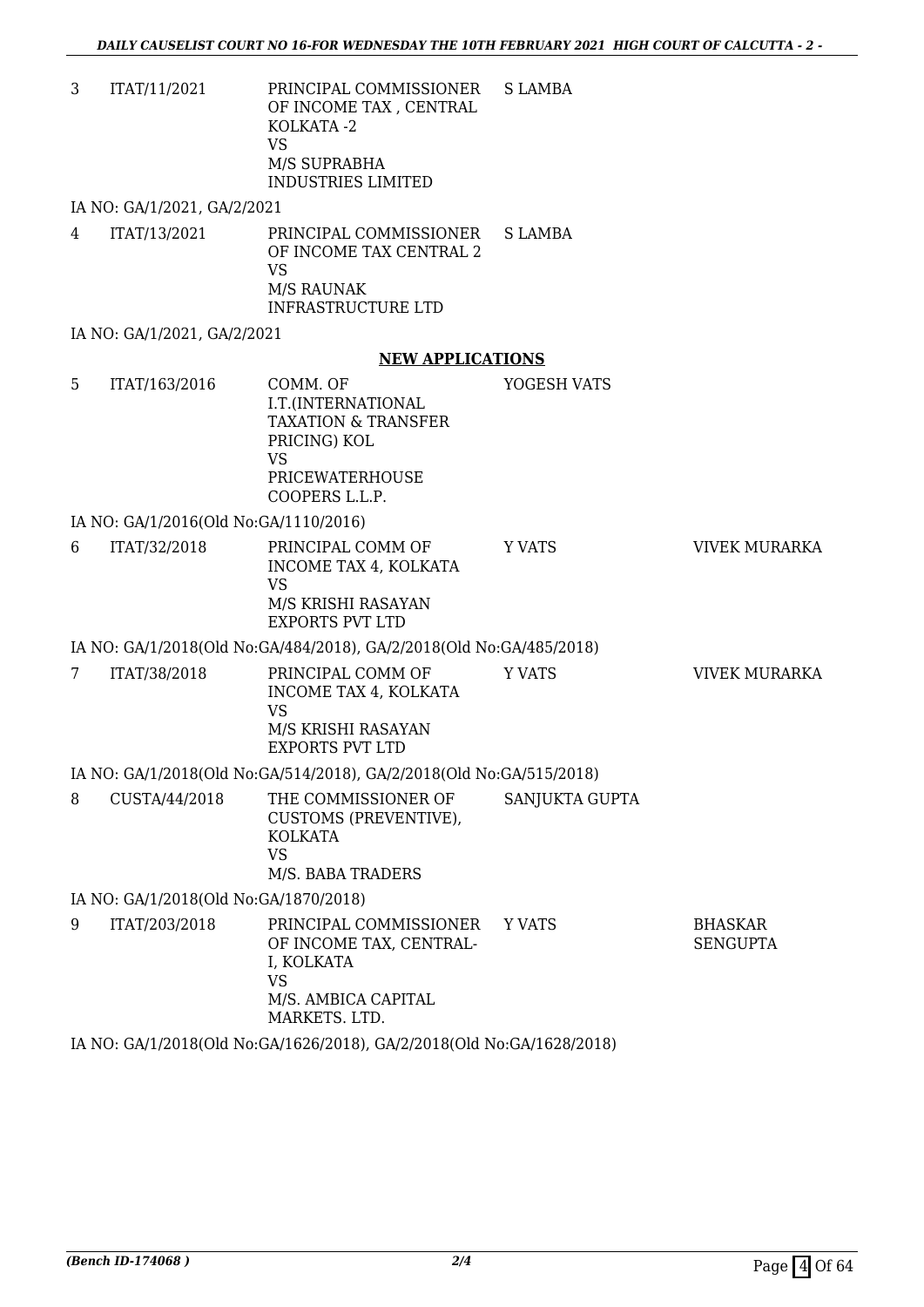| 10 | IA NO. GA/3/2021<br>WITH GA 1356/2019<br>GA 1357/2019<br>In CEXA/40/2019 | <b>COMMISSIONER OF</b><br>SERVICE TAX, KOLKATA @<br>COMMISSIONER OF CGST<br>AND CX, KOLKATA SOUTH<br><b>COMMISSIONERATE</b><br><b>Vs</b><br>M/S BHARAT PETROLEUM<br>CORPORATION LTD. | <b>AMITABRATA ROY</b><br><b>AMITABRATA ROY</b> |
|----|--------------------------------------------------------------------------|--------------------------------------------------------------------------------------------------------------------------------------------------------------------------------------|------------------------------------------------|
| 11 | IA NO. GA/4/2021<br>WITH GA 1356/2019<br>GA 1357/2019<br>In CEXA/40/2019 | <b>COMMISSIONER OF</b><br>SERVICE TAX, KOLKATA @<br>COMMISSIONER OF CGST<br>AND CX, KOLKATA SOUTH<br>COMMISSIONERATE<br><b>Vs</b><br>M/S BHARAT PETROLEUM<br>CORPORATION LTD.        | <b>AMITABRATA ROY</b><br><b>AMITABRATA ROY</b> |
| 12 | ITAT/153/2019                                                            | PRINCIPAL COMMISSIONER<br>OF INCOME TAX-5,<br><b>KOLKATA</b><br><b>VS</b><br>M/S. ANAND ENTERPRISES<br><b>LTD</b>                                                                    | YOGESH VATS                                    |
|    | IA NO: GA/2/2019(Old No:GA/1906/2019)                                    |                                                                                                                                                                                      |                                                |
| 13 | ITAT/181/2019                                                            | PRINCIPAL COMMISSIONER<br>OF INCOME TAX, ASANSOL<br><b>VS</b><br><b>SRI TUSHAR KANTI</b><br><b>BANERJEE</b>                                                                          | <b>Y VATS</b>                                  |
|    |                                                                          | IA NO: GA/1/2019(Old No:GA/2655/2019), GA/2/2019(Old No:GA/2656/2019)                                                                                                                |                                                |
| 14 | ITAT/182/2019                                                            | PRINCIPAL COMMISSIONER<br>OF INCOME TAX-2.<br><b>KOLKATA</b><br><b>VS</b><br>M/S.EMAMI<br><b>INFRASTRUCTURE LTD</b>                                                                  | YOGESH VATS                                    |
|    |                                                                          | IA NO: GA/1/2019(Old No:GA/2670/2019), GA/2/2019(Old No:GA/2671/2019)                                                                                                                |                                                |
| 15 | CUSTA/13/2020                                                            | <b>COMMISSIONER OF</b><br><b>CUSTOMS (ADMN. AND</b><br>AIRPORT)<br><b>VS</b><br>M/S. MALLICK CLEARING<br><b>AGENCY</b>                                                               | K. K. MAITI                                    |
| 16 | ITAT/20/2020                                                             | PRINCIPAL COMMISSIONER YOGESH VATS<br>OF INCOME TAX-2,<br><b>KOLKATA</b><br><b>VS</b><br>M/S THE CALCUTTA<br>TRAMWAYS COMPANY<br>$(1978)$ LTD.                                       |                                                |
|    | IA NO: GA/1/2020, GA/2/2020                                              |                                                                                                                                                                                      |                                                |
|    |                                                                          | <b>SPECIALLY ASSIGNED MATTERS</b>                                                                                                                                                    |                                                |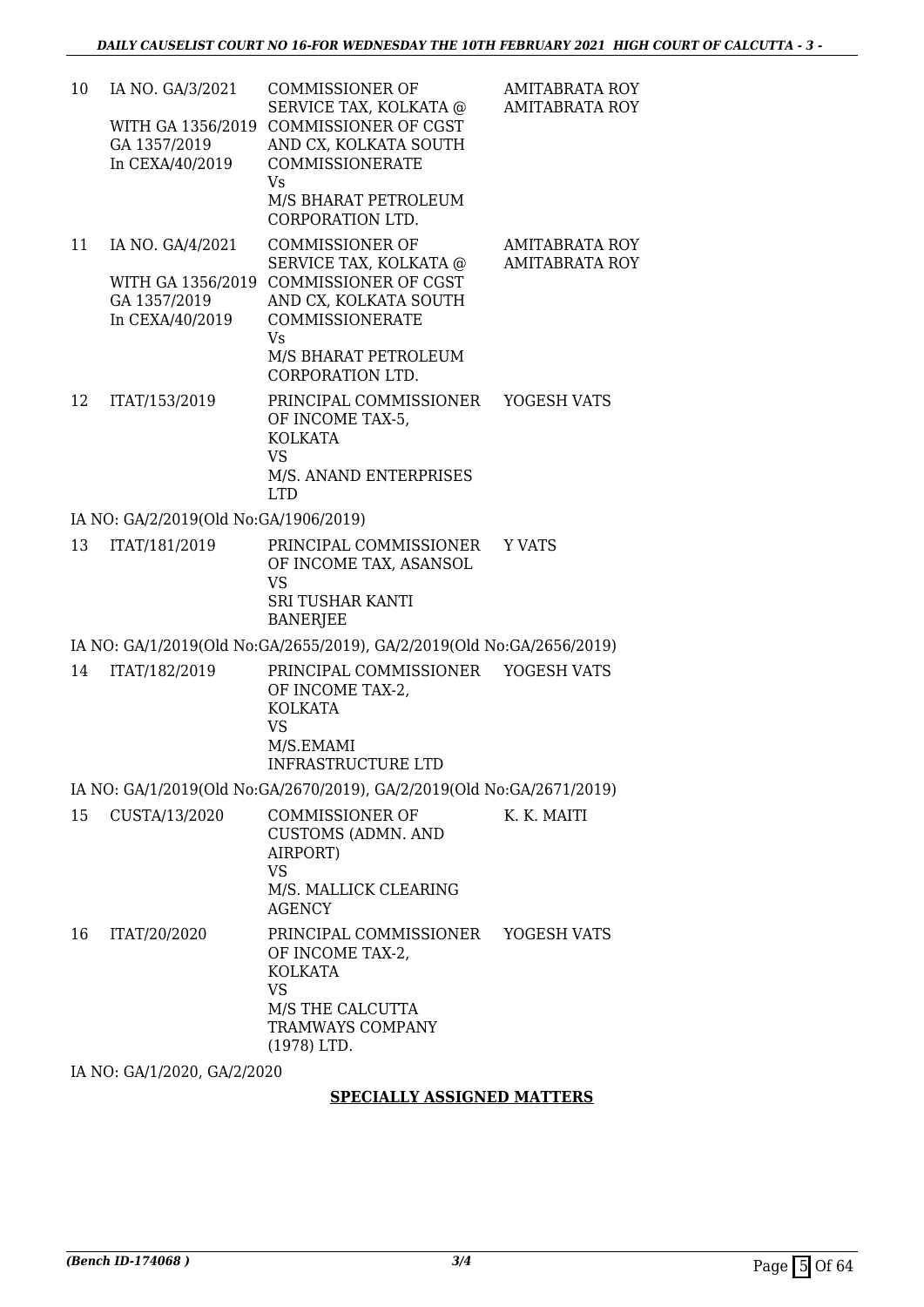17 APOT/13/2021 [S.A.]WITH WPO/22/2020 DEVRON EXPORTS PRIVATE LIMITED VS THE LIFE INSURANCE CORPORATION OF INDIA AND ANR. SANDIP AGARWAL AND CO.

#### IA NO: GA/1/2021

#### **FOR HEARING**

18 ITA/120/2018 THE PRINCIPAL COMMISSIONER OF INCOME TAX-4, KOLKATA VS M/S. KRISHI RASAYAN EXPORTS PVT. LTD. Y. VATS VIVEK MURARKA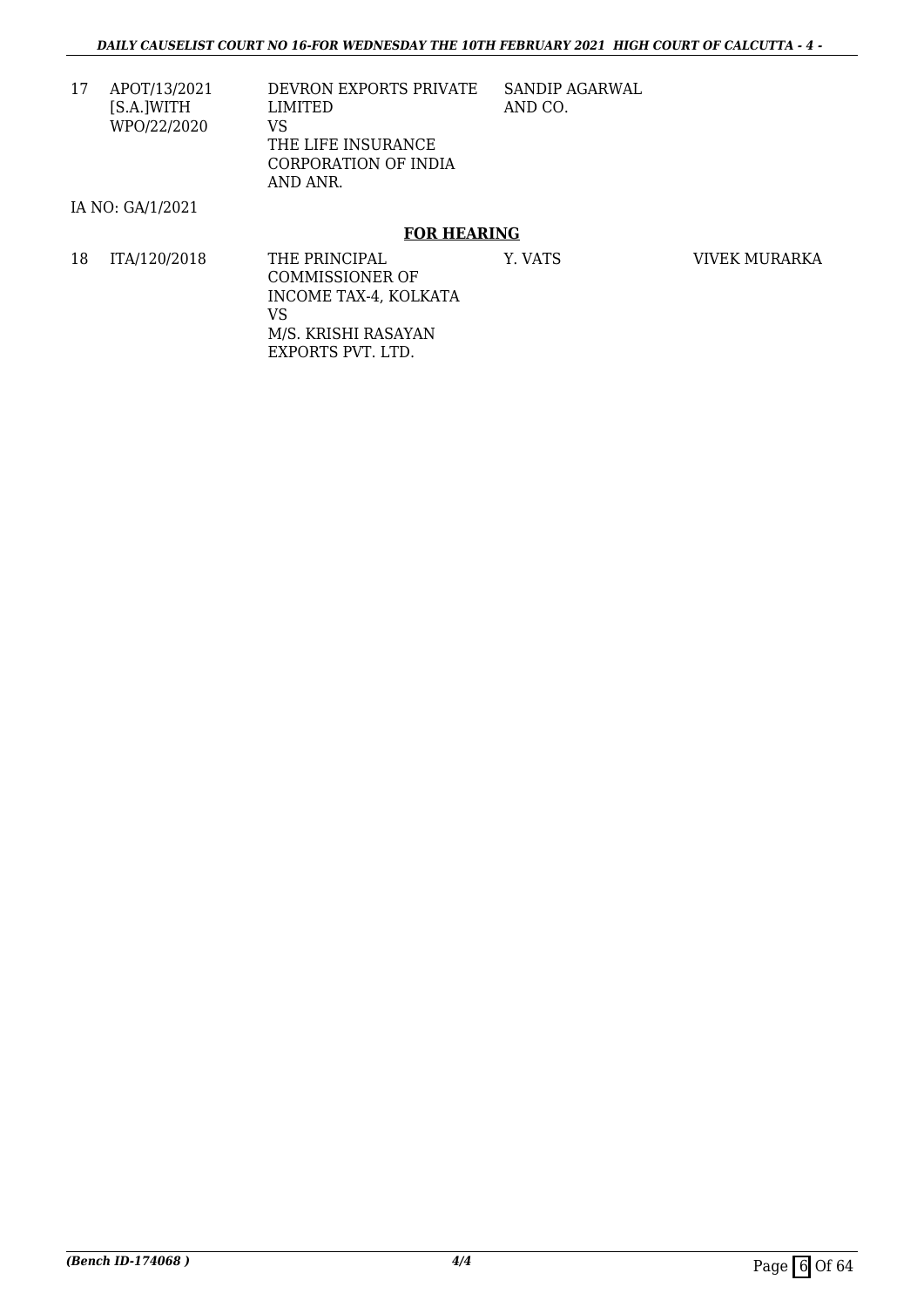

### **Original Side**

**DAILY CAUSELIST For Wednesday The 10th February 2021**

**COURT NO. 37**

**DIVISION BENCH (DB-III, COMMERCIAL DIVISION BENCH)**

**AT 10:45 AM**

**HON'BLE JUSTICE I. P. MUKERJI HON'BLE JUSTICE SUBHASIS DASGUPTA**

**ON AND FROM MONDAY, 1ST FEBRUARY, 2021 TO MONDAY, 15TH FEBRUARY, 2021- WILL SIT TOGETHER AND TAKE UP THE LIST AND DETERMINATIONOF HON'BLE JUSTICE I. P. MUKERJI AND HON'BLE JUSTICE MD. NIZAMUDDIN.**

#### **(VIA VIDEO CONFERENCE)**

#### **NOTE:MATTERS WILL BE TAKEN UP THROUGH PHYSICAL HEARING ONLY WHEN BOTH THE PARTIES ARE AGREED.**

**ORIGINAL SIDE MATTERS WILL BE TAKEN UP FIRST.**

**-------------------------------------------------------------------------**

**NOTE: (1) THIS LIST WILL BE TAKEN UP EVERYDAY FROM 10:45 A.M. TILL RECESS OR UNTIL ITS EXHAUSTION WHICHEVER IS EARLIER.**

**(2) IF THERE IS NO COMMERCIAL COURT MATTERS IN THE LIST, MENTIONING OF COMMERCIAL COURT MATTERS WILL BE ENTERTAINED AT COURT NO. 3 ON THE REGULAR BASIS.**

**(3) COMMERCIAL COURT SHALL NOT SIT AT COURT NO. 37 IF THERE IS NO COMMERCIAL MATTER**

#### **FOR ARGUMENTS**

1 APOT/11/2021 WITH CS/55/2020 GA/870/2020

BASUDEV BUILDERS PRIVATE LIMITED AND ANR. VS SOUTH INDIAN BANK LIMITED AND ANR.

L. P. AGARWALLA AND CO.

IA NO: GA/1/2021

**[NOT BEYOND 12:00 NOON]**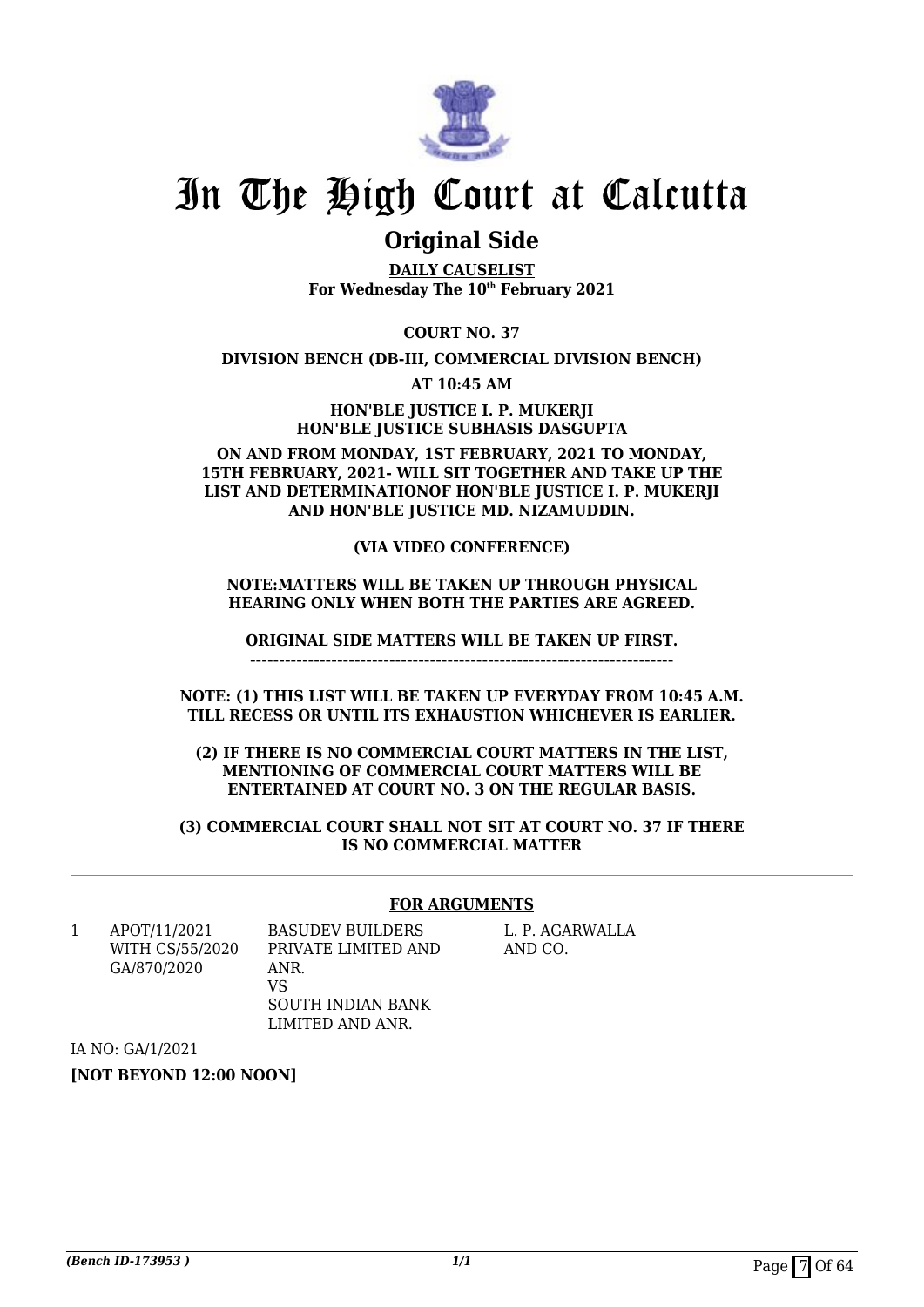

### **Original Side**

**DAILY CAUSELIST For Wednesday The 10th February 2021**

**COURT NO. 3**

#### **DIVISION BENCH (DB-III)**

**HON'BLE JUSTICE I. P. MUKERJI HON'BLE JUSTICE SUBHASIS DASGUPTA**

**ON AND FROM MONDAY, 1ST FEBRUARY, 2021 TO MONDAY, 15TH FEBRUARY, 2021 - WILL SIT TOGETHER AND TAKE UP THE LIST AND DETERMINATION OF HON'BLE JUSTICE I. P. MUKERJI AND HON'BLE JUSTICE MD. NIZAMUDDIN.**

#### **AFTER COMMERCIAL COURT**

**------------------------------------------**

**(VIA VIDEO CONFERENCE) NOTE:MATTERS WILL BE TAKEN UP THROUGH PHYSICAL HEARING ONLY WHEN BOTH THE PARTIES ARE AGREED.**

**NOTE: (1)THIS LIST WILL BE TAKEN UP AT 2:00 P.M. OR AT 10:45 A.M. IF THERE IS NO COMMERCIAL COURT MATTERS OR ON EXHAUSTION OF THE COMMERCIAL COURT LIST WHICHEVER IS EARLIER.**

**(2) IF THERE IS NO COMMERCIAL COURT MATTERS IN THE LIST, MENTIONING OF COMMERCIAL COURT MATTERS WILL BE ENTERTAINED AT COURT NO. 3 ON THE REGULAR BASIS.**

**(3) COMMERCIAL COURT SHALL NOT SIT AT COURT NO. 37 IF THERE IS NO COMMERCIAL MATTER.**

**(4) MENTIONING WILL BE ENTERTAINED ONLY ON MONDAY.**

**(5) APPEALS FROM DECREE WILL BE TAKEN UP FIRST ON EVERY MONDAY AND TUESDAY.**

**(6) APPEALS FROM ORDER WILL BE TAKEN UP FIRST ON EVERY WEDNESDAY AND THURSDAY.**

**(7) WRIT APPEALS WILL BE TAKEN UP FIRST ON EVERY FRIDAY.**

#### **TO BE MENTIONED**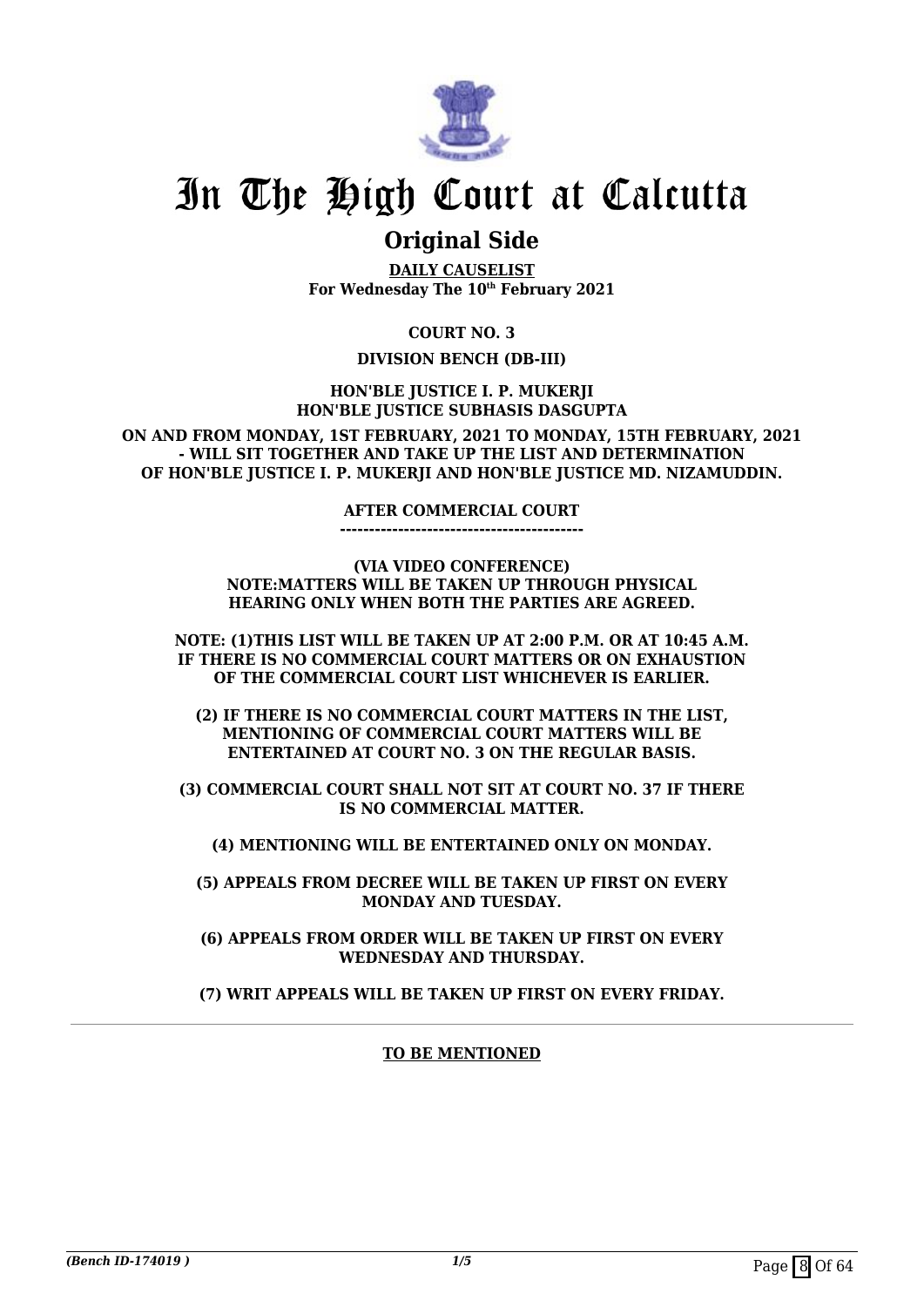| IA NO. GA/2/2019 | <b>SANAT CHOUDHURI</b> |
|------------------|------------------------|
| (Old No:         | Vs                     |
| GA/2629/2019)    | THE ESTATE OF DR.      |
|                  | NARAYANA KRISHNA       |
|                  | ACHARI & ORS.          |
| In APD/52/2018   |                        |

P.BASU & CO

SUBIR SABUD (FOR

SUBIR SABUD (FOR

RES. NO. 7)

RES. NO. 7)

#### **NEW APPLICATIONS**

|   | IA NO. GA/3/2021 | JUSTIN CONRAD NAGLE        | ABHIJIT SARKAR        |
|---|------------------|----------------------------|-----------------------|
|   |                  | AND ORS                    | <b>ABHIJIT SARKAR</b> |
|   | <b>WITH</b>      | Vs                         |                       |
|   | WPO/264/2020     | THE KOLKATA MUNICIPAL      |                       |
|   | In APO/110/2020  | <b>CORPORATION AND ORS</b> |                       |
| 3 | APO/8/2021       | <b>SIKHA BASU</b>          | SAYAK                 |
|   | WITH AP/641/2016 | VS                         | <b>CHAKRABORTY</b>    |
|   |                  | <b>BMA WEALTH CREATORS</b> |                       |
|   |                  | LIMITED                    |                       |

#### IA NO: GA/1/2021

#### **APPEALS FROM DECREE**

| 4 | APD/41/2019<br>[S.A.] WITH<br>BEYOND 2:30 P.M.] LIMITED | PUNJAB NATIONAL BANK<br>VS<br>CS/302/2005 [NOT APEEJAY HOPUSE PRIVATE | PRATYUSH PATWARI |
|---|---------------------------------------------------------|-----------------------------------------------------------------------|------------------|
|   |                                                         | <b>APPEALS FROM ORDERS</b>                                            |                  |

| 5 | IA NO. GA/1/2019<br>(Old No:<br>GA/490/2019)<br>WITH CS/23/2009<br>In APO/232/2018 | CITY CENTRE PROPERTIES<br><b>PVT LTD</b><br>Vs<br>PRASANTA KUMAR<br>MAHAPATRA & ORS. | PRADEEP KUMAR<br>PRADEEP KUMAR |
|---|------------------------------------------------------------------------------------|--------------------------------------------------------------------------------------|--------------------------------|
| 6 | IA NO. GA/2/2020<br>WITH AP/160/2003<br>In APO/76/2007                             | RAJPATH CONTRACTORS &<br>ENGINEERS PVT. LTD.<br>Vs<br>STATE OF W.B.                  | S. C. RAY<br>CHAUDHURI & CO.   |
| 7 | APO/120/2019<br>WITH AP/1502/2015 BANK AND ANR<br>AP/1341/2015                     | STANDARD CHARTERED<br>VS                                                             | SANDIP AGARWAL<br>AND CO       |

## TILAK MEHRA AND ORS

#### **APPEALS FROM DECREE**

| 8 | IA NO. GA/1/2020<br>(Old No:<br>GA/797/2020) | <b>GOLDEN STEEL CO</b><br>CORPORATION LTD<br>Vs<br>JYOTSNA KUMARI MOGHA | AYIN CO<br>AYIN CO |
|---|----------------------------------------------|-------------------------------------------------------------------------|--------------------|
|   | WITH CS 141/2018<br>In APD/2/2020            |                                                                         |                    |
| 9 | APD/62/2016<br>[S.A.]WITH CS<br>297/1989     | AMBALAL SARABHAI<br>ENTERPRISES LTD<br>VS<br>RAJEEV DAGA AND ANR        | DUBE & CO.         |

IA NO: GA/1/2016(Old No:GA/529/2016)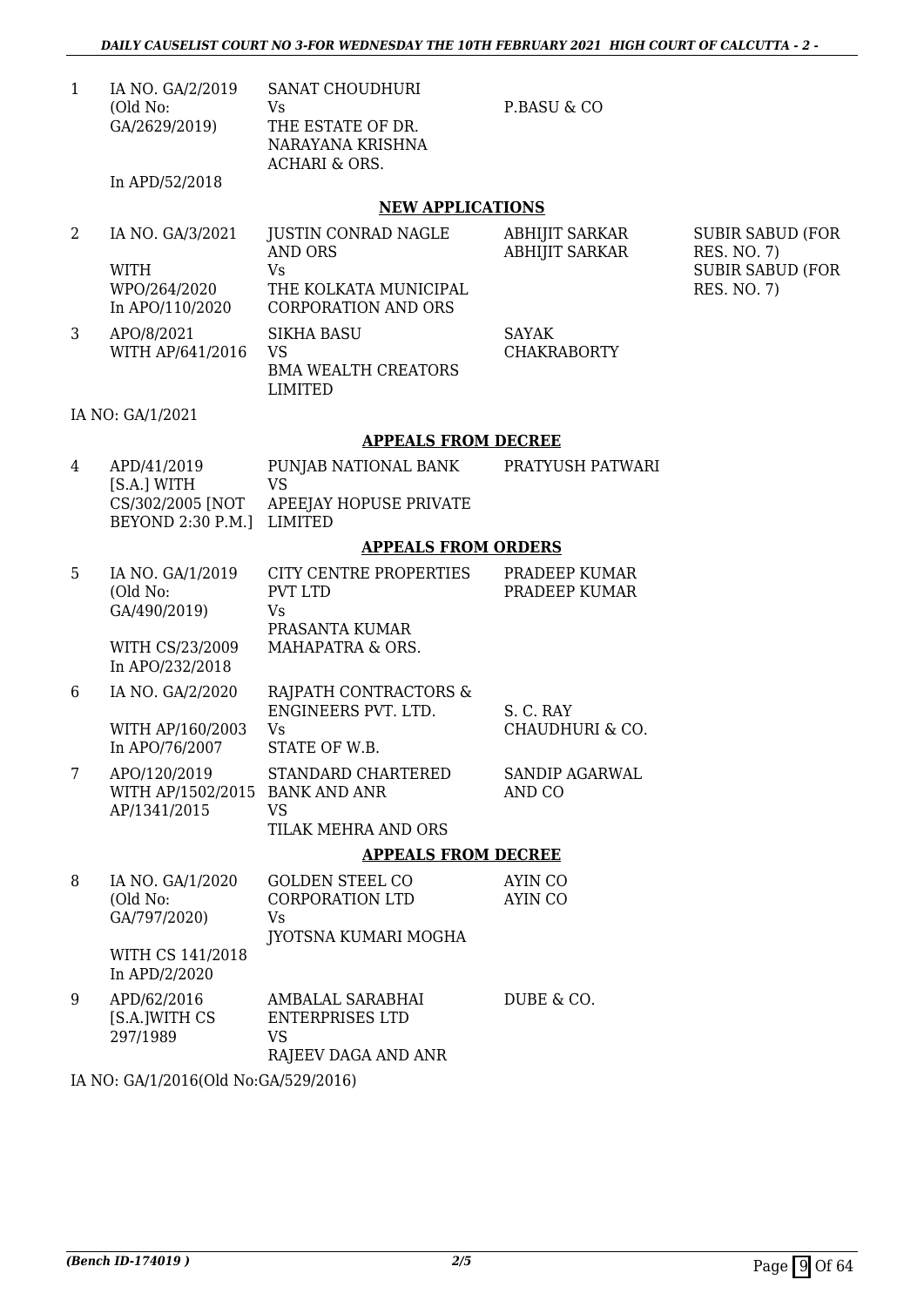| 10 | APD/169/2018<br>[S.A.]WITH CS<br>323/1989     | AMBALAL SARABHAI<br><b>ENTERPRISE LTD</b><br><b>VS</b>                                                                | M/S DUBE & CO                                  |  |  |
|----|-----------------------------------------------|-----------------------------------------------------------------------------------------------------------------------|------------------------------------------------|--|--|
|    |                                               | <b>SMT. PREM LATA ARYA &amp;</b><br>ORS.                                                                              |                                                |  |  |
|    |                                               | IA NO: GA/1/2016(Old No:GA/2567/2016), GA/2/2018(Old No:GA/1439/2018)                                                 |                                                |  |  |
| 11 | APD/170/2018<br>[S.A.]WITH CS<br>324/1989     | AMBALAL SARABHAI<br><b>ENTERPRISE LTD</b><br>VS<br>SMT. KIRAN ARYA & ORS                                              | M/S. DUBE &<br><b>COMPANY</b>                  |  |  |
|    |                                               | IA NO: GA/1/2016(Old No:GA/2571/2016), GA/2/2018(Old No:GA/1440/2018)                                                 |                                                |  |  |
| 12 | APD/101/2017<br>WITH CS/145/2006              | VIJAI SHREE PVT. LTD<br><b>VS</b><br>UNION OF INDIA & ORS                                                             | <b>ABHISHEK BANERJEE</b>                       |  |  |
| 13 | IA NO. GA/3/2020<br>(Old No:<br>GA/791/2020)  | MAHENDRA INVESTMENT<br>ADVISORS PVT. LTD<br>Vs<br><b>SIMPLEX</b>                                                      | <b>ABHIJIT SARKAR</b><br><b>ABHIJIT SARKAR</b> |  |  |
|    | WITH CS/10/2017<br>In APD/474/2017            | INFRASTRUCTURES LTD.                                                                                                  |                                                |  |  |
| 14 | IA NO. GA/1/2017<br>(Old No:<br>GA/3258/2017) | MAHENDRA INVESTMENT<br>ADVISORS PVT. LTD<br>Vs<br><b>SIMPLEX</b>                                                      | <b>ABHIJIT SARKAR</b><br><b>ABHIJIT SARKAR</b> |  |  |
|    | WITH CS/10/2017<br>In APD/474/2017            | INFRASTRUCTURES LTD.                                                                                                  |                                                |  |  |
| 15 | APD/1/2020<br>WITH CS 99/2008                 | NATIONAL INSURANCE<br><b>COMPANY LIMITED</b><br><b>VS</b><br>SETHIA OILS LIMITED AND<br>ANR.                          | <b>DOLON DASGUPTA</b>                          |  |  |
|    | IA NO: GA/2/2020(Old No:GA/262/2020)          |                                                                                                                       |                                                |  |  |
|    |                                               | <b>WRIT APPEALS</b>                                                                                                   |                                                |  |  |
| 16 | APO/163/2019<br><b>WITH</b><br>WPO/337/2018   | THE KOLKATA MUNICIPAL<br>CORPORATION AND ORS.<br><b>VS</b><br>M/S. JAGANNATH<br><b>ENTERPRISE AND ORS.</b>            | H. S. MONDAL                                   |  |  |
|    |                                               | IA NO: GA/1/2020(Old No:GA/406/2020), GA/2/2020                                                                       |                                                |  |  |
| 17 | APO/463/2014<br>WITH WPO<br>420/2013          | CHENNAI NETWORK<br>INFRASTRUCTURE LIMITED<br>&ANR.<br><b>VS</b><br>KOLKATA MUNICIPAL<br><b>CORPORATION &amp; ORS.</b> | H.N. DATTA & CO.                               |  |  |
|    | IA NO: GA/2/2019                              |                                                                                                                       |                                                |  |  |

| 18 | APO/467/2014<br>WITH WPO | DISHNET WIRELESS<br>LIMITED & ORS.                 | ATISH GHOSH &<br><b>ASSOCIATES</b> |
|----|--------------------------|----------------------------------------------------|------------------------------------|
|    | 388/2014                 | VS.<br>THE KOLKATA MUNICIPAL<br>CORPORATION & ORS. |                                    |
|    |                          |                                                    |                                    |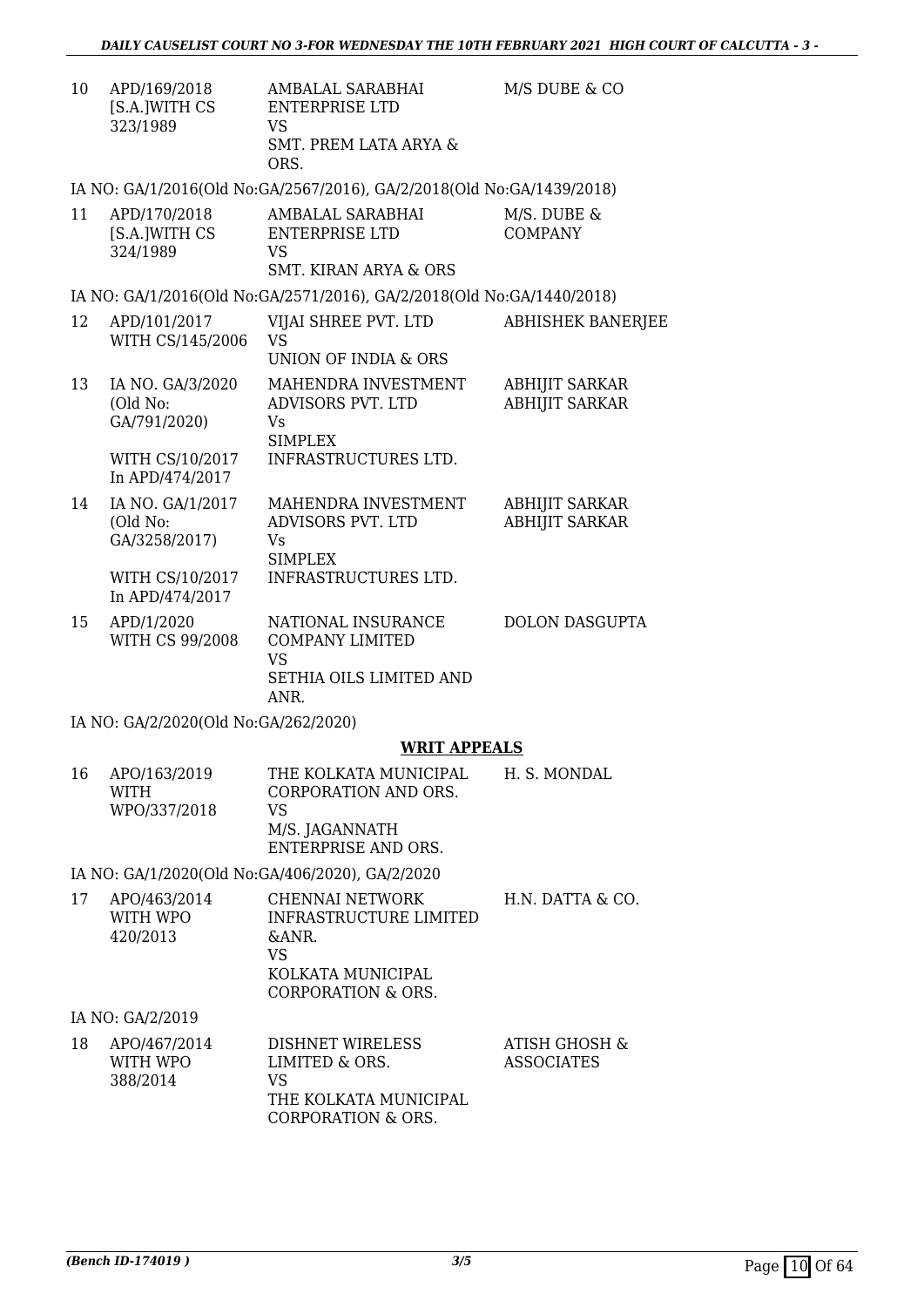| 19 | APO/471/2014<br>WITH WPO 11/2013 VS<br>11536/2014 (A/S<br>MATTERS) | INDUS TOWERS LTD & ORS. KHAITAN & CO<br>FMA 807/2015 CAN THE KOLKATA MUNICIPAL<br><b>CORPORATION &amp; ORS.</b>                            |                                          |                                     |
|----|--------------------------------------------------------------------|--------------------------------------------------------------------------------------------------------------------------------------------|------------------------------------------|-------------------------------------|
| 20 | APO/475/2014<br>WITH WPO<br>339/2014                               | VIOM NET WORKS LIMITED H.N. DATTA & CO.<br><b>AND ANOTHER</b><br><b>VS</b><br>KOLKATA MUNICIPAL<br><b>CORPORATION AND</b><br><b>OTHERS</b> |                                          |                                     |
|    | IA NO: GA/3/2019                                                   |                                                                                                                                            |                                          |                                     |
| 21 | APO/248/2016<br>WITH WPO<br>2662/1996                              | THE CALCUTTA MUNICIPAL H.S. MONDAL<br><b>CORPORATION &amp; ORS</b><br><b>VS</b><br>THE CRICKET ASSOCIATION<br>OF BENGAL & ORS              |                                          | <b>KAUSHIK</b><br>MANDAL(FOR RES.1) |
|    | IA NO: GA/2/2021                                                   |                                                                                                                                            |                                          |                                     |
| 22 | APO/554/2017<br>WITH WPO 49/2017                                   | DEBRAJ DHUR & ORS<br><b>VS</b><br>KOLKATA MUNICIPAL<br><b>CORPORATION &amp; ORS</b>                                                        | PINGAL<br><b>BHATTACHARYYA</b>           |                                     |
|    | IA NO: GA/2/2017(Old No:GA/3496/2017)                              |                                                                                                                                            |                                          |                                     |
| 23 | APO/555/2017                                                       | KOLKATA MUNICIPAL<br>WITH WPO/49/2017 CORPORATION & ANR.<br><b>VS</b><br>DEBRAJ DHUR & ORS.                                                | H. S. MONDAL                             |                                     |
| 24 | APO/141/2018<br>WITH WPO<br>1714/2006                              | VERSATILE WIRES LTD. &<br>ANR.<br><b>VS</b><br>DIRECTOR GENERAL OF<br>FOREIGN TRADE & ORS.                                                 | SHARMA KAJARIA &<br>CO.                  |                                     |
|    | IA NO: GA/1/2016(Old No:GA/1648/2016)                              |                                                                                                                                            |                                          |                                     |
| 25 | APO/164/2019<br>WITH<br>WPO/338/2019                               | THE KOLKATA MUNICIPAL H. S. MONDAL<br><b>CORPORATION AND ORS.</b><br>VS<br>M/S. INPULSE HEALTH<br>CARE AND ORS.                            |                                          |                                     |
|    |                                                                    | IA NO: GA/1/2020(Old No:GA/407/2020), GA/2/2020                                                                                            |                                          |                                     |
| 26 | APO/208/2019<br>WITH WPO<br>1811/2003                              | SALMA BEGUM & ANR.<br><b>VS</b><br>ANANJAN MITTER & ORS.                                                                                   | MR BRATIN KUMAR<br><b>DEY</b>            |                                     |
|    |                                                                    | IA NO: GA/4/2019(Old No:GA/392/2019), GA/5/2019(Old No:GA/393/2019)                                                                        |                                          |                                     |
| 27 | APO/34/2020<br>WITH WPO<br>1442/2008                               | COMMISSIONER OF<br>CENTRAL EXCISE,<br>KOLKATA-IV,<br>COMMISSIONERATE,<br><b>VS</b><br>ASSAM TUBES LTD. & ORS.                              | <b>BHASKAR PROSAD</b><br><b>BANERJEE</b> |                                     |
|    |                                                                    | IA NO: GA/1/2017(Old No:GA/1892/2017), GA/2/2017(Old No:GA/1893/2017)                                                                      |                                          |                                     |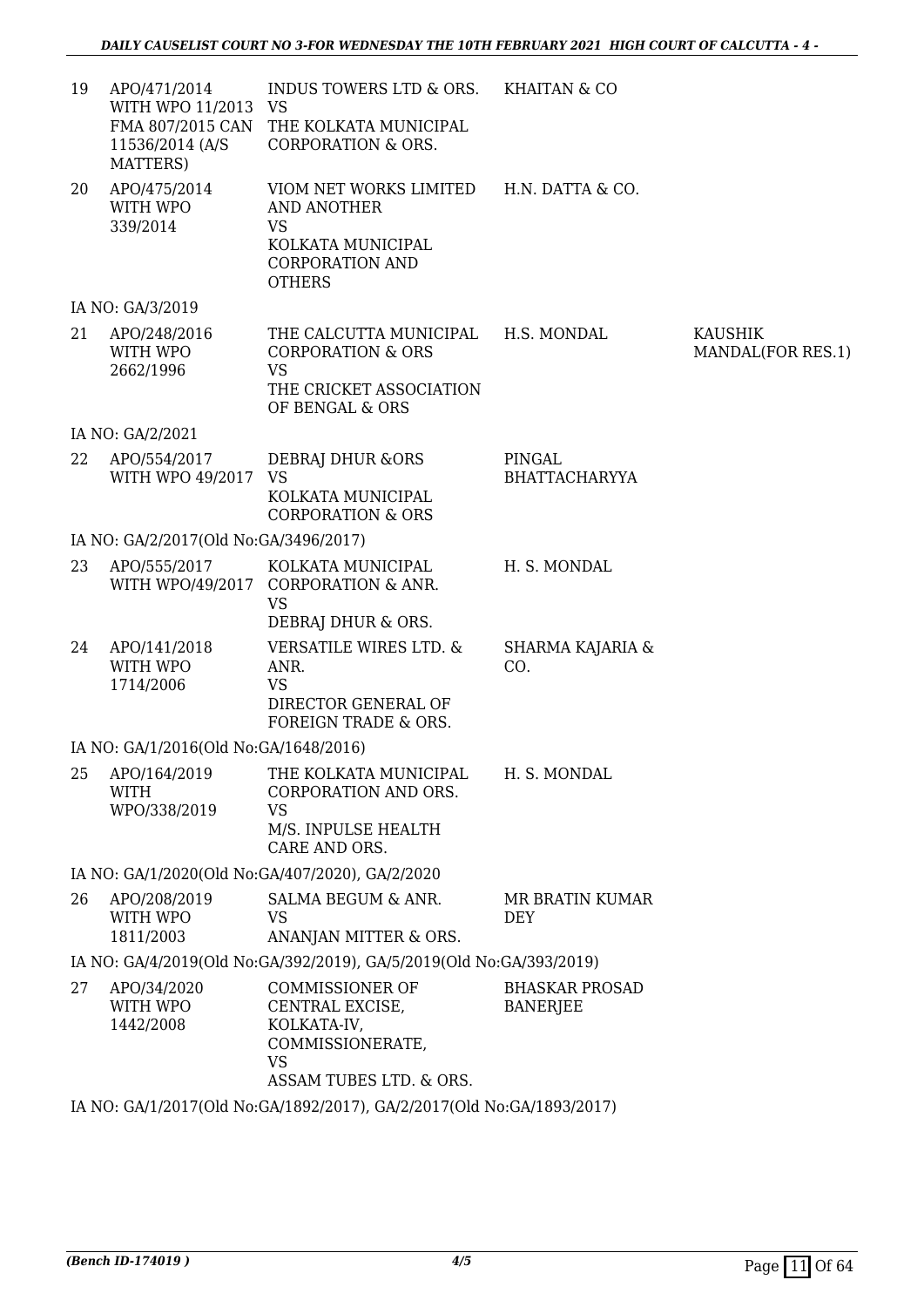MAYUKH MAITRA

| 28 | APO/136/2020 | M/S JAGANNATH         |
|----|--------------|-----------------------|
|    | WITH         | ENTERPRISE AND ANR    |
|    | WPO/340/2018 | VS.                   |
|    |              | THE KOLKATA MUNICIPAL |
|    |              |                       |

CORPORATION AND ORS

IA NO: GA/2/2020

| 29 | APO/138/2020 | M/S IMPULSE HEALTH    | MAYUKH MAITRA |
|----|--------------|-----------------------|---------------|
|    | WITH         | CARE AND ORS          |               |
|    | WPO/339/2018 | VS                    |               |
|    |              | THE KOLKATA MUNICIPAL |               |
|    |              | CORPORATION AND ORS   |               |

IA NO: GA/2/2020

#### **FOR HEARING**

| 30 | APO/440/2017 | STATE OF WEST BENGAL &  | PARITOSH SINHA |
|----|--------------|-------------------------|----------------|
|    | WITH WPO     | ANR                     |                |
|    | 1398/2008    | VS.                     |                |
|    |              | BHUWALKA TRADING & TEA  |                |
|    |              | $CO.$ (P) LTD. $&$ ORS. |                |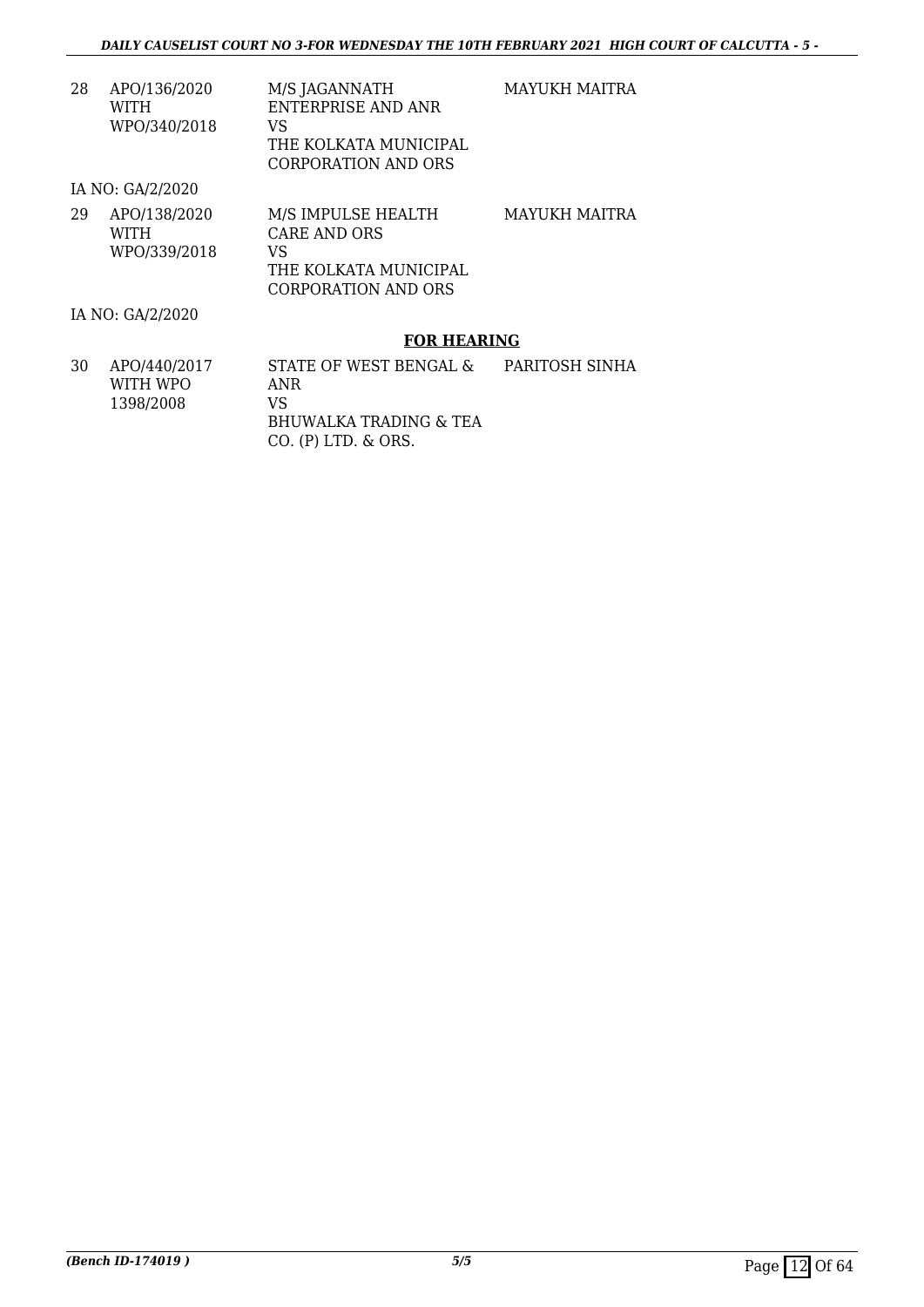

### **Original Side**

**DAILY CAUSELIST For Wednesday The 10th February 2021**

**COURT NO. 2 DIVISION BENCH (DB-IV) AT 2:00 PM HON'BLE JUSTICE HARISH TANDON HON'BLE JUSTICE KAUSIK CHANDA (VIA VIDEO CONFERENCE)**

**NOTE:MATTERS WILL BE TAKEN UP THROUGH PHYSICAL HEARING ONLY WHEN BOTH THE PARTIES ARE AGREED.**

**NOTE: ORIGINAL SIDE MATTERS SHALL BE TAKEN UP ON FRIDAY AT 2:00 P.M.**

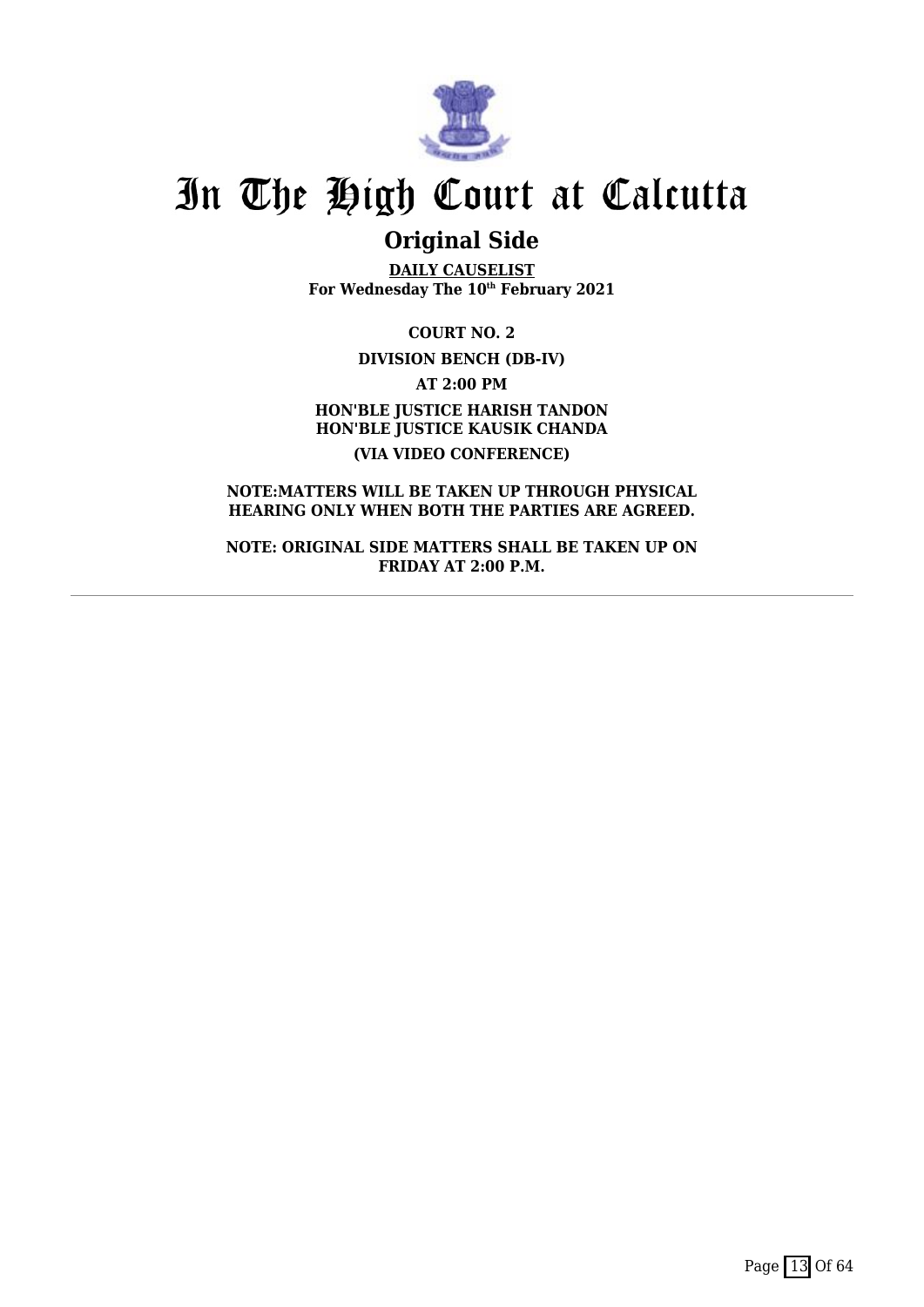

### **Original Side**

**DAILY CAUSELIST For Wednesday The 10th February 2021**

**COURT NO. 12**

#### **DIVISION BENCH (DB-V)**

**AT 10:45 AM**

**HON'BLE JUSTICE SOUMEN SEN HON'BLE JUSTICE SAUGATA BHATTACHARYYA (VIA VIDEO CONFERENCE)**

**NOTE:MATTERS WILL BE TAKEN UP THROUGH PHYSICAL HEARING ONLY WHEN BOTH THE PARTIES ARE AGREED.**

**NOTE: ORIGINAL SIDE MATTERS SHALL BE TAKEN UP ON TUESDAY AT THE FIRST SITTING OF THE COURT.**

**NOTE: MENTIONING WILL BE ALLOWED STRICTLY UPON NOTICE TO THE OTHER SIDE**

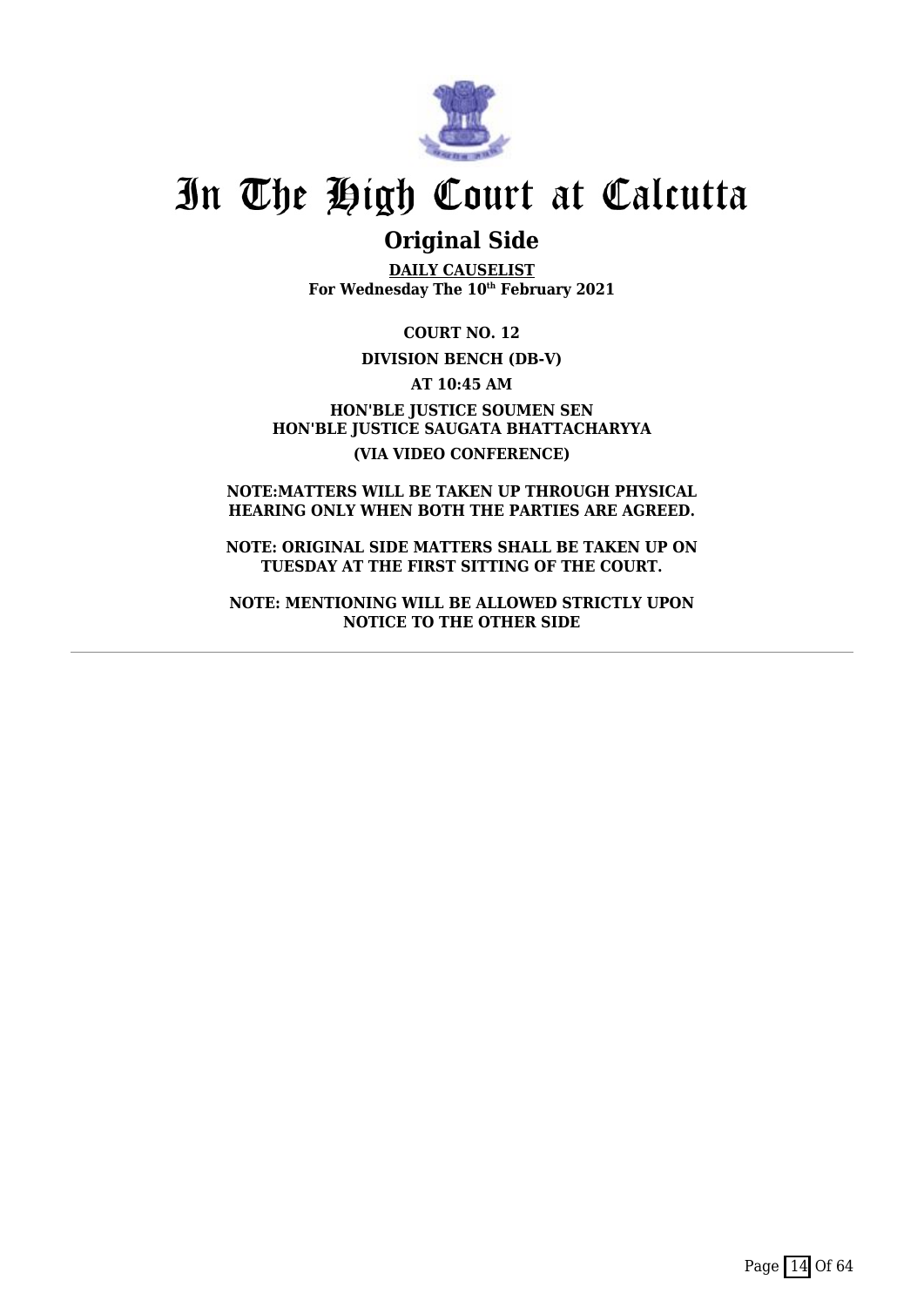

### **Original Side**

**DAILY CAUSELIST For Wednesday The 10th February 2021**

**COURT NO. 11**

**DIVISION BENCH (DB-VI)**

**AT 2:00 PM**

**HON'BLE JUSTICE SUBRATA TALUKDAR HON'BLE JUSTICE HIRANMAY BHATTACHARYYA (VIA VIDEO CONFERENCE)**

**NOTE:MATTERS WILL BE TAKEN UP THROUGH PHYSICAL HEARING ONLY WHEN BOTH THE PARTIES ARE AGREED.**

**ON TUESDAY AND THURSDAY ORIGINAL SIDE MATTERS WILL BE TAKEN UP AFTER RECESS.**

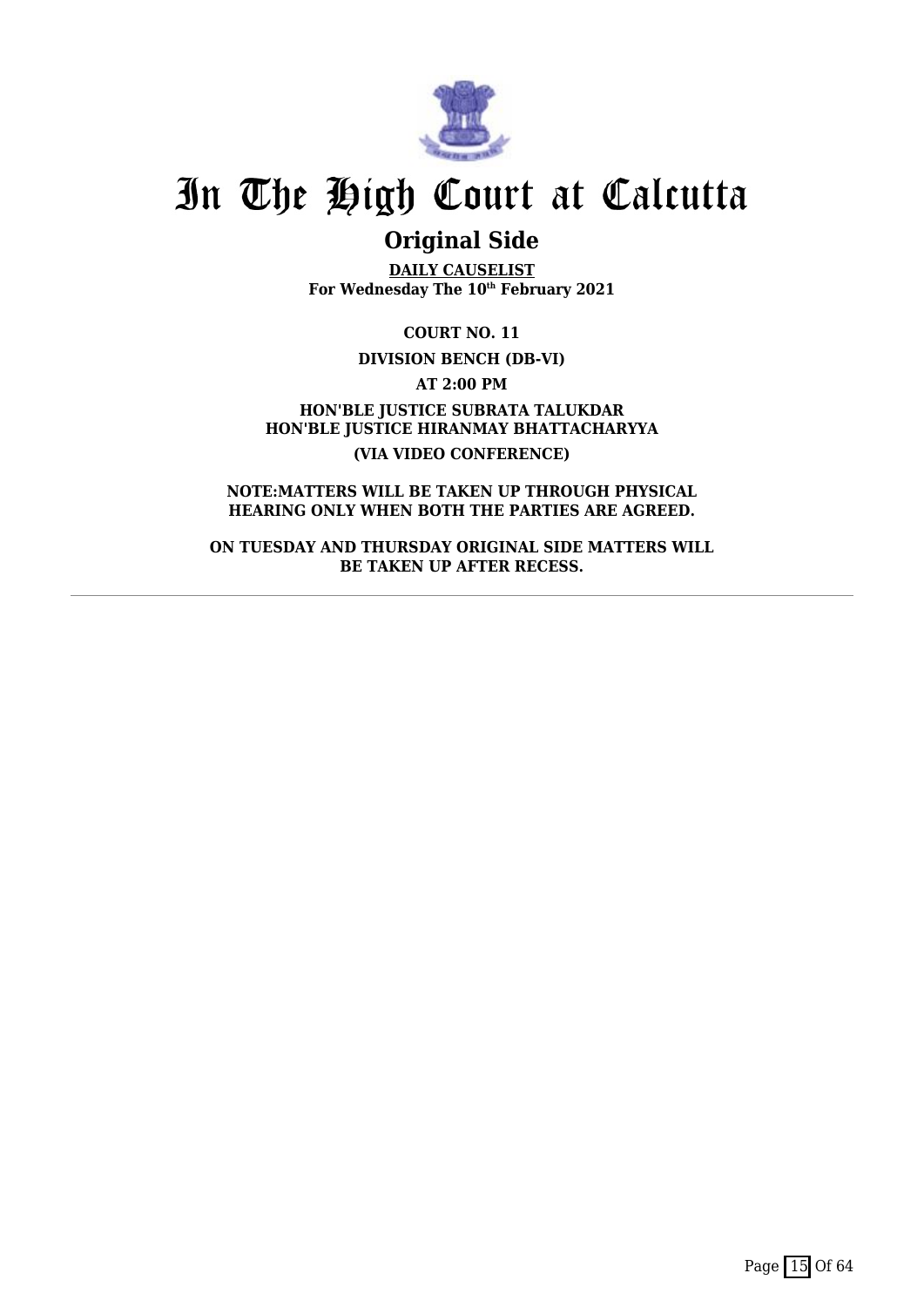

## **Original Side**

**DAILY CAUSELIST For Wednesday The 10th February 2021**

**COURT NO. 4 DIVISION BENCH (DB-VIII) AT 3:00 PM HON'BLE JUSTICE ARINDAM SINHA HON'BLE JUSTICE SUVRA GHOSH VIA VIDEO CONFERENCE)**

**NOTE:MATTERS WILL BE TAKEN UP THROUGH PHYSICAL HEARING ONLY WHEN BOTH THE PARTIES ARE AGREED.**

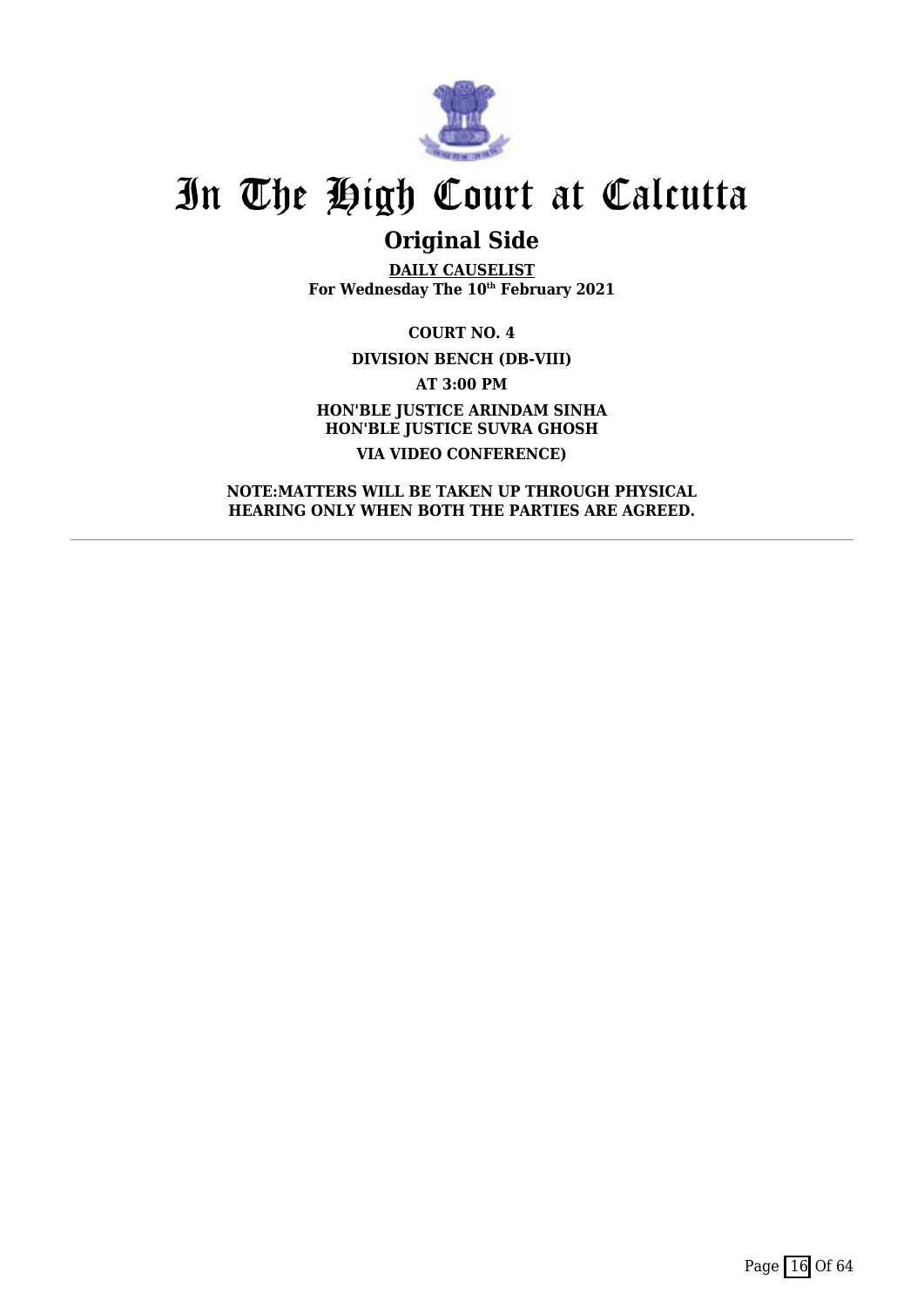

### **Original Side**

**DAILY CAUSELIST For Wednesday The 10th February 2021**

### **COURT NO. 4 SINGLE BENCH () AT 3:00 PM HON'BLE JUSTICE ARINDAM SINHA (VIA VIDEO CONFERENCE)**

#### **NOTE:MATTERS WILL BE TAKEN UP THROUGH PHYSICAL HEARING ONLY WHEN BOTH THE PARTIES ARE AGREED.**

#### **ON EVERY WEDNESDAY, THURSDAY AND FRIDAY AT 3:00 P.M.- WILL SIT SINGLY AND TAKE SOME PART-HEARD, CONTEMPT, ASSIGNED, REVIEW, MODIFICATION/CLARIFICATION MATTERS.**

#### **FOR DISMISSAL**

| IA NO. CA/15/2019 | SOMANI FERRO ALLOYS |         |
|-------------------|---------------------|---------|
| (Old No:          | LTD. (IN LIQN.) O/L | A.GHOSH |
| CA/241/2019)      | Vs                  |         |
|                   | MR. N. K. SAMATA    |         |

 $[S.A.]$ In CP/558/2000

#### **SPECIALLY ASSIGNED MATTERS**

| 2 | AP/380/2017<br>[S.A.]                        | LAXMI PAT SURANA<br>VS<br>PANTALOON RETAIL INDIA<br>LTD & ORS             | G. S. GUPTA                                            | FOX &<br>MANDAL(RES.1,4) |
|---|----------------------------------------------|---------------------------------------------------------------------------|--------------------------------------------------------|--------------------------|
| 3 | IA NO. CA/6/2019<br>(Old No:<br>CA/172/2019) | RE : JESSOP & CO. LTD -<br>AND-<br>Vs.                                    | SANDIP AGARWAL<br>AND CO.<br>SANDIP AGARWAL<br>AND CO. |                          |
|   | [S.A.]<br>In CP/387/2014                     |                                                                           |                                                        |                          |
| 4 | IA NO. CA/2/2016<br>(Old No:<br>CA/565/2016) | IN THE MATTER OF :<br>JESSOP AND CO LTD -AND-<br>Vs<br>IN THE MATTER OF : | MR. SAYAN DUTTA<br>MADHU SUDAN<br><b>SARKER</b>        |                          |
|   | [S.A.]<br>In CP/179/2013                     | SUBRATA KUMAR BISWAS                                                      |                                                        |                          |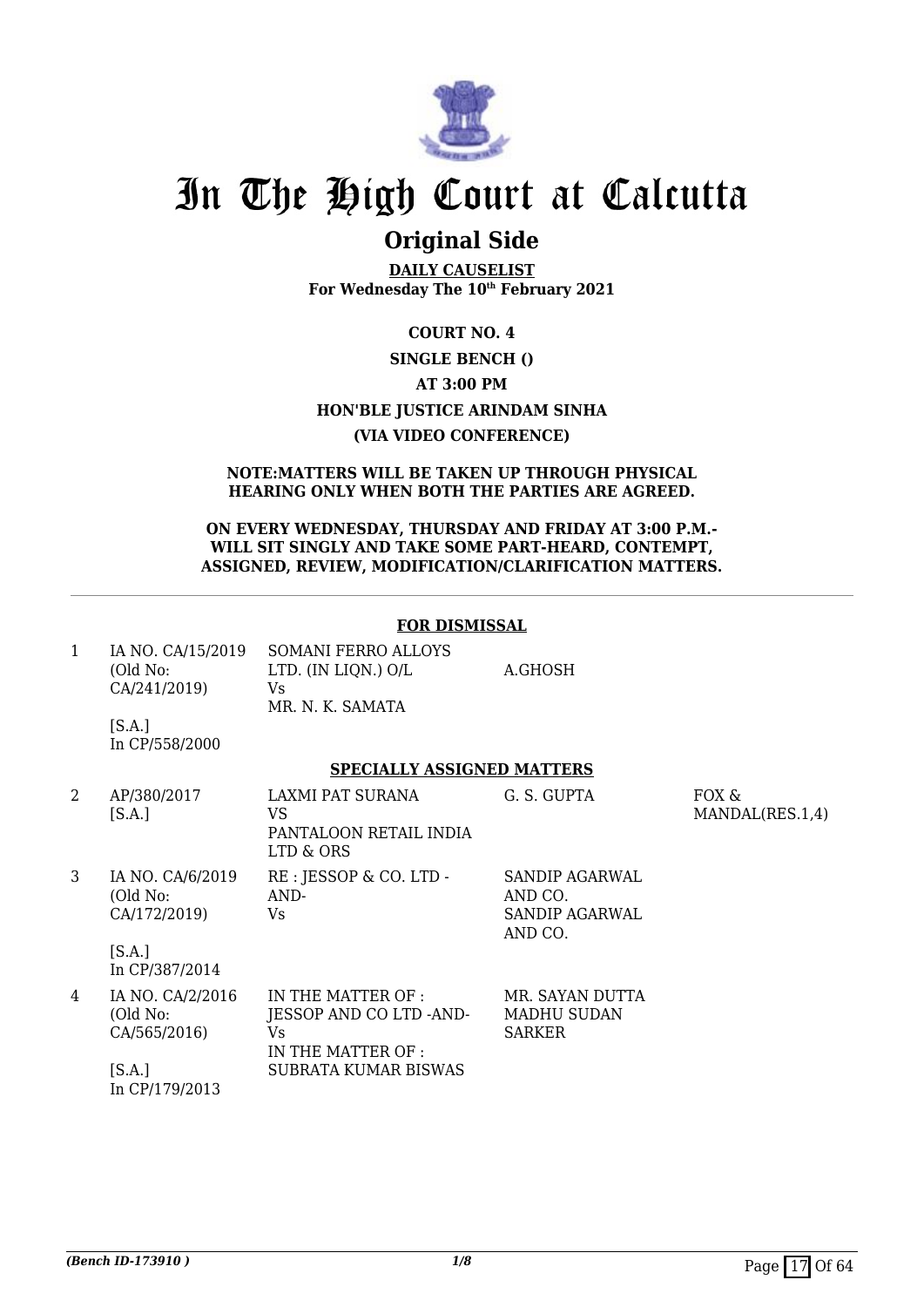| 5  | IA NO. CA/3/2019<br>(Old No:<br>CA/135/2019)                             | IN THE MATTER OF :<br>JESSOP AND CO LTD -AND-<br>Vs                                        | MADHU SUDAN<br>SARKER                                                   |                 |
|----|--------------------------------------------------------------------------|--------------------------------------------------------------------------------------------|-------------------------------------------------------------------------|-----------------|
|    | [S.A.]<br>In CP/179/2013                                                 |                                                                                            |                                                                         |                 |
| 6  | IA NO. CA/1/2017<br>(Old No:<br>CA/203/2017)<br>[S.A.]                   | RE : JESSOP & CO. LTD -<br>AND-<br>Vs<br>O/L -VS- INDO-WAGON<br><b>ENGINEERING LIMITED</b> | L. P. AGARWALLA &<br>CO.<br>SANDIP AGARWAL<br>AND CO.                   |                 |
| 7  | In CP/387/2014<br>IA NO. CA/7/2019<br>(Old No:<br>CA/181/2019)<br>[S.A.] | RE : JESSOP & CO. LTD -<br>AND-<br>Vs<br>RE: RAVI SANKAR SINGH                             | SANDIP AGARWAL<br>AND CO.<br>SANDIP AGARWAL<br>AND CO.                  |                 |
| 8  | In CP/387/2014<br>IA NO. CA/8/2019<br>(Old No:<br>CA/222/2019)           | RE : JESSOP & CO. LTD -<br>AND-<br>Vs<br>RE: RAVI SANKAR SINGH                             | <b>SANDIP AGARWAL</b><br>AND CO.<br>SANDIP AGARWAL<br>AND CO.           |                 |
|    | [S.A.]<br>In CP/387/2014                                                 |                                                                                            |                                                                         |                 |
| 9  | IA NO. CA/10/2020<br>[S.A.]<br>In CP/387/2014                            | RE : JESSOP & CO. LTD -<br>AND-<br>Vs                                                      | SANDIP AGARWAL<br>AND CO.<br>SANDIP AGARWAL<br>AND CO.                  |                 |
| 10 | IA NO. CA/4/2018<br>(Old No:<br>CA/25/2018)                              | RE : JESSOP & CO. LTD (IN<br>LIQN)<br>Vs                                                   | O/L, HIGH COURT,<br><b>CALCUTTA</b><br><b>SANDIP AGARWAL</b><br>AND CO. |                 |
|    | [S.A.]<br>In CP/387/2014                                                 |                                                                                            |                                                                         |                 |
| 11 | IA NO. CA/5/2019<br>(Old No:<br>CA/53/2019)                              | RE : JESSOP & CO. LTD -<br>AND-<br><b>Vs</b><br>RE : RAVI SANKAR SINGH                     | SANDIP AGARWAL<br>AND CO.<br>SANDIP AGARWAL<br>AND CO.                  |                 |
|    | [S.A.]<br>In CP/387/2014                                                 |                                                                                            |                                                                         |                 |
| 12 | IA NO. CA/1/2018<br>(Old No:<br>CA/94/2018)                              | IN THE MATTER OF: JESSOP<br>& CO. LTD. - AND-<br>Vs<br>JOYDEV SENGUPTA & ORS -             | <b>MADHU SUDAN</b><br><b>SARKAR</b><br><b>SAURABH PRASAD</b>            |                 |
|    | [S.A.]<br>In CP/300/2015                                                 | VS THE LD O/L & ANR                                                                        |                                                                         |                 |
| 13 | AP/391/2018<br>[S.A.]                                                    | DAMODAR VALLEY<br>CORPORATION<br><b>VS</b><br><b>BLUE STAR PACKAGING</b><br>PVT. LTD       | SUBIR PAL                                                               | <b>V.BHATIA</b> |

IA NO: GA/1/2018(Old No:GA/2347/2018), GA/2/2019

AND ASSO.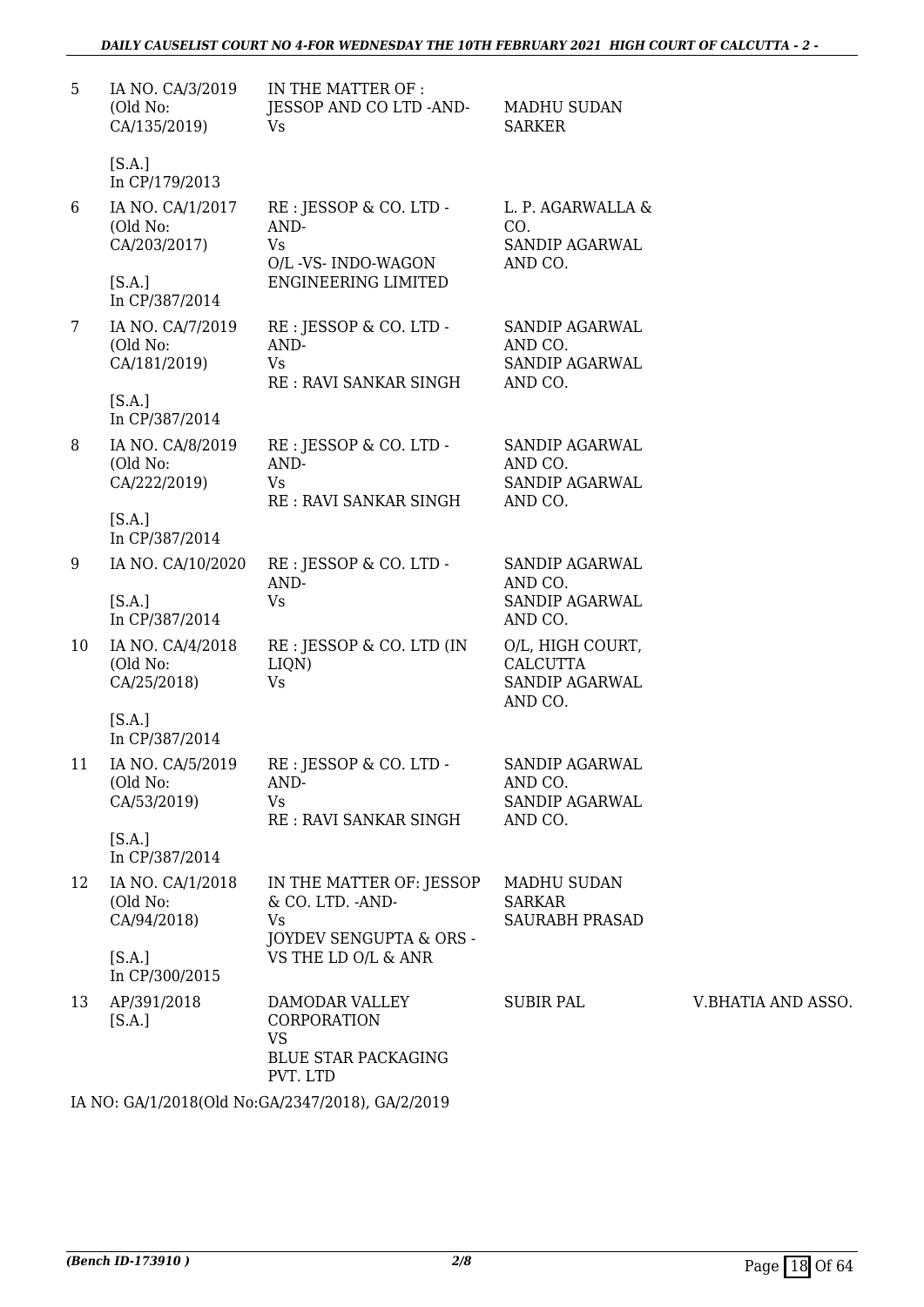| 14 | IA NO. GA/30/2021                              | <b>BALARAM DAS</b><br>Vs                                                            | S.RAYCHOWDHURY<br>S.RAYCHOWDHURY           |                                |
|----|------------------------------------------------|-------------------------------------------------------------------------------------|--------------------------------------------|--------------------------------|
|    | [S.A.]<br>In CS/308/1872                       | <b>GURU CHARAN BISWAS</b>                                                           |                                            |                                |
| 15 | IA NO. GA/26/2019                              | <b>BALARAM DAS</b>                                                                  | S.RAYCHOWDHURY                             |                                |
|    | (Old No:<br>GA/1367/2019)                      | <b>Vs</b><br><b>GURU CHARAN BISWAS</b>                                              | S.RAYCHOWDHURY                             |                                |
|    | [S.A.]<br>In CS/308/1872                       |                                                                                     |                                            |                                |
| 16 | IA NO. GA/16/2017<br>(Old No:<br>GA/4004/2017) | MR. SHYAMAL KUMAR<br>MUKHERJEE<br>Vs<br>RUP KUMAR BARIK & ORS.                      | P.C. BOSE<br><b>B.MULLICK</b>              | C.K.DUTTA, P.C.<br><b>BOSE</b> |
|    | [S.A.]<br>In CS/1337/1965                      |                                                                                     |                                            |                                |
| 17 | IA NO. GA/17/2018<br>(Old No:<br>GA/1625/2018) | MR. SHYAMAL KUMAR<br>MUKHERJEE<br>Vs                                                | P.C. BOSE<br><b>B.MULLICK</b>              | C.K.DUTTA, P.C.<br><b>BOSE</b> |
|    | [S.A.]<br>In CS/1337/1965                      | RUP KUMAR BARIK & ORS.                                                              |                                            |                                |
| 18 | CS/830/1987<br>[S.A.]                          | <b>ENERTECH ENGINEERS</b><br>(INDIA) PVT.LTD.<br><b>VS</b>                          | M.K.ROY<br><b>CHOWDHURI &amp; CO</b>       |                                |
|    | IA NO: GA/1/2003(Old No:GA/4302/2003)          | TECALEMIT INDIA LIMITED                                                             |                                            |                                |
| 19 | IA NO. GA/1/2003                               | S.T.P. LIMITED                                                                      | JHUNJHUNWALA &                             |                                |
|    | (Old No:<br>GA/3506/2003)                      | <b>Vs</b><br>NIRMALJIT SINGH HOON                                                   | CO.<br>JHUNJHUNWALA &<br>CO.               | B.M. BAGARIA & CO.             |
|    | [S.A.]<br>In CS/1034/1987                      |                                                                                     |                                            |                                |
| 20 | IA NO. CA/20/2019<br>(Old No:<br>CA/165/2019)  | IN THE MATTER OF SUTNA<br>STONE & LIME CO.LTD.<br>AND (IN LIQN.)<br>Vs              | O/L<br>O/L                                 |                                |
|    | [S.A.]<br>In CP/580/2000                       |                                                                                     |                                            |                                |
| 21 | IA NO. CA/19/2018<br>(Old No:<br>CA/195/2018)  | IN THE MATTER OF :<br><b>SUTNA STONE &amp; LIME</b><br>CO.LTD. AND (IN LIQN.)<br>Vs | O/L, HIGH COURT,<br><b>CALCUTTA</b><br>O/L |                                |
|    | [S.A.]<br>In CP/580/2000                       |                                                                                     |                                            |                                |
| 22 | IA NO. CA/18/2017<br>(Old No:<br>CA/195/2017)  | IN THE MATTER OF SUTNA<br>STONE & LIME CO.LTD.<br>AND (IN LIQN.)<br>Vs              | O/L, HIGH COURT,<br><b>CALCUTTA</b><br>O/L |                                |
|    | [S.A.]                                         |                                                                                     |                                            |                                |

In CP/580/2000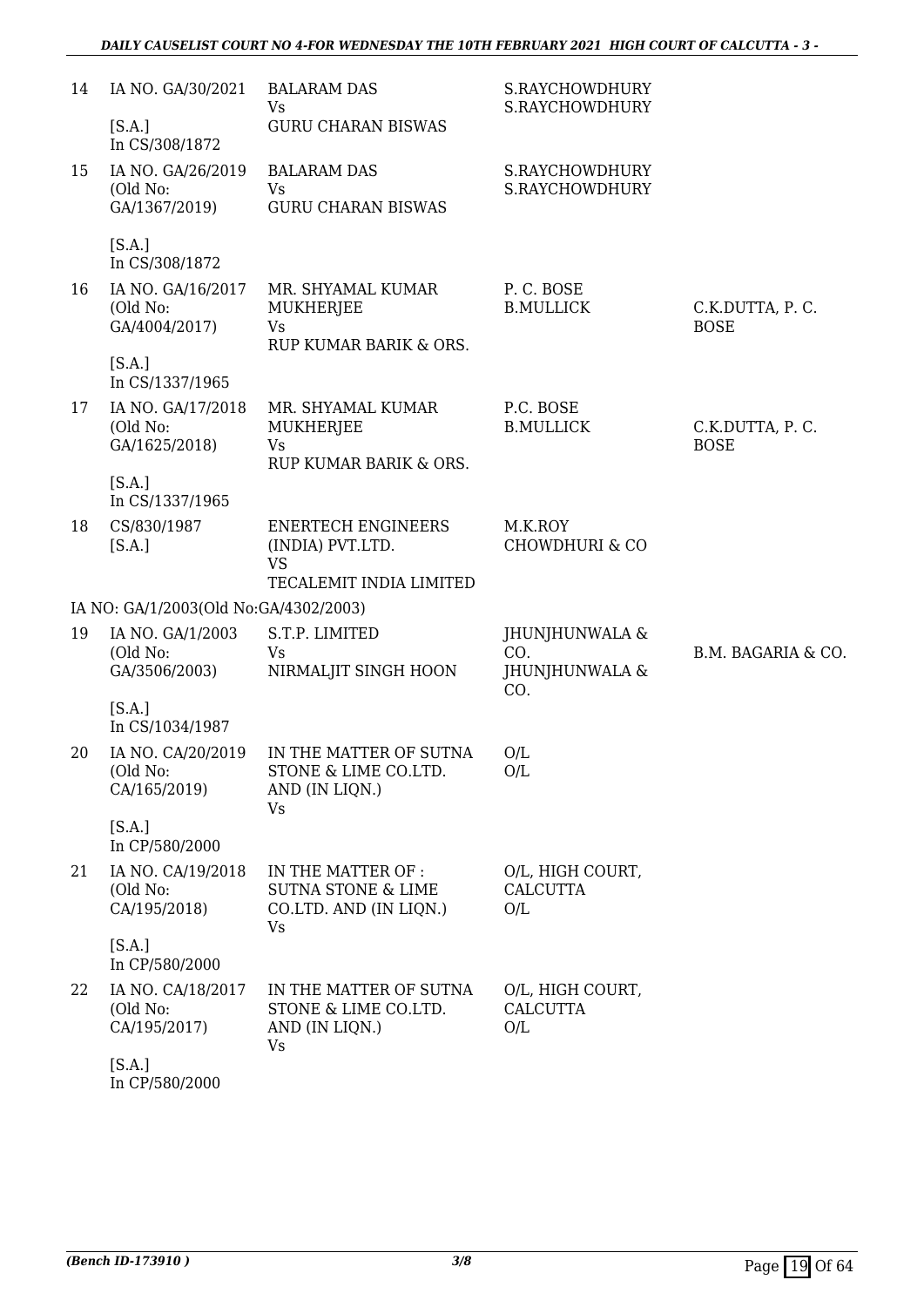| 23 | IA NO. CA/16/2016<br>(Old No:<br>CA/88/2016)  | RE: SUTNA STONE & LIME<br>CO.LTD. AND (IN LIQN.)-<br>AND-<br>Vs                         | <b>KHAITAN &amp; CO</b><br>O/L                              |
|----|-----------------------------------------------|-----------------------------------------------------------------------------------------|-------------------------------------------------------------|
|    | [S.A.]<br>In CP/580/2000                      | COLLECTOR & D.M.OF<br>SATNA M.P -VS-THE O/L,<br>HIGH COURT CAL &                        |                                                             |
| 24 | IA NO. CA/12/2010<br>(Old No:<br>CA/891/2010) | IN THE MATTER OF: THE<br>SUTNA STONE & LIME CO.<br>LTD. (LIQ) RE:<br><b>Vs</b>          | N.C. BOSE & CO.<br>O/L                                      |
|    | [S.A.]<br>In CP/580/2000                      | SARVESHWARI MINING (P)<br>LTD. VS THE O/L, HIGH<br><b>COURT</b>                         |                                                             |
| 25 | WPO/22/2005<br>[S.A.]                         | BUDGE BUDGE CO. LTD. &<br>ANR.<br><b>VS</b><br>ASST.COM. COMMERCIAL<br>TAXES, CORP.DIV. | S. KAKRANIA & CO.                                           |
| 26 | IA NO. GA/6/2019<br>(Old No:<br>GA/427/2019)  | JAI CHAND MAHTAB & ORS.<br><b>Vs</b><br>SRI NIL MADHAB ROY &<br>ORS.                    | M/S. R. C. KAR<br>M/S. R. C. KAR                            |
|    | [S.A.]<br>In CS/127/2006                      |                                                                                         |                                                             |
| 27 | IA NO. GA/9/2019<br>(Old No:<br>GA/1711/2019) | NUMAZAR DORAB MEHTA &<br>ORS.<br>Vs<br>THE ASSAM COMPANY                                | M/S. S. JALAN<br>M/S. S. JALAN & CO.                        |
|    | [S.A.]<br>In CS/16/2007                       | <b>INDIA LIMITED</b>                                                                    |                                                             |
| 28 | IA NO. GA/1/2009<br>(Old No:<br>GA/1083/2009) | AVA PYNE & SORS.<br>Vs<br><b>BIVA PYNE &amp; ORS.</b>                                   | <b>SUBHRA DAS</b><br><b>SUBHRA DAS</b>                      |
|    | [S.A.]<br>In CS/103/2009                      |                                                                                         |                                                             |
| 29 | IA NO. GA/5/2016<br>(Old No:<br>GA/336/2016)  | SHYAMA SHARAN<br><b>BHALOTIA &amp; ORS.</b><br>Vs<br><b>ESSEM ENERPRISES</b>            | ANURAG BAGARIA<br><b>ANURAG BAGARIA</b>                     |
|    | [S.A.]<br>In CS/140/2009                      | PRIVATE LTD.                                                                            |                                                             |
| 30 | IA NO. GA/4/2016<br>(Old No:<br>GA/332/2016)  | SHYAMA SHARAN<br><b>BHALOTIA &amp; ORS.</b><br>Vs<br><b>FORTUNE ENTERPRISES</b>         | ANURAG BAGARIA<br><b>ANURAG BAGARIA</b>                     |
|    | [S.A.]<br>In CS/141/2009                      | PRIVATE LTD.                                                                            |                                                             |
| 31 | IA NO. GA/3/2015<br>(Old No:<br>GA/2872/2015) | RAJEEV MAHESWARI AND<br><b>ORS</b><br>Vs<br><b>WARDENS OF THE</b>                       | R.GINODIA & CO.<br><b>CHOUDHURY'S LAW</b><br><b>OFFICES</b> |
|    | [S.A.]<br>In CS/300/2013                      | ARMENIAN HOLY CHURCH<br>OF NAZARETH                                                     |                                                             |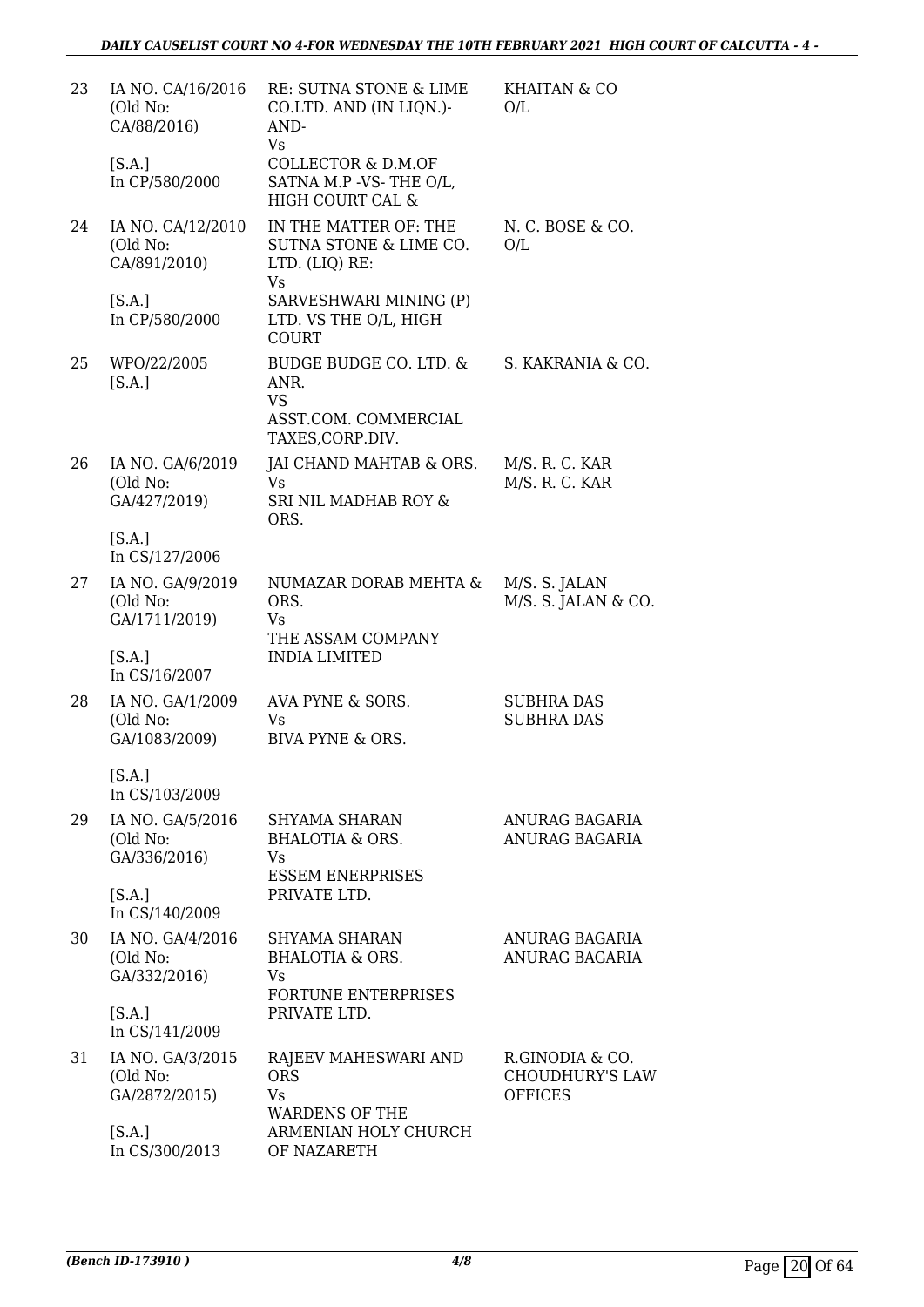| 32 | IA NO. GA/5/2018<br>(Old No:<br>GA/667/2018)<br>[S.A.] | RAJEEV MAHESWARI AND<br><b>ORS</b><br><b>Vs</b><br><b>WARDENS OF THE</b><br>ARMENIAN HOLY CHURCH | <b>CHOUDHURY'S LAW</b><br><b>OFFICE</b><br><b>CHOUDHURY'S LAW</b><br><b>OFFICES</b> |                                                             |
|----|--------------------------------------------------------|--------------------------------------------------------------------------------------------------|-------------------------------------------------------------------------------------|-------------------------------------------------------------|
|    | In CS/300/2013                                         | OF NAZARETH                                                                                      |                                                                                     |                                                             |
| 33 | IA NO. GA/3/2014<br>(Old No:<br>GA/3287/2014)          | SAPA BS INDIA PRIVATE<br><b>LIMITED</b><br><b>Vs</b><br>TIRUPATI HOMES PRIVATE                   | J. N. BOSE & CO.<br>J. N. BOSE & CO.                                                | FOX & MANDAL<br><b>SURENDRA</b><br>DUBE(DEF.NO. 1<br>AND 2) |
|    | [S.A.]<br>In CS/368/2013                               | LIMITED & ANR.                                                                                   |                                                                                     |                                                             |
| 34 | IA NO. GA/2/2014<br>(Old No:<br>GA/1596/2014)          | SAPA BS INDIA PRIVATE<br><b>LIMITED</b><br>Vs                                                    | FOX & MANDAL<br>J. N. BOSE & CO.                                                    | <b>SURENDRA</b><br>DUBE(DEF.NO. 1                           |
|    | [S.A.]<br>In CS/368/2013                               | TIRUPATI HOMES PRIVATE<br>LIMITED & ANR.                                                         |                                                                                     | AND 2)                                                      |
| 35 | CS/72/2015<br>[S.A.]                                   | EAST WIND HOLIDAY<br>TOURS PVT. LTD.<br><b>VS</b><br>AIR INDIA LIMITED                           | <b>KAUNISH</b><br><b>CHAKRABORTI</b>                                                |                                                             |
|    |                                                        | IA NO: GA/3/2018(Old No:GA/2732/2018), GA/4/2018(Old No:GA/2853/2018)                            |                                                                                     |                                                             |
| 36 | EC/975/2015<br>[S.A.]                                  | SIFANDROS CARRIER LTD.<br><b>VS</b><br>SRIMUNISUVRATA AGRI<br>INTERNATIONAL LTD.                 | BOSE and amp MITRA                                                                  |                                                             |
|    | IA NO: GA/2/2019(Old No:GA/118/2019)                   |                                                                                                  |                                                                                     |                                                             |
| 37 | EC/1071/2015<br>[S.A.] WITH EC<br>1072/2015            | NPR FINANCE LIMITED<br><b>VS</b><br>SANJAY KHEMANI                                               | RADHIKA SINGH &<br>CO.                                                              |                                                             |
|    | IA NO: GA/1/2016(Old No:GA/3661/2016)                  |                                                                                                  |                                                                                     |                                                             |
| 38 | IA NO. GA/4/2016<br>(Old No:<br>GA/655/2016)           | <b>GOOD EARTH MINMET PVT</b><br><b>LTD</b><br>Vs<br>SRI CHANDRA MOHAN                            | MR. DEBASISH DE<br>FOX & MANDAL                                                     |                                                             |
|    | [S.A.]<br>In CS/11/2016                                | <b>GUPTA</b>                                                                                     |                                                                                     |                                                             |
| 39 | IA NO. GA/1/2016<br>(Old No:<br>GA/137/2016)           | <b>GOOD EARTH MINMET PVT</b><br><b>LTD</b><br><b>Vs</b><br><b>SRI CHANDRA MIHAN</b>              | FOX & MANDAL<br>FOX & MANDAL                                                        |                                                             |
|    | [S.A.]<br>In CS/11/2016                                | <b>GUPTA</b>                                                                                     |                                                                                     |                                                             |
| 40 | IA NO. GA/2/2016<br>(Old No:<br>GA/513/2016)           | <b>GOOD EARTH MINMET PVT</b><br><b>LTD</b><br><b>Vs</b><br>SRI CHANDRA MOHAN                     | FOX & MANDAL<br>FOX & MANDAL                                                        |                                                             |
|    | [S.A.]<br>In CS/11/2016                                | <b>GUPTA</b>                                                                                     |                                                                                     |                                                             |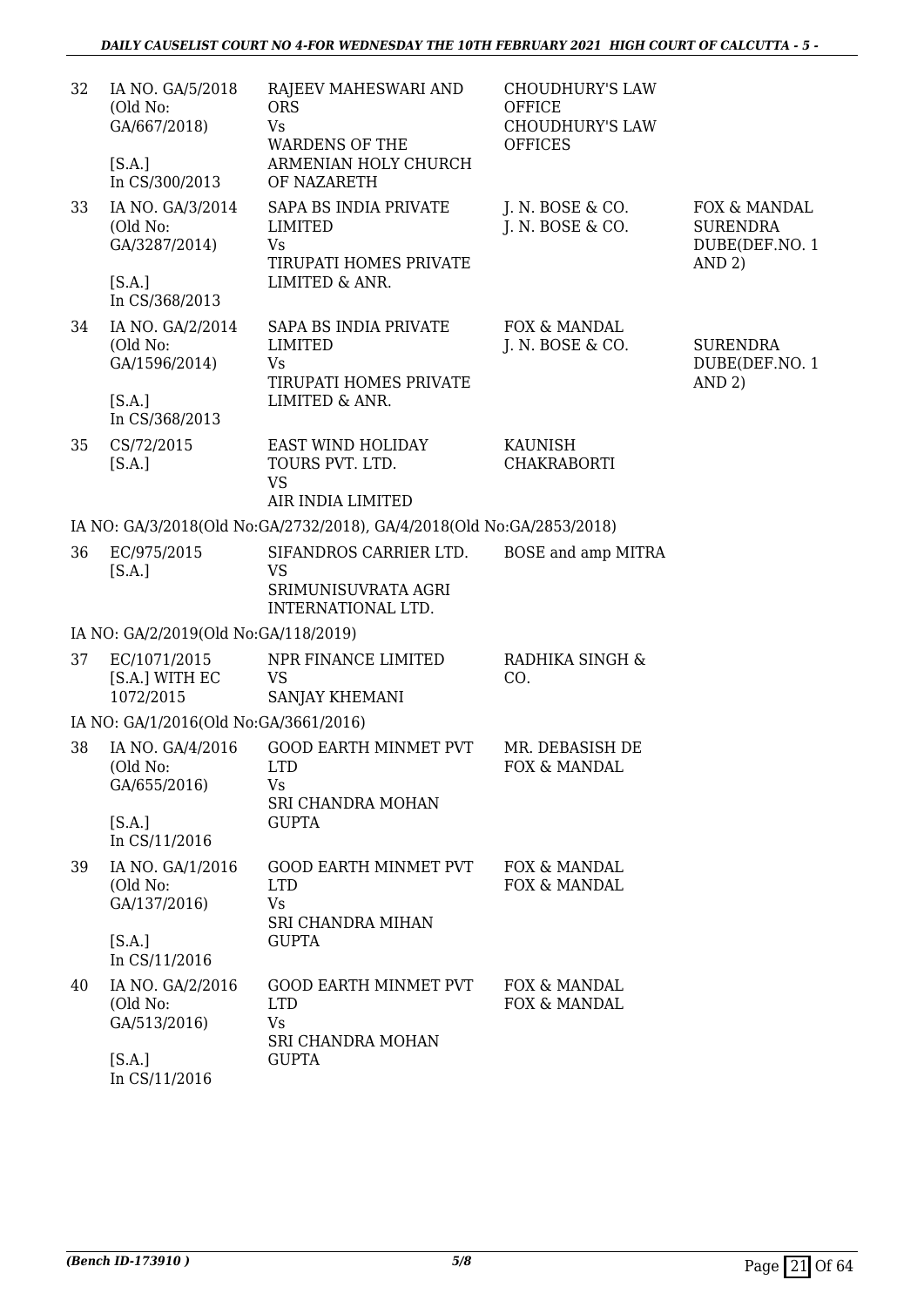| 41 | IA NO. GA/1/2018                              | PRASANNA KUMAR NAHATA                                                        | <b>SANCHETI &amp;</b>                                       | K.L. YADAV & CO.                                       |
|----|-----------------------------------------------|------------------------------------------------------------------------------|-------------------------------------------------------------|--------------------------------------------------------|
|    | (Old No:<br>GA/1843/2018)                     | Vs<br>ABHISHEK DHANANIA                                                      | <b>SANCHETI</b><br><b>SANCHETI &amp;</b><br><b>SANCHETI</b> | K.L. YADAV & CO.                                       |
|    | [S.A.]<br>In EC/509/2016                      |                                                                              |                                                             |                                                        |
| 42 | WPO/1011/2016<br>[S.A.]                       | <b>BARIK BISWAS</b><br><b>VS</b><br>UNION OF INDIA & ORS.                    | <b>MANOJ MALHOTRA</b>                                       |                                                        |
|    |                                               |                                                                              |                                                             |                                                        |
| 43 | WPO/1017/2016<br>[S.A.]                       | MOKSED MONDAL<br><b>VS</b><br>UNION OF INDIA & ORS                           | PRIYANKA BHUTORIA                                           |                                                        |
| 44 | AP/1111/2016<br>[S.A.]                        | DAMODAR VALLEY<br>CORPORATION<br><b>VS</b>                                   | <b>SUBIR PAL</b>                                            | <b>SUBHRANSU</b><br><b>GANGULY</b>                     |
|    |                                               | M/S STP LTD                                                                  |                                                             |                                                        |
| 45 | AS/3/2017<br>[S.A.]                           | RIGVEDA MARITIME PT LTD<br><b>VS</b>                                         | S.K.DAS & CO                                                |                                                        |
|    |                                               | THE O& P INTERESTED IN<br>VESSEL M.V. VSEVOLOD<br><b>BELETSKIY &amp; ANR</b> |                                                             |                                                        |
| 46 | EC/85/2017<br>[S.A.]                          | ASHOK KUMAR PAUL<br><b>VS</b><br><b>UCO BANK</b>                             | S.P. BRAHMACHARI                                            |                                                        |
|    | IA NO: GA/1/2019                              |                                                                              |                                                             |                                                        |
| 47 | CS/119/2017<br>[S.A.]                         | TORSA MACHINES LTD<br><b>VS</b><br>SURABHI INTERNATIONAL<br>& ORS            | <b>GANESH N. JAJODIA</b>                                    |                                                        |
|    | IA NO: GA/1/2017(Old No:GA/2041/2017)         |                                                                              |                                                             |                                                        |
| 48 | IA NO. GA/9/2019                              | PAWAN KUMAR DHOOT                                                            | NAMRATA BASU                                                |                                                        |
|    | (Old No:<br>GA/491/2019)                      | Vs<br>DEO KUMAR SARAF & ORS.                                                 | <b>NAMRATA BASU</b>                                         |                                                        |
|    | [S.A.]<br>In CS/168/2017                      |                                                                              |                                                             |                                                        |
| 49 | WPO/486/2017<br>[S.A.]                        | MD. HUSSAIN<br><b>VS</b>                                                     | RAVI KUMAR DUBEY                                            |                                                        |
|    |                                               | UNION OF INDIA & ANR                                                         |                                                             |                                                        |
| 50 | IA NO. GA/1/2018<br>(Old No:                  | SUDIP DAKSHY & ANR.<br>Vs                                                    | <b>SUBHRA DAS</b><br><b>SUBHRA DAS</b>                      | <b>SUBHRANSU</b>                                       |
|    | GA/3003/2018)                                 | RT. REVD. ASHOKE BISWAS<br>& ORS.                                            |                                                             | <b>GANGULY</b><br>(DEF.NO.3) SINHA                     |
|    | [S.A.]<br>In CS/180/2018                      |                                                                              |                                                             | CO (DEF NO 2                                           |
| 51 | IA NO. GA/2/2018<br>(Old No:<br>GA/3078/2018) | SUDIP DAKSHY & ANR.<br>Vs<br>RT. REVD. ASHOKE BISWAS<br>& ORS.               | SANJAY KUMAR BAID<br><b>SUBHRA DAS</b>                      | <b>SUBHRANSU</b><br><b>GANGULY</b><br>(DEF.NO.3) SINHA |
|    | [S.A.]<br>In CS/180/2018                      |                                                                              |                                                             | CO (DEF NO 2                                           |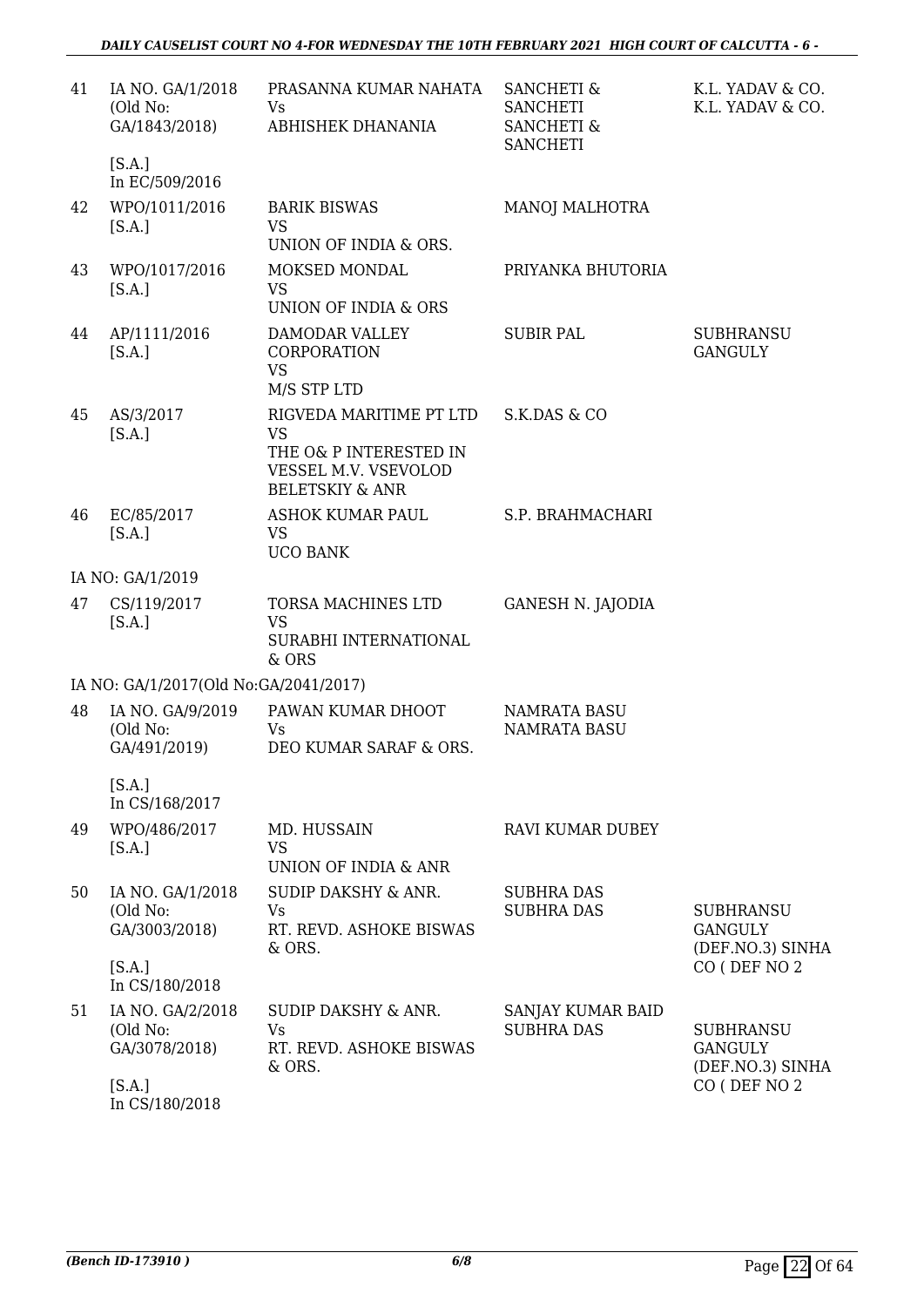| 52 | WPO/223/2018<br>[S.A.]                                  | SHRI KAILASH KUMAR<br>TIBREWAL<br><b>VS</b>                                                                                                                          | L.P. MANOT & CO.                                         |                                                    |
|----|---------------------------------------------------------|----------------------------------------------------------------------------------------------------------------------------------------------------------------------|----------------------------------------------------------|----------------------------------------------------|
|    |                                                         | UNION OF INDIA & ANR.                                                                                                                                                |                                                          |                                                    |
|    | IA NO: GA/1/2019(Old No:GA/800/2019)                    |                                                                                                                                                                      |                                                          |                                                    |
| 53 | WPO/224/2018<br>[S.A.]                                  | SMT. SEEMA TIBREWAL<br><b>VS</b><br>UNION OF INDIA & ANR                                                                                                             | L.P. MANOT & CO.                                         |                                                    |
|    | IA NO: GA/1/2019(Old No:GA/801/2019)                    |                                                                                                                                                                      |                                                          |                                                    |
| 54 | AP/339/2018<br>[S.A.]                                   | DAMODAR VALLEY<br>CORPORATION<br><b>VS</b><br><b>SETH &amp; ASSOCIATES</b>                                                                                           | <b>AMIT KUMAR NAG</b>                                    |                                                    |
| 55 | EC/460/2018<br>[S.A.]                                   | AI CHAMPADANY<br><b>INDUSTRIES LIMITED</b><br><b>VS</b><br>ORIENTAL INSURANCE<br><b>COMPANY LIMITED</b>                                                              | <b>ABHIJIT GUHA RAY</b>                                  |                                                    |
| 56 | AP/485/2018<br>[S.A.]                                   | M/S TIMBOCOM<br><b>VS</b><br>KOLKATA PORT TRUST                                                                                                                      | <b>SOUMEN DAS</b>                                        |                                                    |
| 57 | IA NO. GA/2/2019<br>(Old No:<br>GA/1349/2019)<br>[S.A.] | <b>SATISH KUMAR</b><br>JHUNJHUNWALA & ORS<br><b>Vs</b><br><b>AVANI TOWERS PRIVATE</b><br><b>LIMITED &amp; ANR</b>                                                    | S.K. BAJORIA<br>S.K. BAJORIA                             | SANKET SARAOGI<br>SANKET SARAOGI                   |
|    | In CS/2/2019                                            |                                                                                                                                                                      |                                                          |                                                    |
| 58 | CS/111/2019<br>[S.A.]                                   | ANIL RAJKUMAR MUKERJI<br>AND 3 OTHERS<br><b>VS</b><br>RT REV PARITOSH<br><b>CANNING AND 9 OTHERS</b>                                                                 | AISHWARYA KUMAR<br><b>AWASTHI</b>                        | SINHA AND CO.<br>(RES.1,2 IN G.A 1532)<br>OF 2019) |
|    |                                                         | IA NO: GA/1/2019(Old No:GA/1517/2019), GA/2/2019(Old No:GA/1523/2019), GA/3/2019(Old<br>No:GA/1532/2019), GA/4/2020(Old No:GA/7/2020), GA/5/2020(Old No:GA/828/2020) |                                                          |                                                    |
| 59 | WPO/122/2019<br>[S.A.]                                  | DIPAK JAMNADAS POPAT<br><b>AND ORS</b><br><b>VS</b><br>THE STATE OF WEST<br><b>BENGAL AND ORS</b>                                                                    | <b>ANJAN</b><br><b>BHATTACHARYA (DAS</b><br>AND COMPANY) |                                                    |
| 60 | WPO/234/2019<br>[S.A.]                                  | EMTA COAL LIMITED<br><b>VS</b><br><b>INCOME TAX SETTLEMENT</b><br>COMMISSION (INCOME TAX<br>AND WEALTH TAX),<br>ADDITIONAL BENCH AND<br>ORS.                         | JHUNJHUNWALA AND<br>CO.                                  |                                                    |
|    |                                                         | <b>COURT APPLICATION</b>                                                                                                                                             |                                                          |                                                    |
|    |                                                         | <b>MALITAL OTTANIDDA OTTLA</b>                                                                                                                                       | MIDD ANT OITOOIT                                         |                                                    |

| 61 | IA NO. GA/17/2020 | NAVIN CHANDRA OJHA    | ANIRBAN GHOSH |
|----|-------------------|-----------------------|---------------|
|    |                   | V۹                    | ANIRBAN GHOSH |
|    | IS.A.I            | CALCUTTA SAFE DEPOSIT |               |
|    | In $CS/159/2010$  | CO. LTD. & ORS.       |               |
|    |                   |                       |               |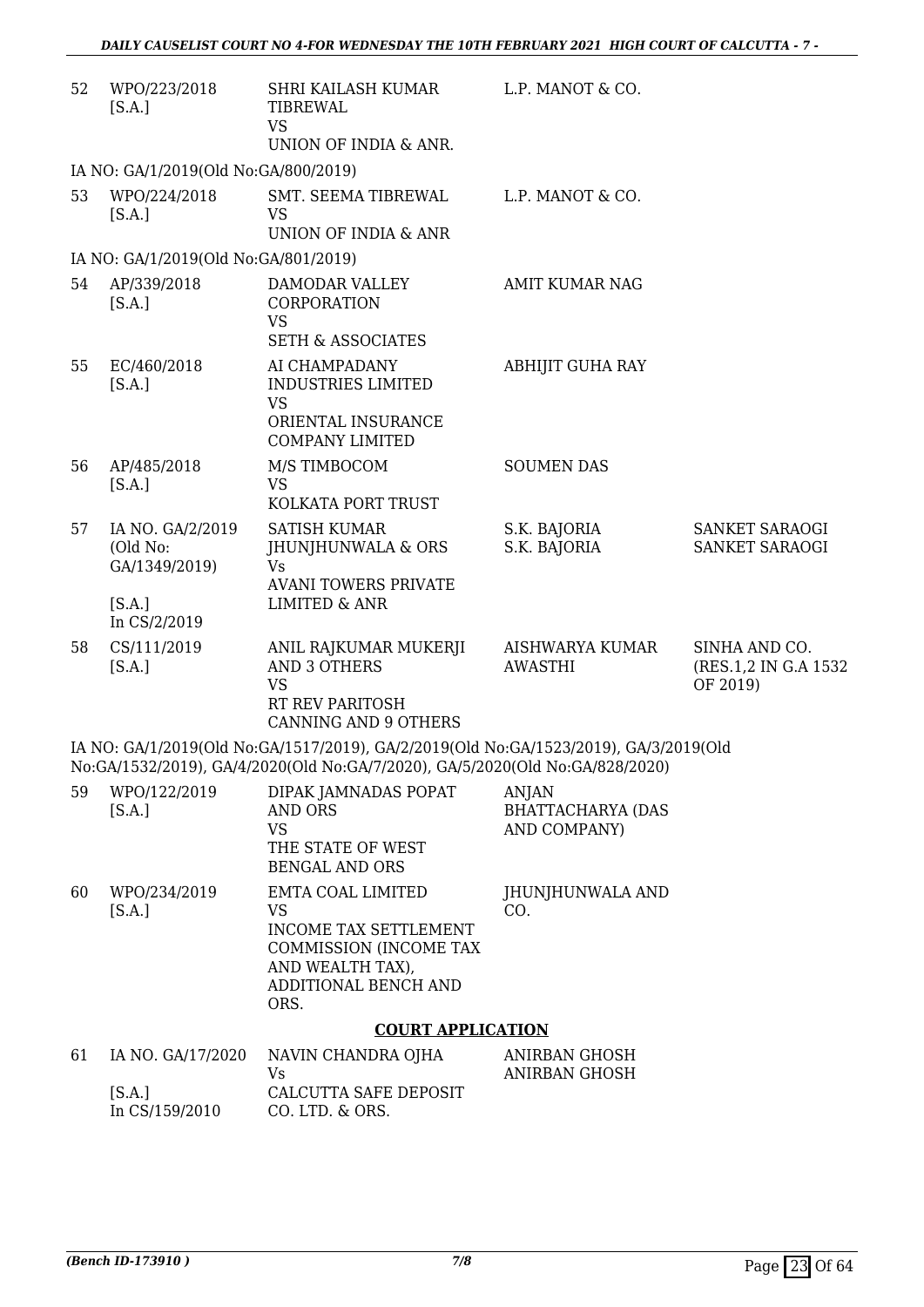| 62 | IA NO. GA/13/2019<br>(Old No:<br>GA/2234/2019) | NAVIN CHANDRA OJHA<br>Vs<br>CALCUTTA SAFE DEPOSIT<br>CO. LTD. & ORS. | ANIRBAN GHOSH<br><b>ANIRBAN GHOSH</b> |
|----|------------------------------------------------|----------------------------------------------------------------------|---------------------------------------|
|    | [S.A.]<br>In CS/159/2010                       |                                                                      |                                       |
| 63 | IA NO. GA/18/2021                              | NAVIN CHANDRA OJHA<br>Vs                                             | ANIRBAN GHOSH<br><b>ANIRBAN GHOSH</b> |
|    | [S.A.]<br>In CS/159/2010                       | CALCUTTA SAFE DEPOSIT<br>CO. LTD. & ORS.                             |                                       |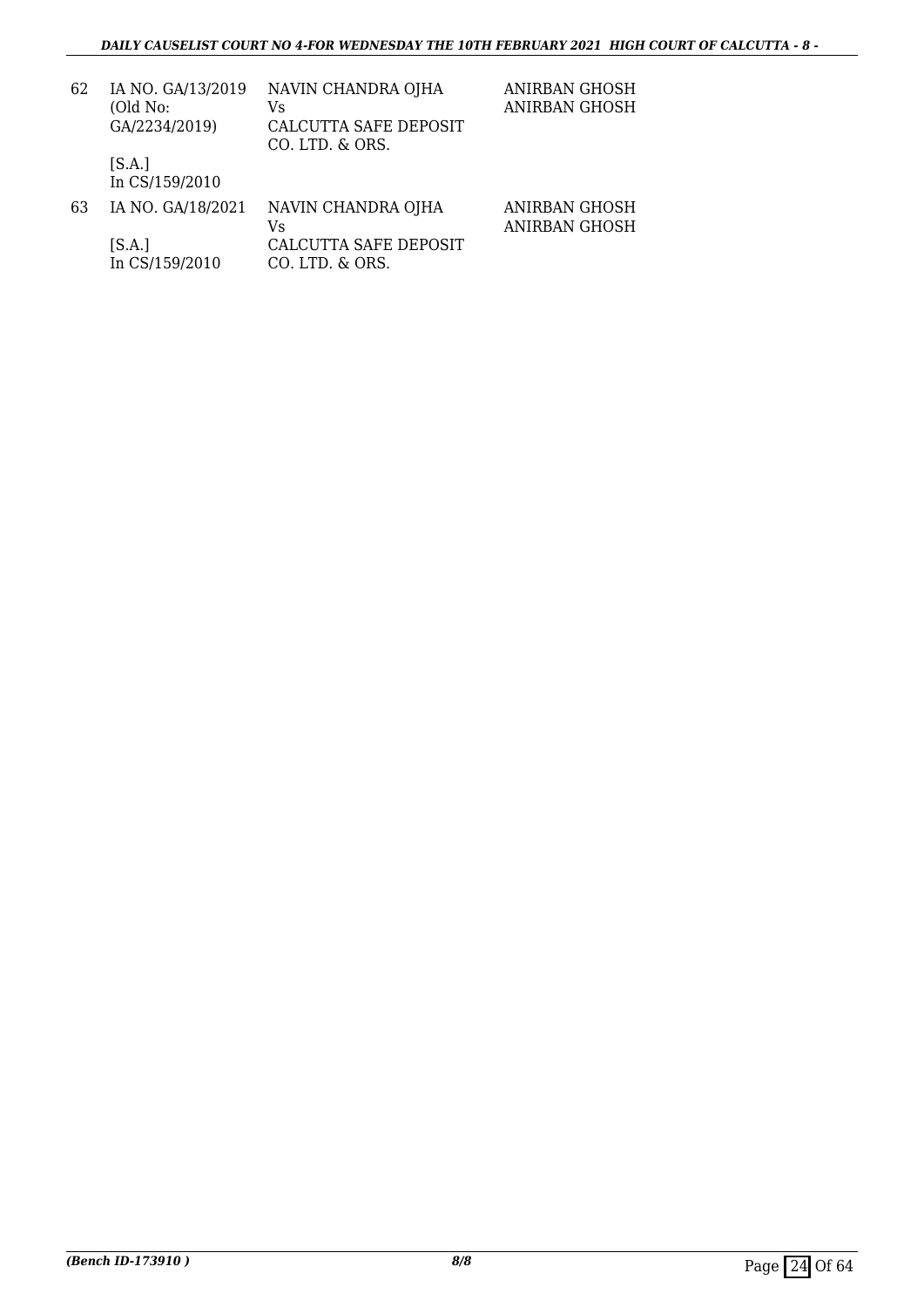

### **Original Side**

**DAILY CAUSELIST For Wednesday The 10th February 2021**

**COURT NO. 38**

**SINGLE BENCH (COMMERCIAL BENCH)**

**AT 2:00 PM**

**HON'BLE JUSTICE ARIJIT BANERJEE**

#### **ON AND FROM MONDAY, 1ST FEBRUARY, 2021, AS LONG AS THE DIVISION BENCH COMPRISING HON'BLE THE CHIEF JUSTICE THOTTATHIL B. RADHAKRISHNAN AND HON'BLE JUSTICE ARIJIT** BANERIEE DOES NOT SIT - WILL SIT SINGLY AND TAKE UP THE **LIST AND DETERMINATION OF HON'BLE JUSTICE ASHIS KUMAR CHAKRABORTY.**

#### **(VIA VIDEO CONFERENCE) NOTE:MATTERS WILL BE TAKEN UP THROUGH PHYSICAL HEARING ONLY WHEN BOTH THE PARTIES ARE AGREED.**

**NOTE : ORIGINAL SIDE MATTERS WILL BE TAKEN UP AFTER RECESS**

#### **NEW MOTIONS (SECTION 11)**

NILAY SENGUPTA

1 AP/36/2021 KAMARHATTY COMPANY LIMITED VS KESSELS ENGINEERING PVT LTD.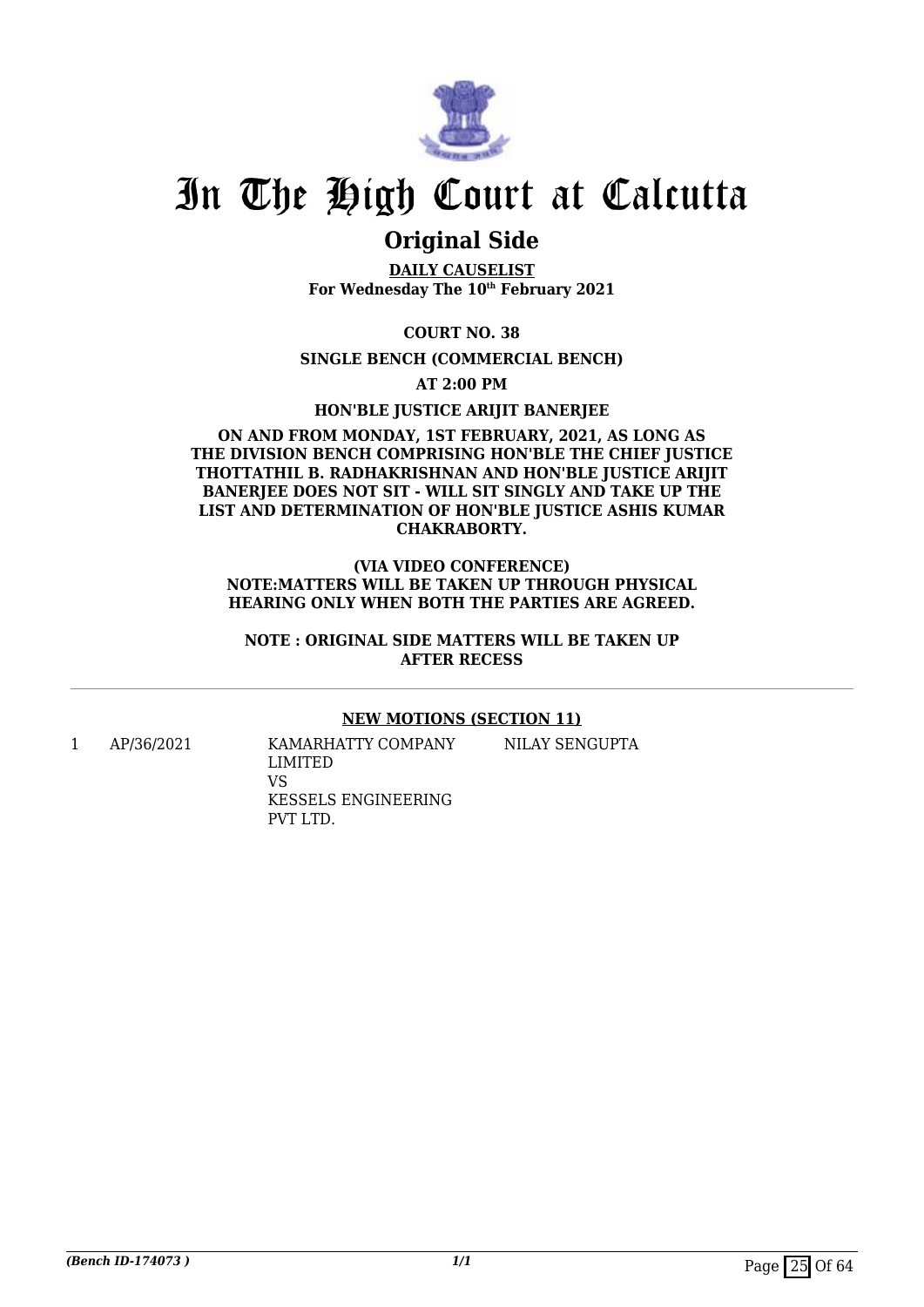

### **Original Side**

**DAILY CAUSELIST For Wednesday The 10th February 2021**

#### **COURT NO. 38**

**SINGLE BENCH ()**

#### **AT 2:00 PM**

#### **HON'BLE JUSTICE ARIJIT BANERJEE**

#### **ON AND FROM MONDAY, 1ST FEBRUARY, 2021, AS LONG AS THE DIVISION BENCH COMPRISING HON'BLE THE CHIEF JUSTICE THOTTATHIL B. RADHAKRISHNAN AND HON'BLE JUSTICE ARIJIT BANERJEE DOES NOT SIT - WILL SIT SINGLY AND TAKE UP THE LIST AND DETERMINATION OF HON'BLE JUSTICE ASHIS KUMAR CHAKRABORTY.**

#### **(VIA VIDEO CONFERENCE) NOTE:MATTERS WILL BE TAKEN UP THROUGH PHYSICAL HEARING ONLY WHEN BOTH THE PARTIES ARE AGREED.**

#### **NOTE : ORIGINAL SIDE MATTERS WILL BE TAKEN UP AFTER RECESS**

|   |             | <b>FOR DISMISSAL</b>                                                                                             |                                     |
|---|-------------|------------------------------------------------------------------------------------------------------------------|-------------------------------------|
| 1 | AP/304/2020 | KAUSHIK MUKHERJEE<br>VS.<br>THE STEEL AUTHORITY OF<br>INDIA LIMITED AND ANR                                      | SATRAJIT SINHA ROY                  |
|   |             | <b>NEW MOTIONS (SECTION 11)</b>                                                                                  |                                     |
| 2 | AP/296/2019 | <b>BANI PRASAD SAHA</b><br>VS<br>ANJANA BORA                                                                     | <b>SANTANU</b><br><b>CHATTERJEE</b> |
| 3 | AP/388/2019 | KIRAN PATRA AND ANR<br>VS.<br>RATNA DEY AND ORS                                                                  | <b>AVISHEK GUHA</b>                 |
| 4 | AP/279/2020 | UNIVERSAL CONSORTIUM OF<br>ENGINEERS PVT LTD<br>VS.<br>SRI KANAK MITRA AND ANR                                   | MAHESWARI<br><b>SHARMA</b>          |
| 5 | AP/312/2020 | RIPLEY AND CO<br><b>STEVEDORING AND</b><br>HANDLING PRIVATE LIMITED<br>VS<br>STEEL AUTHORITY OF INDIA<br>LIMITED | <b>TIRTHANKAR DAS</b>               |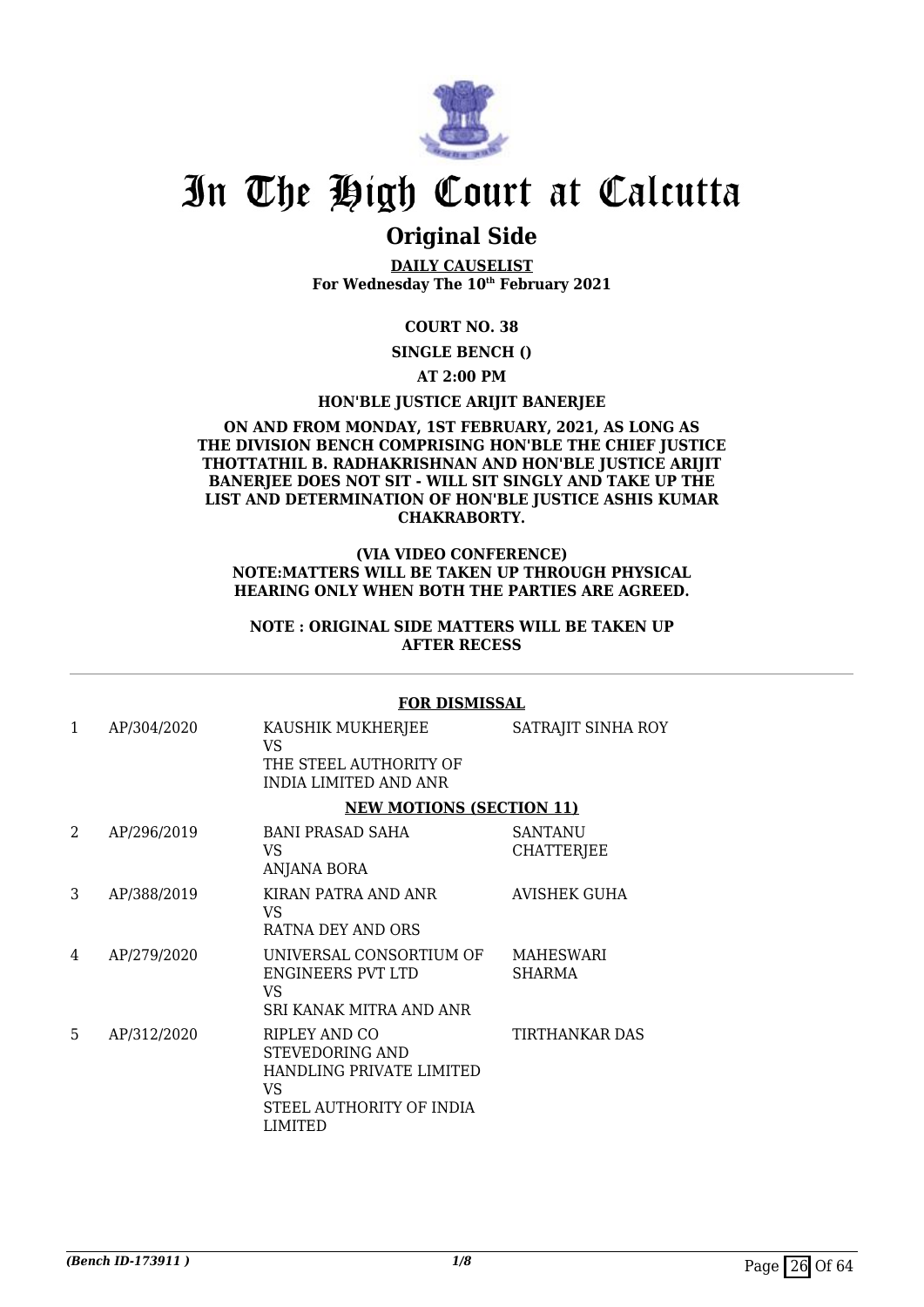| 6  | AP/316/2020 | SHREE LAXMI IRON AND<br>STEEL WORKS PRIVATE<br>LIMITED<br><b>VS</b><br>THE EASTERN RAILWAY AND   | <b>AVIJIT DEY</b>                        |                       |
|----|-------------|--------------------------------------------------------------------------------------------------|------------------------------------------|-----------------------|
| 7  | AP/319/2020 | ORS.<br>TARUN KANTI DAS<br>VS<br>UNION OF INDIA AND ANR.                                         | SOURAV CHATTERJEE                        |                       |
| 8  | AP/321/2020 | G. P. TRONICS PRIVATE<br>LIMITED AND ANR.<br><b>VS</b><br>SOLIEL RESTAURANT PRIVATE<br>LIMITED   | <b>SANDERSONS AND</b><br><b>MORGANS</b>  |                       |
| 9  | AP/326/2020 | M/S. BALAJEE EDUCATION<br>PRIVATE LIMITED<br><b>VS</b><br><b>BISHWAJIT BARNWAL</b>               | <b>SOUMA SIL</b>                         |                       |
| 10 | AP/329/2020 | GILLANDERS ARBUTHNOT<br>AND CO. LTD.<br><b>VS</b><br>STEEL AUTHORITY OF INDIA<br><b>LIMITED</b>  | ABHIJIT RAY                              | <b>SREEJOYEE BOSE</b> |
| 11 | AP/330/2020 | KRANTI INFRA PROJECTS<br>PRIVATE LIMITED<br><b>VS</b><br>SREI EQUIPMENT FINANCE<br>LIMITED       | <b>RUNA PALIT</b>                        | SINHA AND CO.         |
| 12 | AP/332/2020 | B. B. R. CONSTRUCTION<br><b>COMPANY</b><br><b>VS</b><br>UNION OF INDIA                           | A. N.<br><b>BHATTACHARYYA</b><br>AND CO. |                       |
| 13 | AP/333/2020 | CIVTECH INDIA PRIVATE<br>LIMITED<br><b>VS</b><br>THE ORIENTAL INSURANCE<br>CO. LTD.              | <b>NAYAN RAKSHIT</b>                     |                       |
| 14 | AP/335/2020 | AIRCARE ENTERPRISES AND<br>ORS.<br><b>VS</b><br>LEVER FOUNDATION, WEST<br><b>BENGAL AND ANR.</b> | <b>AVIJIT DEY</b>                        |                       |
| 15 | AP/337/2020 | M/S. EASTMAN CRUSHER CO.<br>$(P)$ LTD.<br><b>VS</b><br>LARSEN AND TOUBRO<br><b>LIMITED</b>       | <b>GOUTAM KUMAR</b><br><b>GOON</b>       |                       |
| 16 | AP/345/2020 | <b>GYANESHWAR PRASAD</b><br>AGARWAL<br><b>VS</b><br>DISHNET WIRELESS LIMITED                     | <b>FARHAN GHAFFAR</b>                    |                       |
| 17 | AP/348/2020 | DOLLY CHAKRAVORTY<br><b>VS</b><br><b>SHYAMAL RAY</b>                                             | <b>SHABANA HASIN</b>                     |                       |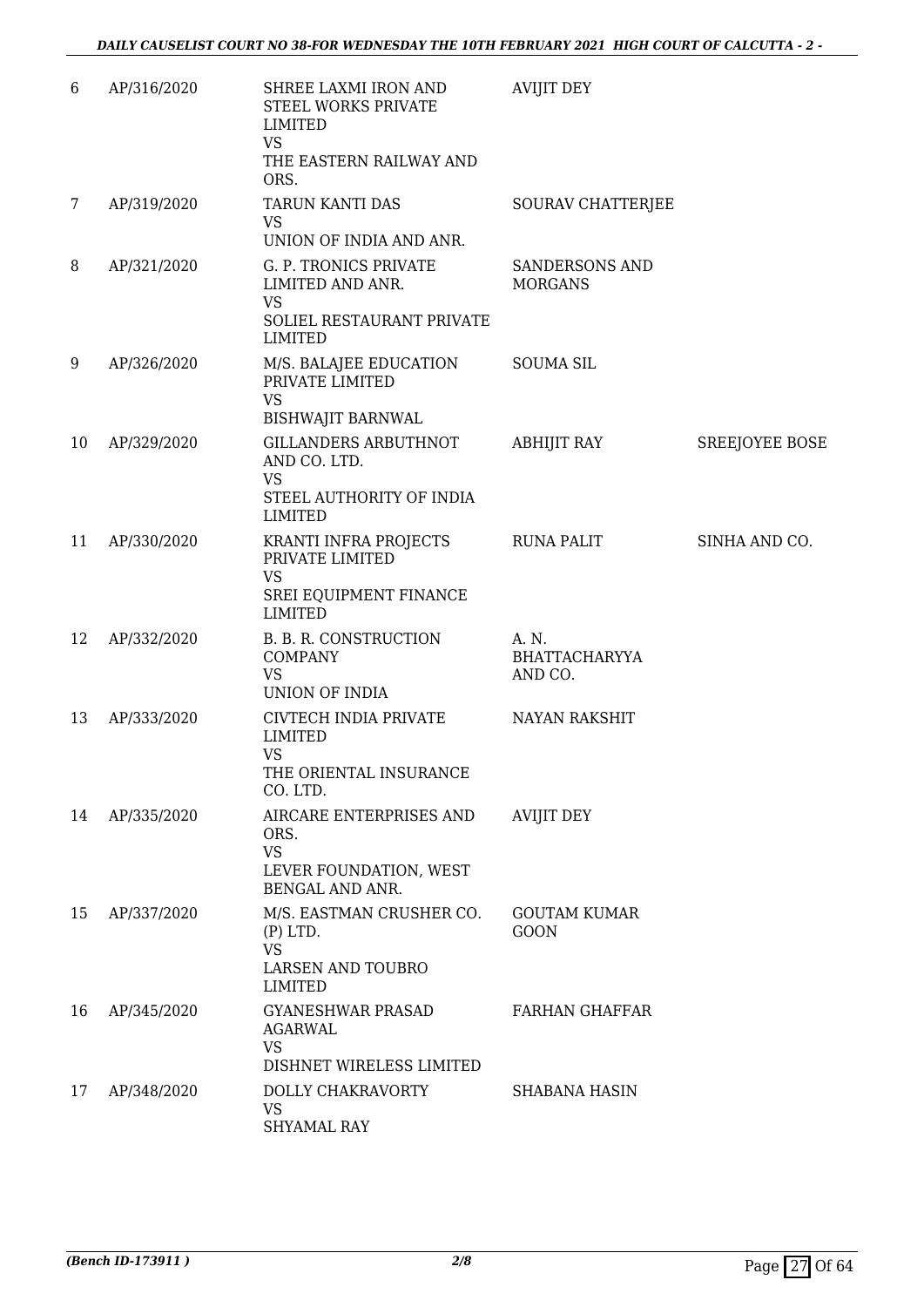| 18 | AP/349/2020 | <b>BHARAT PETROLEUM</b><br><b>CORPORATION LTD</b><br>VS<br>MAHESH SHAH                                               | <b>SUMAN DEY</b>                     |
|----|-------------|----------------------------------------------------------------------------------------------------------------------|--------------------------------------|
| 19 | AP/356/2020 | <b>GOURI SARKAR</b><br>VS<br>INDIAN OIL CORPORATION<br><b>LIMITED</b>                                                | CHIRANJIB SINHA                      |
| 20 | AP/363/2020 | MCNROE CONSUMER<br>PRODUCTS PRIVATE LIMITED<br><b>VS</b><br><b>ALLURE CONSUMER</b><br>PRODUCTS PRIVATE LIMITED       | <b>SOBHAN KUMAR</b><br><b>PATHAK</b> |
| 21 | AP/365/2020 | NAUSHAD ALAM<br>VS.<br>PARTHA CHAKRABORTY                                                                            | <b>MAINAK SWARNOKAR</b>              |
| 22 | AP/366/2020 | NAUSHAD ALAM<br>VS.<br>PARTHA CHAKRABORTY                                                                            | MAINAK SWARNOKAR                     |
| 23 | AP/370/2020 | BRAITHWAITE AND COMPANY<br><b>LTD</b><br><b>VS</b><br><b>LUCKY EXPORTS AND ORS</b>                                   | AJY GAGGGAR                          |
| 24 | AP/371/2020 | RREPL-KIPL (JV)<br><b>VS</b><br>EASTERN COALFIELDS LTD                                                               | RIJU GHOSH                           |
| 25 | AP/374/2020 | M/S HINDUSTHAN BUILDERS<br><b>VS</b><br>IRCON INTERNATIONAL<br><b>LIMITED</b>                                        | SOMNATH SAHA                         |
| 26 | AP/375/2020 | KRISHANU SAHA<br><b>VS</b><br><b>SUDIP SATYAPRIYA</b><br><b>CHAKRABORTY</b>                                          | PRASANTA KUMAR<br><b>BAGCHI</b>      |
| 27 | AP/376/2020 | M/S. ELGI EQUIPMENTS LTD.<br>VS<br>M/S. HIRANMAYE ENERGY<br>LTD.                                                     | DIPANJAN DATTA                       |
| 28 | AP/378/2020 | INDWELL CONSTRUCTIONS<br>PVT. LIMITED<br><b>VS</b><br><b>BHARAT HEAVY ELECTRICALS</b><br>LIMITED (BHEL)              | PAL CHOUDHURI<br>AND CO.             |
| 29 | AP/386/2020 | WELLSIDE INFRASTRUCTURE<br>PRIVATE LIMITED<br><b>VS</b><br><b>INOX LEISURE LIMITED AND</b><br><b>ORS</b>             | <b>MAYANK KAKRANIA</b>               |
| 30 | AP/392/2020 | CIVCON CONSTRUCTION PVT.<br>LTD.<br><b>VS</b><br>THE WEST BENGAL SMALL<br>INDUSTRIES DEVELOPMENT<br>CORPORATION LTD. | PIYALI DUTTA                         |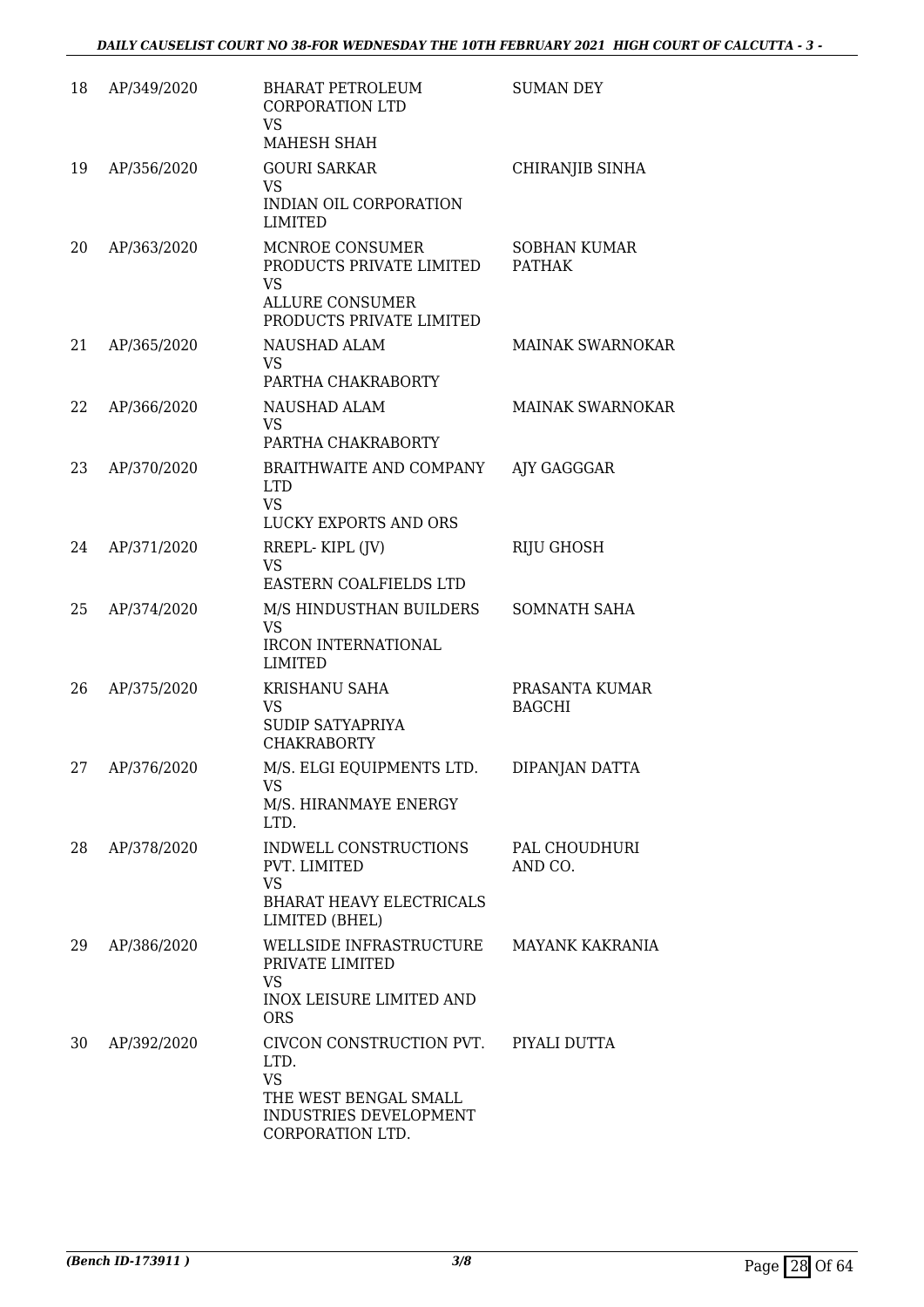| 31 | AP/398/2020 | RANJIT GHOSH<br><b>VS</b><br>SOMDEEP GHOSH AND ANR                                                                                | <b>FARHAN GHAFFAR</b>          |
|----|-------------|-----------------------------------------------------------------------------------------------------------------------------------|--------------------------------|
| 32 | AP/403/2020 | <b>SMPL INFRA LIMITED</b><br><b>VS</b><br>EAST INDIA UDYOG LIMITED                                                                | S KAKRANIA AND CO              |
| 33 | AP/404/2020 | <b>SPML INFRA LTD</b><br><b>VS</b><br>EAST INDIA UDYOG LTD                                                                        | S KAKRANIA AND CO              |
| 34 | AP/406/2020 | <b>SPML INFRA LTD</b><br><b>VS</b><br>EAST INDIA UDYOG LTD                                                                        | S KAKRANIA AND CO              |
| 35 | AP/407/2020 | <b>SMPL INFRA LIMITED</b><br><b>VS</b><br>EAST INDIA LIMITED                                                                      | S KAKRANIA AND CO              |
| 36 | AP/408/2020 | <b>SPML INFRA LTD</b><br><b>VS</b><br>EAST INDIA UDYOG LIMITED                                                                    | S KAKRANIA AND CO              |
| 37 | AP/412/2020 | SRI HIMSEKHAR DUTTA<br><b>VS</b><br><b>SMT. MOUMITA SARKAR</b>                                                                    | DEBASISH<br>MUKHOPADHYAY       |
| 38 | AP/413/2020 | CIVON CONSTRUCTION PVT<br><b>LTD</b><br><b>VS</b><br><b>IRCON INTERNATIONAL</b>                                                   | <b>TAPAS SINGHA ROY</b>        |
| 39 | AP/414/2020 | LIMITED<br>JAYANTI CINEMA PRIVATE<br><b>LIMITED</b><br>VS<br><b>GSA RETAIL LIMITED</b><br>(FORMERLY RDB REGENT<br>RETAIL LIMITED) | <b>VICTOR MOSES AND</b><br>CO. |
| 40 | AP/418/2020 | D.M.P. NIRMAN PRIVATE<br>LIMITED AND ANR.<br>VS<br>INDIAN INSTITUTE OF<br>MANAGEMENT AND ANR.                                     | SOURAV CHATTERJEE              |
| 41 | AP/424/2020 | SAKET INFRADEVELOPERS<br>PRIVATE LIMITED<br>VS<br>CENTARAL INSTITUTE OF<br><b>ROAD TRANSPORT</b>                                  | AMRITA PANJA<br><b>MOULICK</b> |
| 42 | AP/1/2021   | LABVANTAGE SOLUTIONS<br>PRIVATE LIMITED<br><b>VS</b><br><b>BWA SERVICES PRIVATE</b><br>LIMITED                                    | SHAKEEL<br>MOHAMMED AKHTER     |
| 43 | AP/3/2021   | M/S.PREM CHANDRA SINGH<br><b>VS</b><br>UNION OF INDIA                                                                             | <b>BIJON MAJUMDAR</b>          |
| 44 | AP/4/2021   | M/S. PREM CHANDRA SINGH<br>VS<br>Union of India                                                                                   | <b>BIJON MAJUMDAR</b>          |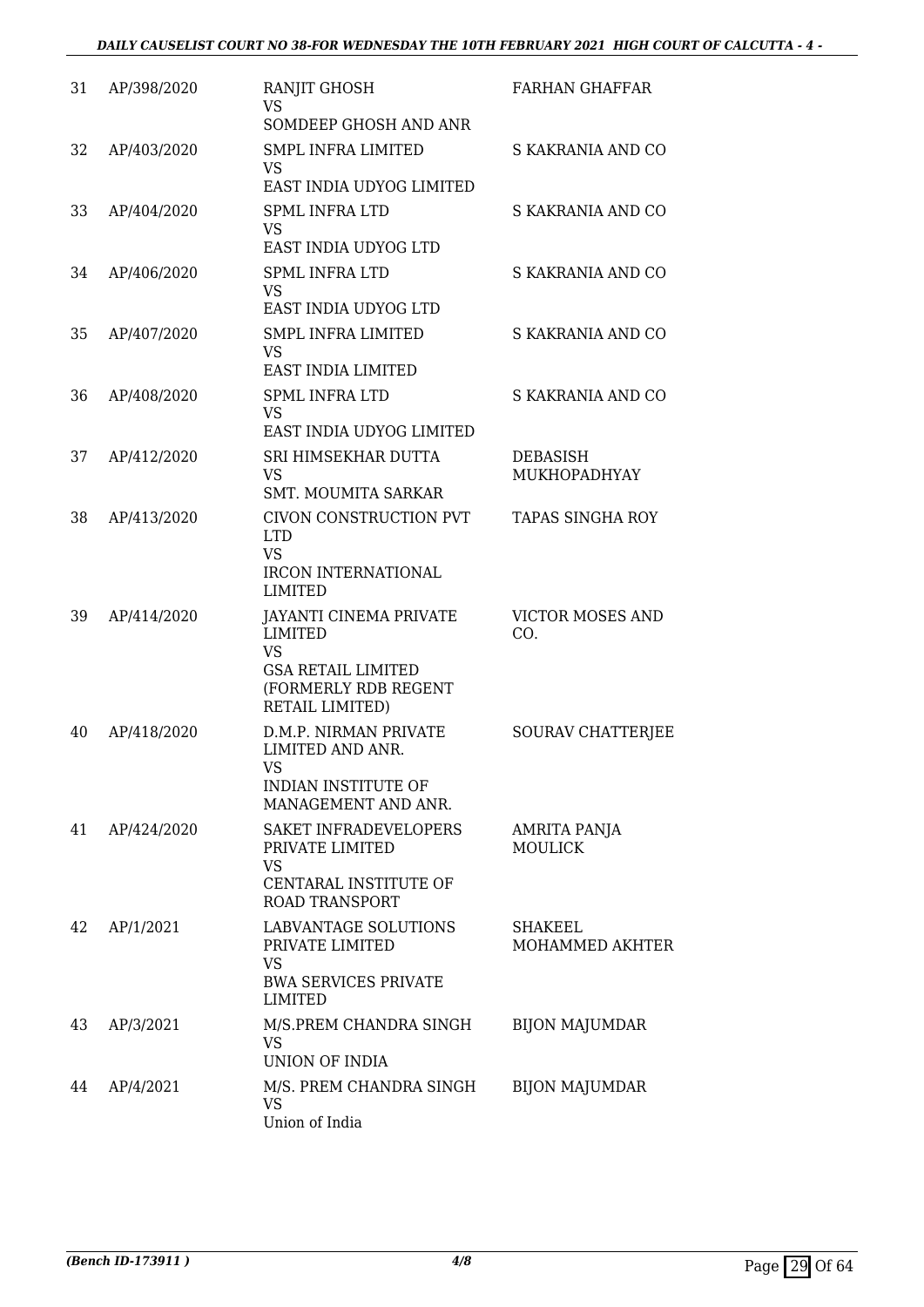| 45 | AP/5/2021  | CKJ INVESTMENTS PVT LTD<br><b>VS</b><br>EMKAY GLOBAL FINANCIAL<br><b>SERVICES LTD</b>                   | PRADIP KUMAR<br>SARAWAGI                  |
|----|------------|---------------------------------------------------------------------------------------------------------|-------------------------------------------|
| 46 | AP/6/2021  | SRI KRISHNA AND CO.<br><b>VS</b><br>SIMPLEX INFRASTRUCTURE<br>LTD.                                      | <b>MANDEEP KAUR</b>                       |
| 47 | AP/7/2021  | SRI NAWAL KISHORE GUPTA<br>VS<br><b>SRI TILAK DEWAN</b>                                                 | <b>MISS PARNA ROY</b><br><b>CHOUDHURY</b> |
| 48 | AP/10/2021 | PECON SOFTWARE LIMITED<br>VS<br>WEST BENGAL STATE<br>ELECTRICITY DISTRIBUTION<br><b>COMPANY LIMITED</b> | OM NARAYAN RAI                            |
| 49 | AP/11/2021 | M/S. B. B. M. ENTERPRISES<br>VS<br>THE STATE OF WEST BENGAL<br>AND ORS.                                 | <b>SUPRATIK BASU</b>                      |
| 50 | AP/14/2021 | PAHARPUR COOLING TOWERS<br><b>LTD</b><br><b>VS</b><br><b>BHARAT HEAVY ELECTRICALS</b><br><b>LTD</b>     | S JALAN AND CO                            |
| 51 | AP/19/2021 | <b>NETAI MAITY</b><br>VS.<br><b>NEMAI MAITY</b>                                                         | PARTHA PRATIM<br><b>MUKHOPADHYAY</b>      |
| 52 | AP/20/2021 | M/S. MAP MINES AND<br>MINERALS LIMITED<br><b>VS</b><br><b>CORE MINERAL AND ANR</b>                      | <b>VICTOR MOSES AND</b><br>CO             |
| 53 | AP/31/2021 | JOY INFRAPROJECT PRIVATE<br><b>LIMITED</b><br><b>VS</b><br><b>DEBAPRASAD</b><br><b>MUKHOPADHYAY</b>     | <b>SANKAR KUMAR</b><br><b>SAMANTA</b>     |
| 54 | AP/39/2021 | M/S BBTA RCPL (JV)<br><b>VS</b><br>PRAKASH CHANDRA<br><b>MOHANTY</b>                                    | ANIRBAN MAJUMDAR                          |
| 55 | AP/44/2021 | M/S. TIMBCON<br>VS<br>KOLKATA PORT TRUST                                                                | <b>SOUMEN DAS</b>                         |
| 56 | AP/45/2021 | JADOB ELECTRIC COMPANY<br><b>VS</b><br>METRO RAILWAY , KOLKATA                                          | <b>MANISH SHUKLA</b>                      |
| 57 | AP/46/2021 | ADITYA KUMAR CHATTERJEE<br><b>VS</b><br>M/S. RAVI RANJAN<br>DEVELOPERS PVT LTD                          | <b>EMON</b><br><b>BHATTACHARYA</b>        |
| 58 | AP/47/2021 | M/S. SHYAMAL<br>MUKHOPADHYAY<br><b>VS</b><br>UNION OF INDIA AND ORS.                                    | SOURAV CHATTERJEE                         |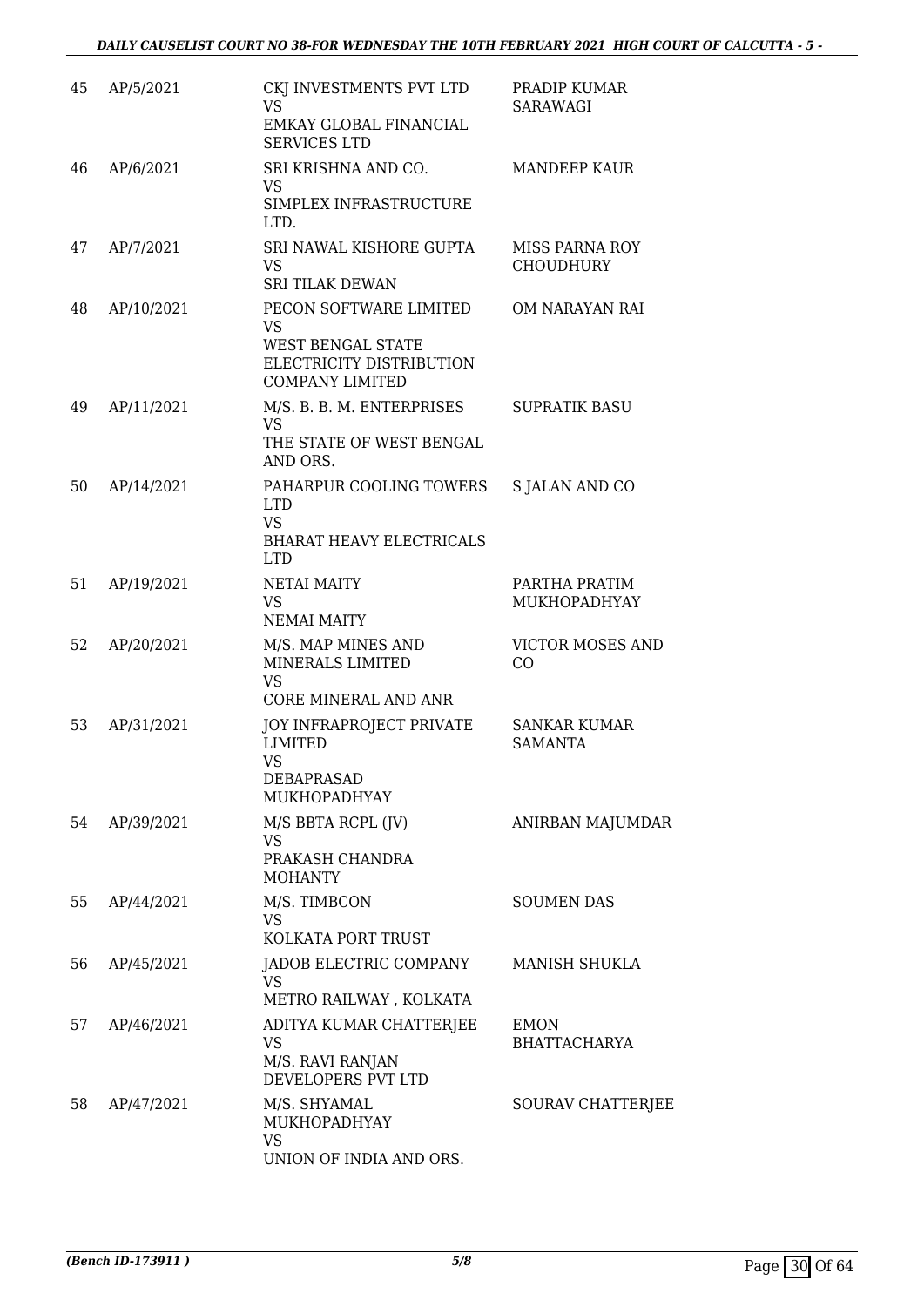| 59 | AP/48/2021                                   | M/S ROYAL INFRACONSTRU<br><b>LTD</b><br><b>VS</b><br>BRAITHWAITE AND COMPANY<br>LIMITED                          | PRAGYA BHOWMICK                                      |
|----|----------------------------------------------|------------------------------------------------------------------------------------------------------------------|------------------------------------------------------|
| 60 | AP/53/2021                                   | C. S. CONSTRUCTION-GANGES<br>$($ JV $)$<br><b>VS</b><br><b>CHIEF</b><br>ENGINEER/CONSTRUCTION-III<br>OF EAST     | MANDEEP KAUR                                         |
| 61 | AP/60/2021                                   | CALCUTTA ENGINEERS AND<br><b>BUILDERS PVT LTD</b><br><b>VS</b><br>MOUNTHILL REALTY PVT LTD                       | <b>S JALAN AND CO</b>                                |
|    |                                              | <b>NEW MOTIONS</b>                                                                                               |                                                      |
| 62 | IA NO. GA/1/2020<br>In AP/549/2019           | DEEPAK MEHRA AND ORS.<br>Vs.<br>SUJOY KUMAR NAG AND ORS.                                                         | <b>SYED NURUL AREFIN</b><br><b>SYED NURUL AREFIN</b> |
| 63 | IA NO. GA/1/2020<br>(Old No:<br>GA/576/2020) | DEBENDRA PRASAD GUPTA<br>AND ANR<br>Vs<br>THE NATIONAL SMALL<br>INDUSTRIES CORPORATION                           | MAYUKH GUPTA<br><b>MAYUKH GUPTA</b>                  |
|    | In AP/7/2020                                 | LTD.                                                                                                             |                                                      |
| 64 | IA NO. GA/1/2021<br>In AP/35/2020            | M/S. ROYAL INFRACONSTRU<br>LTD.<br>Vs<br><b>EASTERN RAILWAYS</b><br>REPRESENTED BY THE<br><b>GENERAL MANAGER</b> | PRAGYA BHOWMICK<br>PRAGYA BHOWMICK                   |
|    |                                              | <b>COMPANY MATTER (NEW)</b>                                                                                      |                                                      |
| 65 | IA NO. CA/1/2019<br>(Old No:<br>CA/162/2019) | TRACO CARBIDE LTD. (IN<br>LIQN)<br>Vs<br><b>GOUTAM KUMAR BISWAS -VS-</b><br>THE O/L, HIGH COURT,                 |                                                      |
|    | In CP/139/1975                               | <b>CALCUTTA</b>                                                                                                  |                                                      |
| 66 | IA NO. CA/14/2021                            | IN THE MATTER OF: VRAJRAJ<br>ISPAT LTD. - AND-<br>Vs.                                                            | <b>SANJIB DAWN</b>                                   |
|    | In CP/420/2016                               | KOHINOOR STEEL PVT. LTD.                                                                                         |                                                      |
|    |                                              | <b>COMPANY MATTER ADJOURNED</b>                                                                                  |                                                      |
| 67 | CP/564/2014                                  | M/S. SHREE BASUKINATH<br>FOOD PROCESSORS LTD.<br>VS<br>M/S. DHIRAJ AGENCIES PVT.<br>LTD.                         | RAHUL KARMAKAR                                       |
| 68 | CP/100/2015                                  | IN THE MATTER OF: BENGAL<br><b>SHELTER HOUSING</b><br>DEVELOPMENT LTD. -<br>VS<br>- AND- ARIHANT STEELS          | <b>AVIJIT DEY</b>                                    |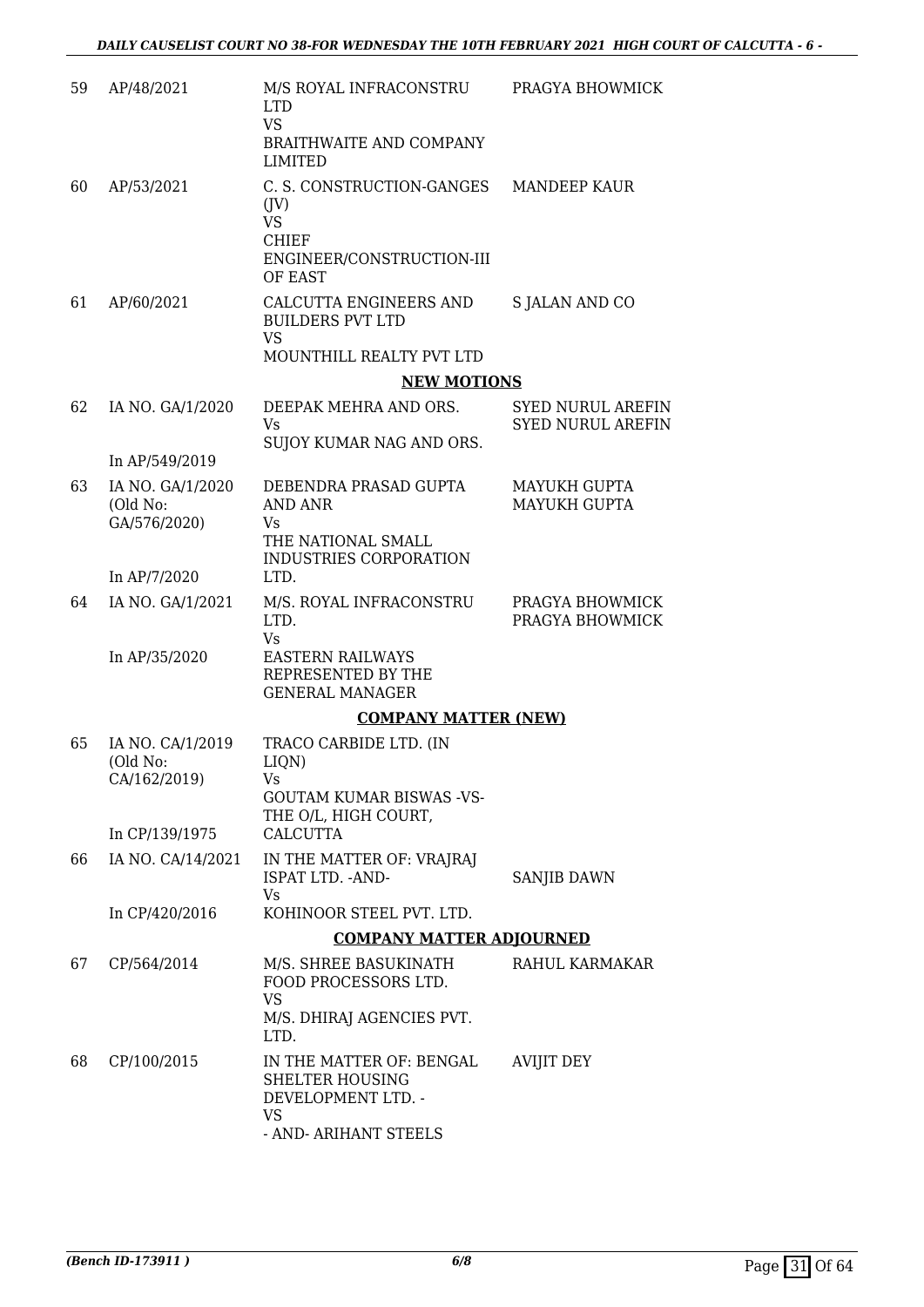| CP/151/2016      | LTD AND<br><b>VS</b><br><b>ASSET RECONSTRUCTION</b>                                                   |                                                                                                                                                                                         |                                                                                                                                                                               |
|------------------|-------------------------------------------------------------------------------------------------------|-----------------------------------------------------------------------------------------------------------------------------------------------------------------------------------------|-------------------------------------------------------------------------------------------------------------------------------------------------------------------------------|
| CP/152/2016      | RE : M/S ADITI OIL<br>EXTRACTION PVT LTD AND<br><b>VS</b><br>ASSET RECONSTRUCTION                     | VIKRAM WADEHRA                                                                                                                                                                          |                                                                                                                                                                               |
| CP/1069/2016     | <b>RE: MCNALLY BHARAT</b><br>ENGINEERING COMPANY<br>LIMITED - AND-<br><b>VS</b>                       | <b>CHAKRABORTY &amp;</b><br><b>ASSOCIATES</b>                                                                                                                                           |                                                                                                                                                                               |
|                  | LIMITED                                                                                               |                                                                                                                                                                                         |                                                                                                                                                                               |
|                  |                                                                                                       |                                                                                                                                                                                         |                                                                                                                                                                               |
| AP/361/2019      | RELIANCE COMMERCIAL<br>FINANCE LIMITED<br><b>VS</b>                                                   | ABM ASSOCIATES                                                                                                                                                                          | <b>AMRIN KHATOON</b>                                                                                                                                                          |
|                  |                                                                                                       |                                                                                                                                                                                         | SWARVANU SAHA                                                                                                                                                                 |
|                  | <b>VS</b><br>DEY ENTERPRISE AND ANR.                                                                  | CHAKRABARTI                                                                                                                                                                             |                                                                                                                                                                               |
| AP/251/2020      | <b>BLA PROJECTS PRIVATE</b><br>LIMITED<br><b>VS</b><br><b>WEST BENGAL POWER</b><br><b>DEVELOPMENT</b> | DEBDEEP SINHA                                                                                                                                                                           |                                                                                                                                                                               |
| AP/283/2020      | INDWELL CONSTRUCTIONS<br>PVT. LIMITED<br><b>VS</b><br><b>BHARAT HEAVY ELECTRICALS</b>                 | PAL CHOUDHURI<br>AND CO.                                                                                                                                                                |                                                                                                                                                                               |
| AP/318/2020      | LAXMI PAT SURANA<br><b>VS</b><br><b>FUTURE ENTERPRISES</b><br><b>LIMITED AND ANR</b>                  | ARINDAM PAUL                                                                                                                                                                            |                                                                                                                                                                               |
|                  |                                                                                                       |                                                                                                                                                                                         |                                                                                                                                                                               |
| AP/33/2021       | LINDSAY INTERNATIONAL<br>PRIVATE LIMITED                                                              | S KAKRANIA AND CO                                                                                                                                                                       |                                                                                                                                                                               |
|                  | IFGL REFRACTORIES LTD                                                                                 |                                                                                                                                                                                         |                                                                                                                                                                               |
|                  |                                                                                                       |                                                                                                                                                                                         |                                                                                                                                                                               |
| IA NO. GA/6/2021 | AJAY KUMAR AGARWAL<br>Vs                                                                              | I.C. SANCHETI AND<br>CO.                                                                                                                                                                | DWIP RAJ BASU<br>DWIP RAJ BASU                                                                                                                                                |
| In CS/286/2013   | <b>LTD</b>                                                                                            | CO.                                                                                                                                                                                     |                                                                                                                                                                               |
|                  | AP/499/2019                                                                                           | COMPANY (INDIA) LTD<br>COMPANY (INDIA) LTD<br>AASRA MARTECH PRIVATE<br>AXIS BANK LIMITED<br>DEBABRATA MAJUMDER<br>CORPORATION LIMITED<br>LIMITED (BHEL)<br>VS<br>GREEN CONCRETEX GLOBAL | RE: M/S. ADITI AGRO OIL PVT VIKRAM WADEHRA<br><b>ADJOURNED MOTION (SECTION-11)</b><br>SUTANU<br><b>NEW MOTIONS (SECTION 34)</b><br><b>NEW MOTIONS(2)</b><br>I.C. SANCHETI AND |

**ADJOURNED MOTION**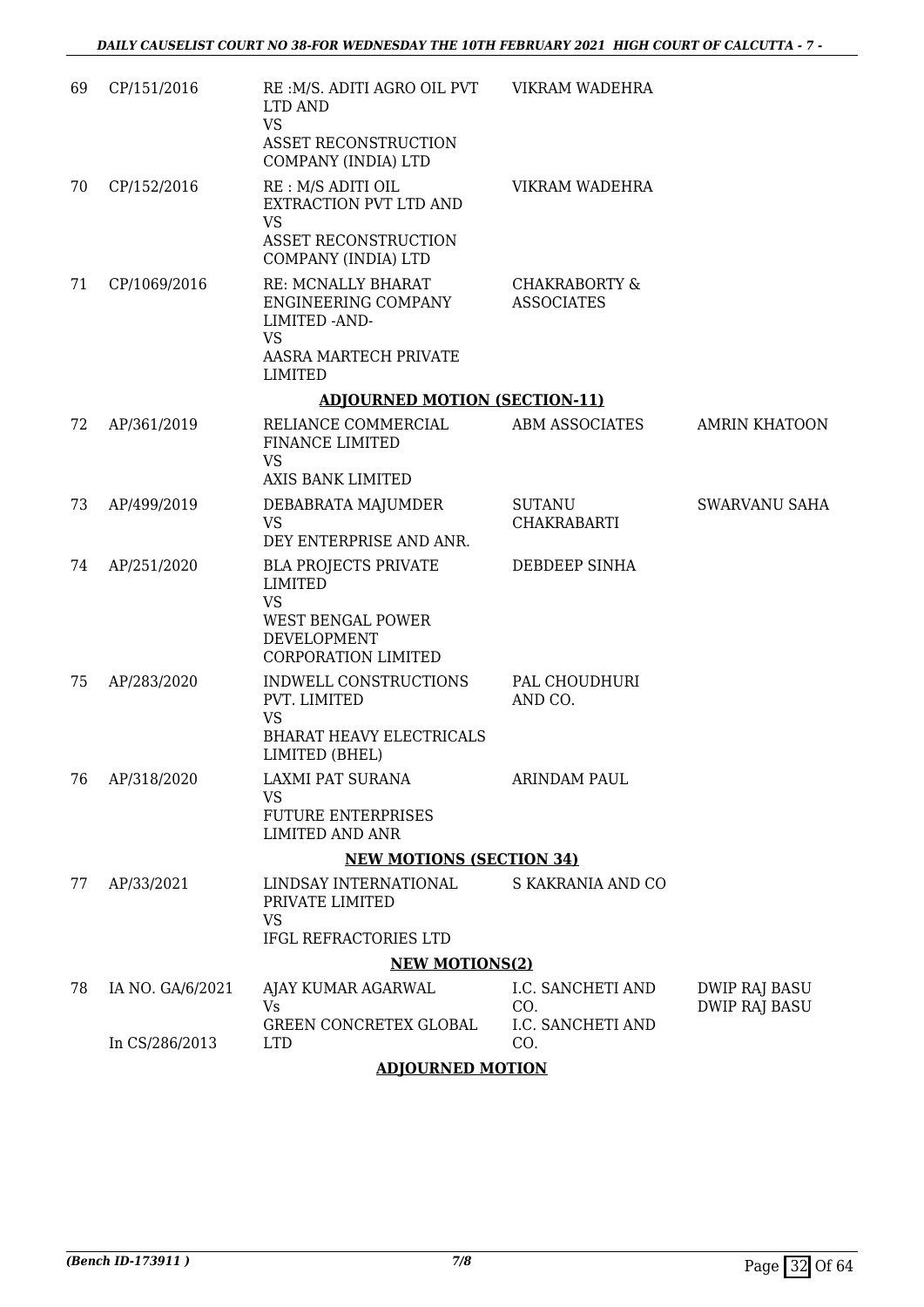- 79 AP/143/2020 MAHENDRA KUMAR AGARWAL AND SONS, HUF VS OARSMAN CREDIT PVT LTD. AND ANR
- CHAKRABORTY AND ASSOCIATES

ADITYA KANODIA (FOR RES.1)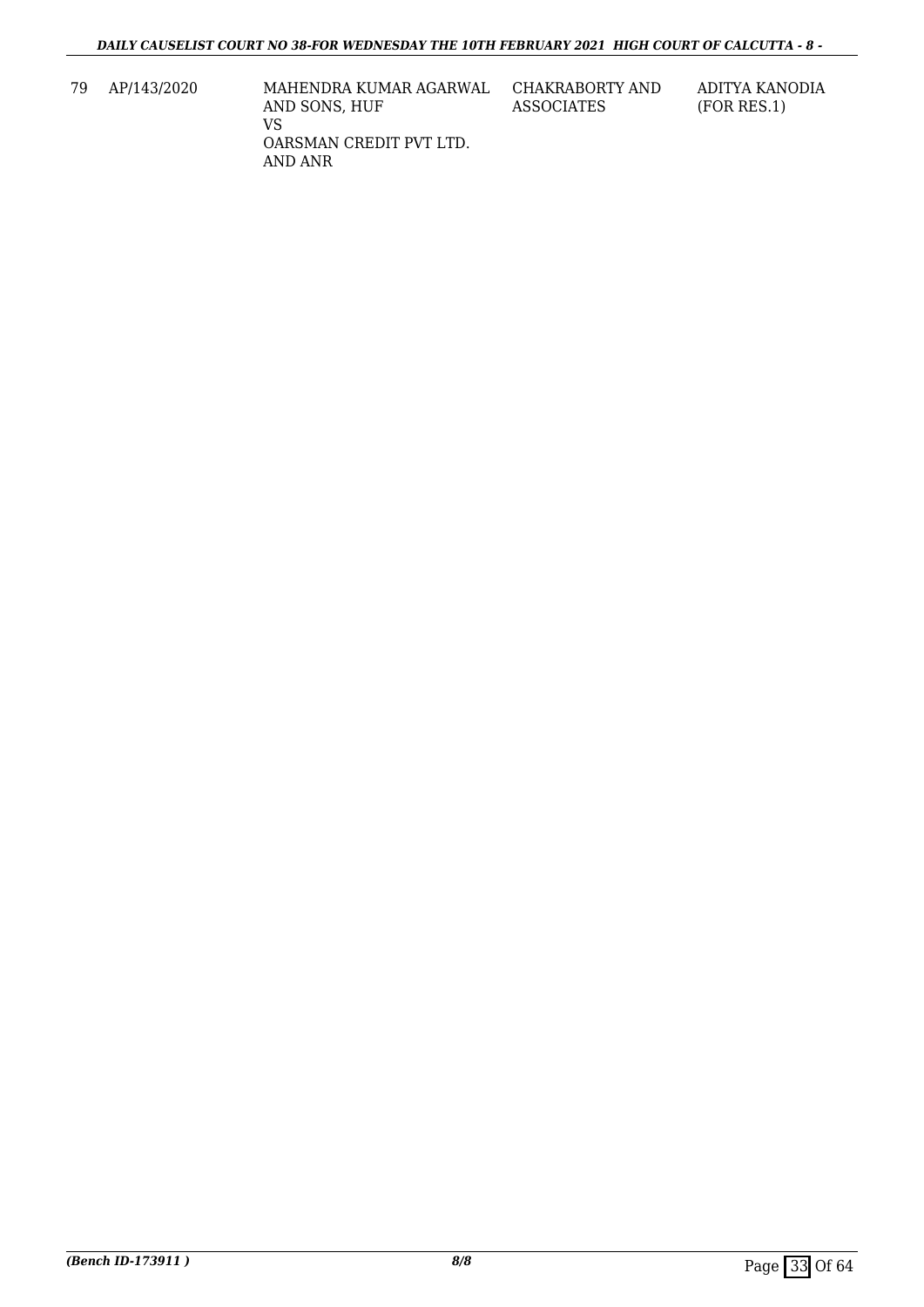

### **Original Side**

**DAILY CAUSELIST For Wednesday The 10th February 2021**

**COURT NO. 36 SINGLE BENCH (SB-I,COMMERCIAL BENCH) AT 10:45 AM HON'BLE JUSTICE DEBANGSU BASAK (VIA VIDEO CONFERENCE)**

#### **NOTE:MATTERS WILL BE TAKEN UP THROUGH PHYSICAL HEARING ONLY WHEN BOTH THE PARTIES ARE AGREED.**

#### **ADJOURNED MOTION (UNDER COMMERCIAL DIVISION)**

| 1 | IA NO. GA/1/2020 | CTS INDUSTRIES LIMITED<br>AND ANR.<br>Vs         | MEGHAJIT<br><b>MUKHERJEE</b><br>MEGHAJIT            |
|---|------------------|--------------------------------------------------|-----------------------------------------------------|
|   | In CS/52/2020    | TILAK RATAN REALTORS<br>PRIVATE LIMITED AND ORS. | <b>MUKHERJEE</b>                                    |
| 2 | IA NO. GA/2/2020 | <b>BRH WEALTH KREATORS</b><br>LIMITED<br>Vs      | M/S. L.P.AGARWALLA<br>AND CO.<br>M/S. L.P.AGARWALLA |
|   | In CS/54/2020    | HDFC BANK LIMITED                                | AND CO.                                             |
| 3 | IA NO. GA/4/2021 | <b>BRH WEALTH KREATORS</b><br>LIMITED<br>Vs      | M/S. L.P.AGARWALLA<br>AND CO.<br>M/S. L.P.AGARWALLA |
|   | In CS/54/2020    |                                                  | AND CO.                                             |

#### **CHAMBER APPLICATION FOR FINAL DISPOSAL(UNDER COMMERCIAL DIVISION)**

| 4 | IA NO. GA/4/2019<br>(Old No:<br>GA/1490/2019) | LAXMI POLYFAB PVT LTD<br>Vs<br><b>EDEN REALTY VENTURES</b><br>PVT LTD AND ANR | <b>ABHIRUP</b><br><b>CHAKRABORTY</b><br><b>ABHIRUP</b><br><b>CHAKRABORTY</b> |
|---|-----------------------------------------------|-------------------------------------------------------------------------------|------------------------------------------------------------------------------|
|   | In CS/213/2018                                |                                                                               |                                                                              |
| 5 | IA NO. GA/3/2019<br>(Old No:<br>GA/1179/2019) | LAXMI POLYFAB PVT LTD<br>Vs<br><b>EDEN REALTY VENTURES</b><br>PVT LTD AND ANR | ABHIRUP<br><b>CHAKRABORTY</b><br><b>ABHIRUP</b><br>CHAKRABORTY               |

In CS/213/2018

( FROM 2:00 P.M. )

#### **NEW MOTION (UNDER COMMERCIAL DIVISION)**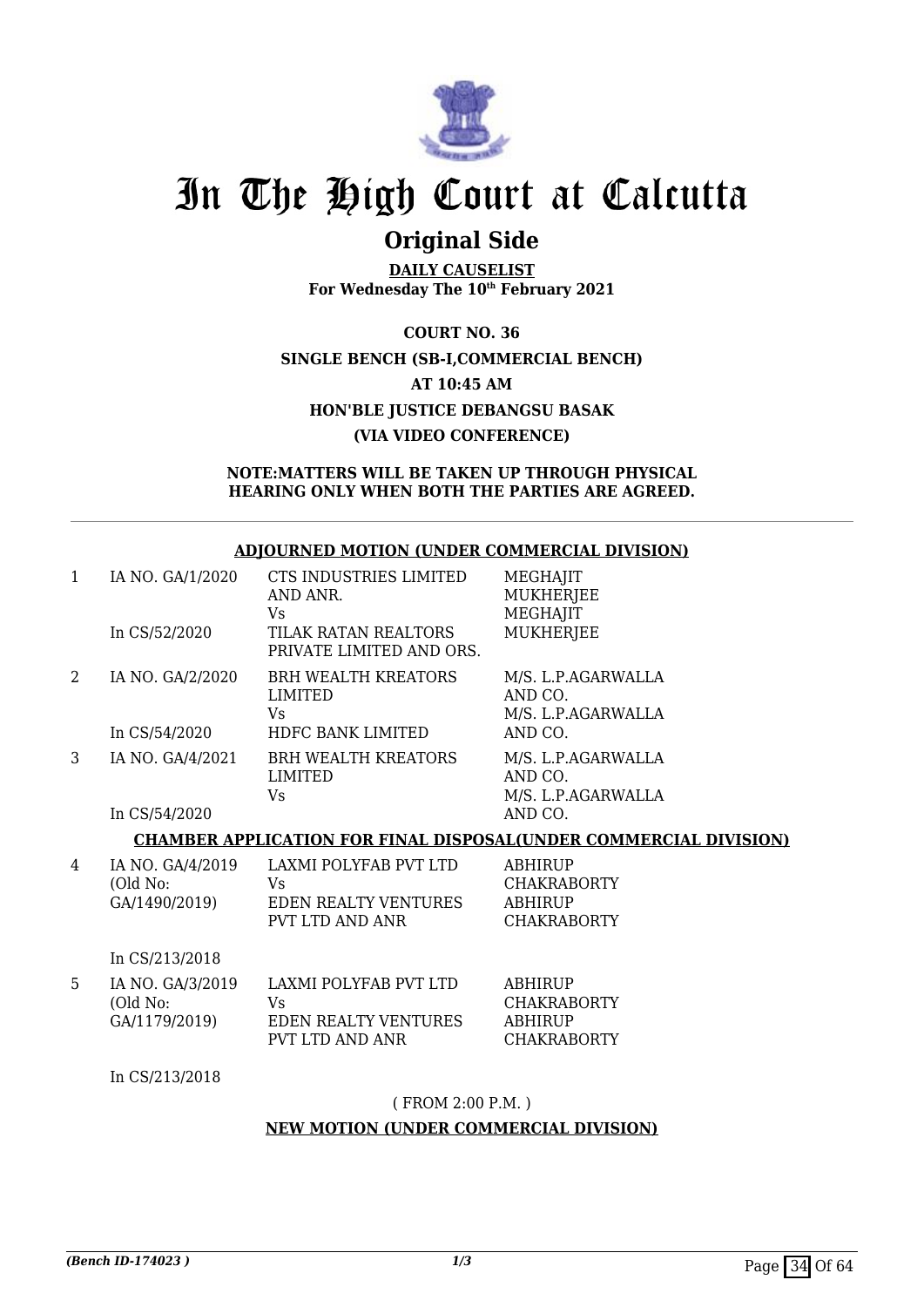| 6  | IA NO. GA/1/2020 | DESERVE TREXIM PRIVATE<br><b>LIMITED</b><br>Vs.                                             | <b>GARGI GOSWAMI</b><br><b>GARGI GOSWAMI</b>            |
|----|------------------|---------------------------------------------------------------------------------------------|---------------------------------------------------------|
|    | In CS/98/2020    | SANKAR DASGUPTA AND<br>ORS.                                                                 |                                                         |
| 7  | IA NO. GA/1/2021 | <b>GRAND TOBACCO PRIVATE</b><br><b>LIMITED</b><br>Vs                                        | ABHIJIT SARKAR<br><b>ABHIJIT SARKAR</b>                 |
|    | In CS/4/2021     | ABDUL RASHID SHAIKH<br>TOBACCO, A LIMITED<br><b>LIABILITY PARTNERSHIP</b><br><b>AND ORS</b> |                                                         |
| 8  | IA NO. GA/1/2021 | SRI BIPLOB MANNA AND<br>ORS.<br>Vs                                                          | <b>SUNNY NANDY</b><br><b>SUNNY NANDY</b>                |
|    | In APO/17/2021   | PRAHLAD HATI AND ORS.                                                                       |                                                         |
| 9  | IA NO. GA/1/2021 | PAPINDRA SINGH<br>Vs<br>M/S. CHOLAMANDALAM                                                  | <b>MUKHERJE</b><br><b>ASSOCIATES</b><br><b>MUKHERJE</b> |
|    | In APO/18/2021   | <b>INVESTMENT AND</b><br>FINANCE COMPANY<br><b>LIMITED</b>                                  | <b>ASSOCIATES</b>                                       |
| 10 | IA NO. GA/1/2021 | SMT. MADHABI MONDAL<br>AND ANR.<br>Vs                                                       | MUKHERJE<br><b>ASSOCIATES</b><br>MUKHERJE               |
|    | In APO/19/2021   | M/S. CHOLAMANDALAM<br><b>INVESTMENT AND</b><br>FINANCE COMPANY<br><b>LIMITED</b>            | <b>ASSOCIATES</b>                                       |
| 11 | IA NO. GA/1/2021 | AMIYA SEN AND ANR.<br>Vs<br>M/S. CHOLAMANDALAM                                              | MUKHERJE<br><b>ASSOCIATES</b><br><b>MUKHERJE</b>        |
|    | In APO/20/2021   | <b>INVESTMENT AND</b><br>FINANCE COMPANY<br><b>LIMITED</b>                                  | <b>ASSOCIATES</b>                                       |
| 12 | IA NO. GA/1/2021 | RANJIT KUMAR MONDAL<br>Vs                                                                   | MUKHERJE<br><b>ASSOCIATES</b>                           |
|    | In APO/21/2021   | M/S. CHOLAMANDALAM<br><b>INVESTMENT AND</b><br>FINANCE COMPANY<br><b>LIMITED</b>            | MUKHERJE<br><b>ASSOCIATES</b>                           |
| 13 | IA NO. GA/1/2021 | NITYANANDA ROY AND<br>ANR.<br>Vs                                                            | MUKHERJE<br><b>ASSOCIATES</b><br><b>MUKHERJE</b>        |
|    | In APO/22/2021   | M/S. CHOLAMANDALAM<br><b>INVESTMENT AND</b><br>FINANCE COMPANY<br><b>LIMITED</b>            | <b>ASSOCIATES</b>                                       |
| 14 | IA NO. GA/1/2021 | MD. SABIB SAIKH AND ANR.<br>Vs<br>M/S. CHOLAMANDALAM                                        | MUKHERJE<br><b>ASSOCIATES</b><br>MUKHERJE               |
|    | In APO/23/2021   | <b>INVESTMENT AND</b><br>FINANCE COMPANY<br><b>LIMITED</b>                                  | <b>ASSOCIATES</b>                                       |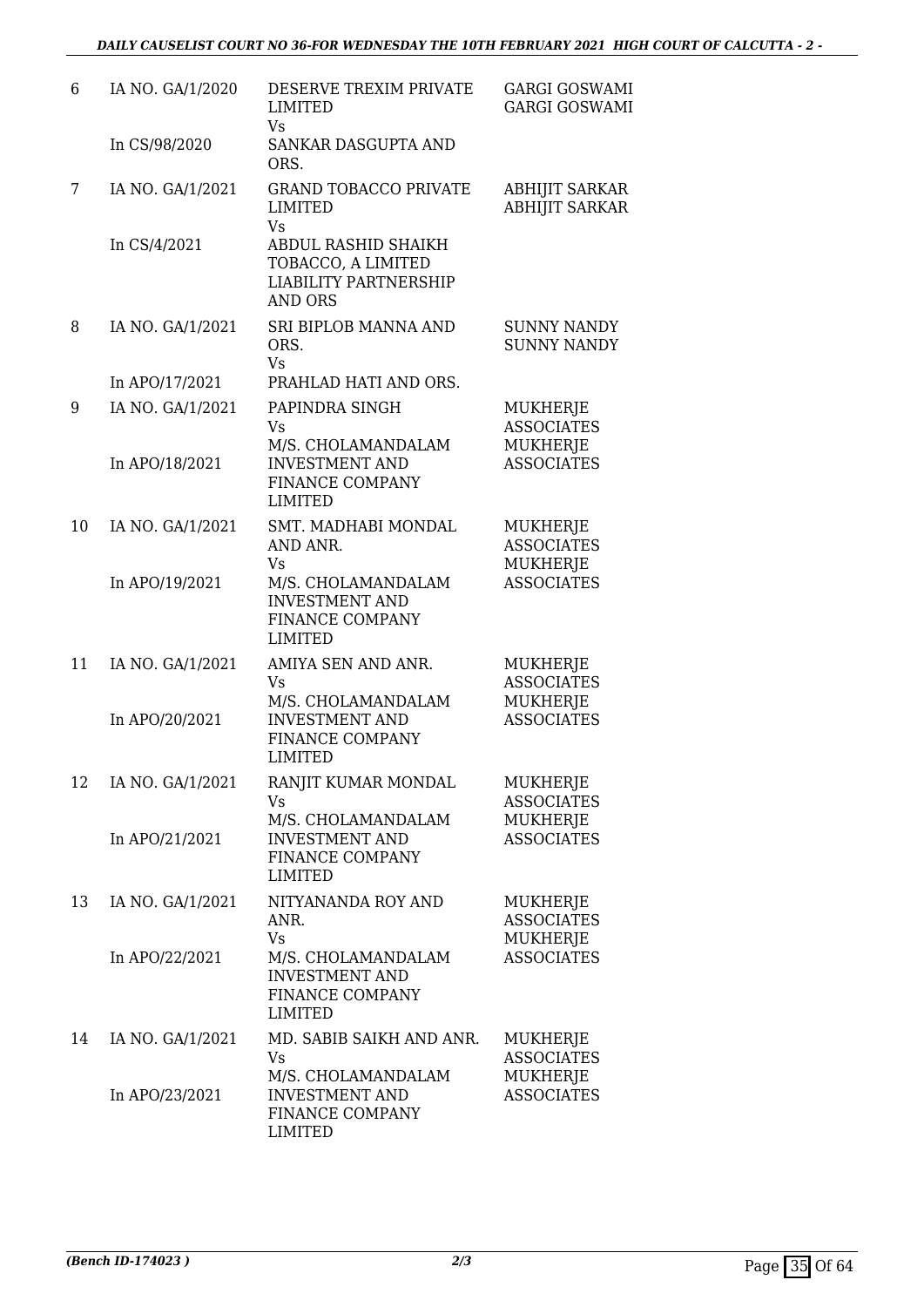15 AP/73/2021 M/S KARTHIK EXPORTS VS M/S D. MONALISA IMPEX AND ANR

V. BHATIA AND ASSOCIATES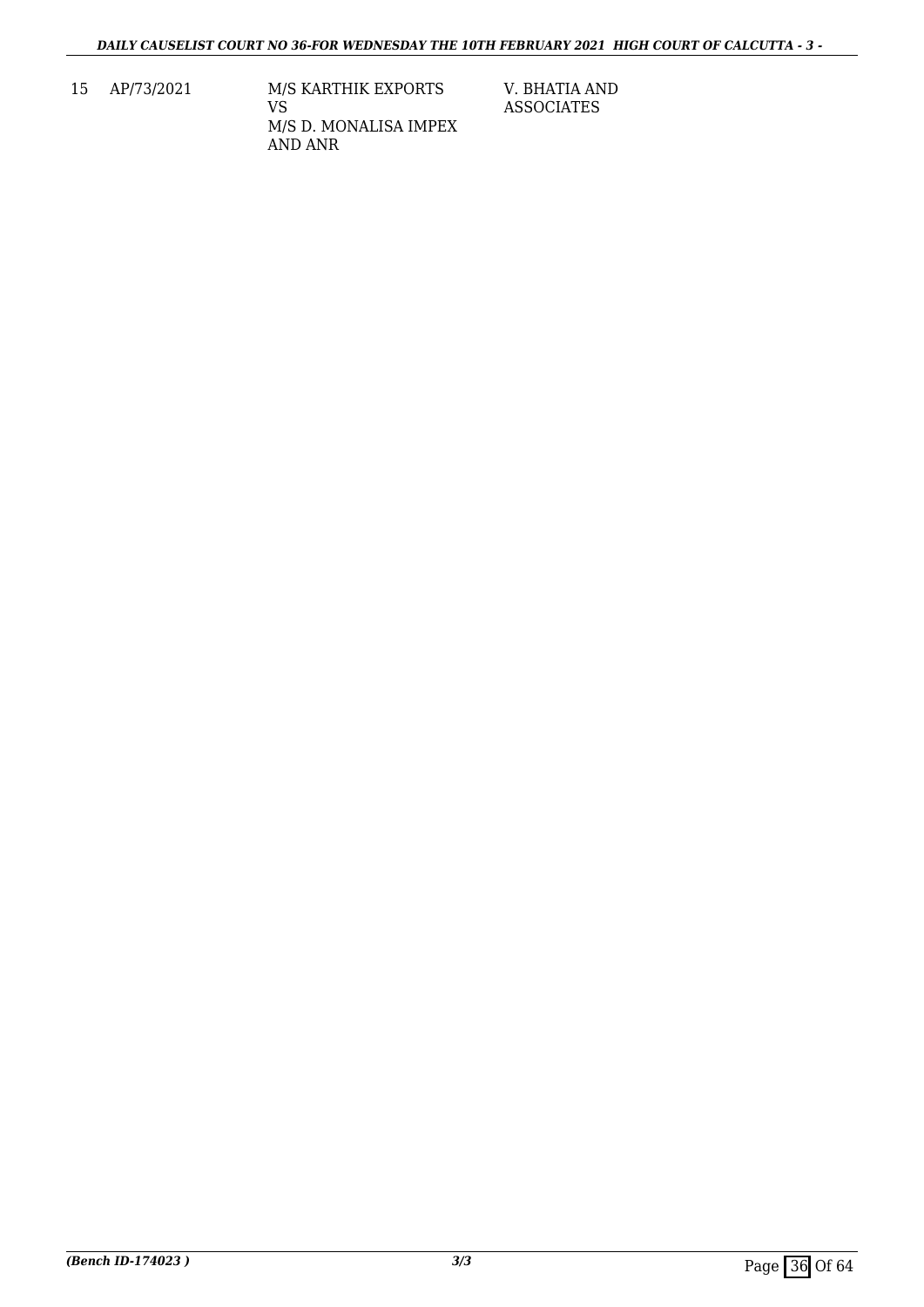

### **Original Side**

**DAILY CAUSELIST For Wednesday The 10th February 2021**

**COURT NO. 36 SINGLE BENCH (SB-I) AT 10:45 AM**

### **HON'BLE JUSTICE DEBANGSU BASAK**

#### **(VIA VIDEO CONFERENCE)**

**NOTE:MATTERS WILL BE TAKEN UP THROUGH PHYSICAL HEARING ONLY WHEN BOTH THE PARTIES ARE AGREED.**

#### **COMPANY MATTER ADJOURNED**

| $\mathbf{1}$   | IA NO. CA/36/2020             | IN THE MATTER OF: AVANI<br>PROJECTS &                                                            | DEY<br>DEY & ASSOCIATES                   |                                                      |
|----------------|-------------------------------|--------------------------------------------------------------------------------------------------|-------------------------------------------|------------------------------------------------------|
|                | [S.A.]<br>In CP/1/2016        | <b>INFRASTRUCTURE LTD. -</b><br>AND-<br><b>Vs</b><br>NAVRATRA DISTRIBUTORS<br>PVT.LTD. - VS- O/L |                                           |                                                      |
| $\overline{2}$ | IA NO. CA/35/2020             | IN THE MATTER OF: AVANI<br>PROJECTS &                                                            | <b>DEY</b><br>DEY & ASSOCIATES            |                                                      |
|                | [S.A.]<br>In CP/1/2016        | INFRASTRUCTURE LTD. -<br>AND-<br><b>V<sub>S</sub></b>                                            |                                           |                                                      |
|                |                               | <b>DEVASHI CREATION</b><br>PRIVATE LIMITED -VS-THE<br>O/L                                        |                                           |                                                      |
| 3              | IA NO. CA/34/2020             | IN THE MATTER OF: AVANI<br>PROJECTS &                                                            | DEY<br>DEY & ASSOCIATES                   |                                                      |
|                | [S.A.]<br>In CP/1/2016        | <b>INFRASTRUCTURE LTD. -</b><br>AND-<br>Vs                                                       |                                           |                                                      |
|                |                               | DEVI PRASAD KAKRANIA<br>AND ORS. - VS- THE O/L                                                   |                                           |                                                      |
|                |                               |                                                                                                  | <b>ADJOURNED MOTION</b>                   |                                                      |
| 4              | IA NO. GA/16/2018<br>(Old No: | RADHESHYAM BHARTIA<br><b>V<sub>S</sub></b>                                                       | SANJAY KUMAR BAID<br>M/S JALAN & CO.      | JHARNA GHOSH, D. MITRA,                              |
|                | GA/3209/2018)                 | MANJU BHARTIA & ORS.                                                                             |                                           | PRAMOD KUMAR KEDIA                                   |
|                | In CS/100038/1995             |                                                                                                  |                                           |                                                      |
| 5.             | IA NO. GA/35/2021             | PRADEEP KUMAR SARAFF<br>Vs                                                                       | <b>TAPAN KUMAR</b><br><b>MUKHOPADHYAY</b> | SAYANTAN BOSE, DEBRAJ<br>DE(DEF.NO.4), PRADEEP KUMAR |
|                | In CS/3/2010                  | SMT.BINA DEVI SARAFF<br>AND ORS.                                                                 | <b>TAPAN KUMAR</b><br><b>MUKHOPADHYAY</b> | (DEF. 8)<br>SAYANTAN BOSE, DEBRAJ                    |
|                |                               |                                                                                                  |                                           | DE(DEF.NO.4), PRADEEP KUMAR                          |

(DEF. 8)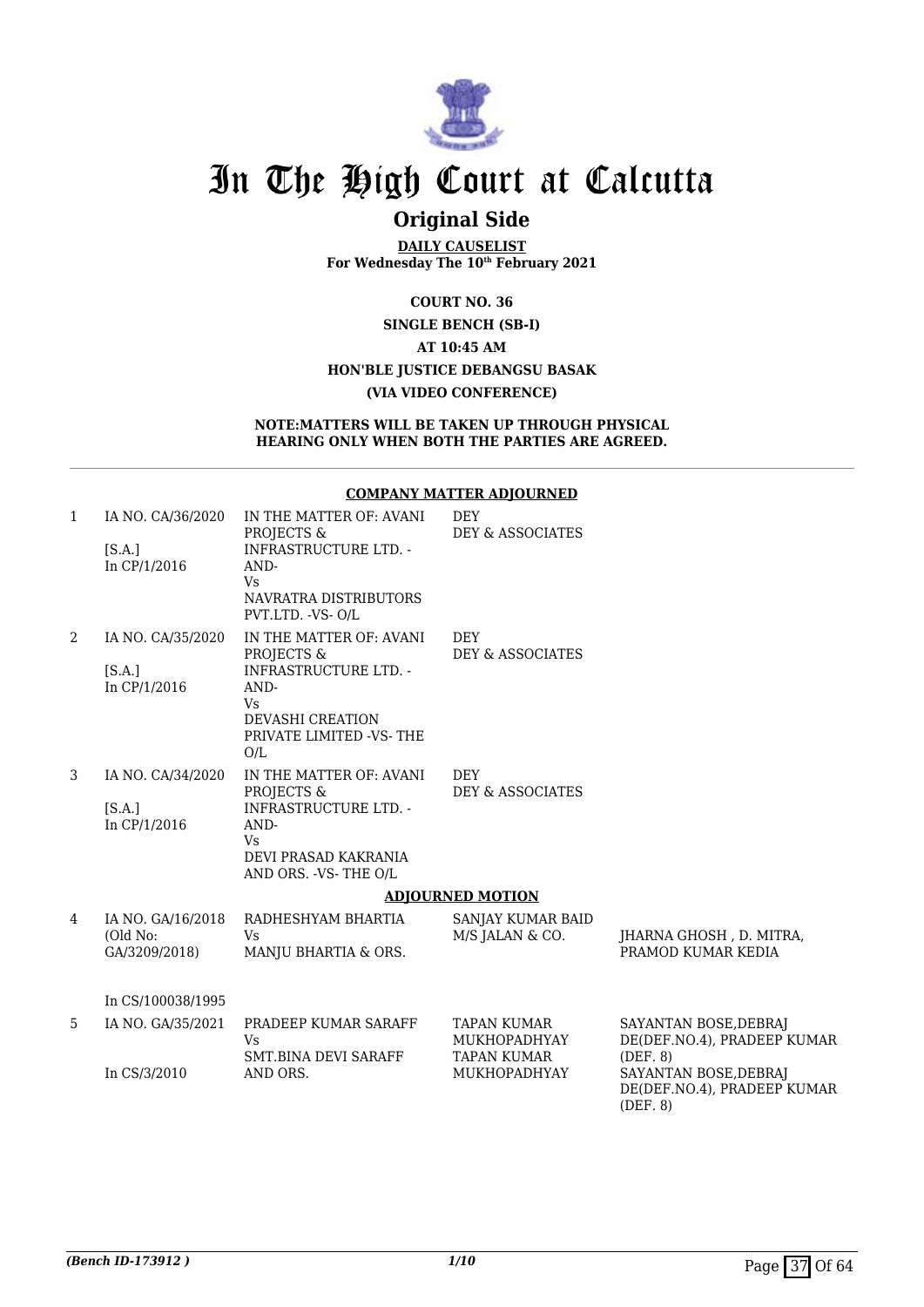#### *DAILY CAUSELIST COURT NO 36-FOR WEDNESDAY THE 10TH FEBRUARY 2021 HIGH COURT OF CALCUTTA - 2 -*

| 6  | IA NO. GA/1/2013<br>(Old No:<br>GA/1207/2013)                     | PHONOGRAPHIC<br>PERFORMANCE LTD<br>Vs<br>TV TODAY NETWORK LTD                         | AWANI KUMAR ROY<br><b>AWANI KUMAR ROY</b>               |                                                                                            |
|----|-------------------------------------------------------------------|---------------------------------------------------------------------------------------|---------------------------------------------------------|--------------------------------------------------------------------------------------------|
|    | In CS/135/2013                                                    |                                                                                       |                                                         |                                                                                            |
| 7  | IA NO. GA/2/2013<br>(Old No:<br>GA/3099/2013)                     | ANIL KUMAR PATODIA &<br>ANR.<br>Vs<br>SUNIL KUMAR PATODIA &<br>ORS.                   | <b>ASHISH</b><br>CHIRANEWALA<br>SHARMA KAJARIA &<br>CO. | ASOK BHAUMICK (RES.9,40 IN GA<br>3099/13)                                                  |
|    | In CS/338/2013                                                    |                                                                                       |                                                         |                                                                                            |
| 8  | IA NO. GA/7/2021                                                  | RE: PASHUPATI ROY & ORS<br><b>Vs</b>                                                  | DIBANATH DEY<br>DIBANATH DEY                            |                                                                                            |
|    | In ACR/2/2014                                                     |                                                                                       |                                                         |                                                                                            |
| 9  | IA NO. GA/39/2020                                                 | JASPER MOTORS PRIVATE<br><b>LIMITED AND ANR</b><br><b>Vs</b>                          | KANISHK SINHA<br><b>BHASKAR SENGUPTA</b>                | SOUVIK MAZUMDAR (134,139<br>SOUVIK MAZUMDAR (134,139 &<br>145)                             |
|    | In CS/388/2014                                                    | <b>BASANTEE ECODRIVE</b><br>PRIVATE LIMITED & ORS.                                    |                                                         |                                                                                            |
| 10 | IA NO. GA/17/2020<br>(Old No:<br>GA/1194/2020)                    | <b>BALARAM DEVELOPERS</b><br>PVT. LTD. & ANR.<br>Vs<br>MANIKLAL CHOWDHURY<br>AND ORS. | <b>DWIP RAJ BASU</b><br><b>DWIP RAJ BASU</b>            | SINTHIA BALA (For 12 to 18 AND<br>23 to 24)<br>SINTHIA BALA (For 12 to 18 AND<br>23 to 24) |
|    | In CS/199/2015                                                    |                                                                                       |                                                         |                                                                                            |
| 11 | IA NO. GA/1/2019<br>(Old No:<br>GA/519/2019)                      | CIC SOCIETY<br>Vs<br>SUJATA GUPTA WINFIELD<br>AND ORS.                                | A K GANDHI<br>A K GANDHI                                | AWANI KR. RAY(FOR RES.2,3,5,7                                                              |
|    | In EC/1016/2015                                                   |                                                                                       |                                                         |                                                                                            |
| 12 | IA NO. GA/4/2018<br>(Old No:<br>GA/1746/2018)                     | GOPI DAS MIMANI & ORS.<br><b>Vs</b><br>MONIKA DAW & ORS.                              | T. C. RAY & CO.<br>T. C. RAY & CO.                      | AMIT KR. RAIDANI(DEF.7)                                                                    |
|    | In CS/244/2016                                                    |                                                                                       |                                                         |                                                                                            |
|    | 13 IA NO. GA/6/2018 IN THE GOODS OF:<br>(Old No:<br>GA/1271/2018) | PRANATI GHOSAL,<br>DECEASED -AND-                                                     | SINHA & CO.<br>RANJIT KUMAR BASU                        |                                                                                            |
|    | [S.A.]<br>In TS/22/2017                                           | Vs<br>NIRMALYA KUMAR GHOSAL<br>-VS- PRAKRITI MALHOTRA                                 |                                                         |                                                                                            |
| 14 | IA NO. GA/3/2017<br>(Old No:<br>GA/3759/2017)                     | IN THE GOODS OF:<br>PRANATI GHOSAL,<br>DECEASED -AND-                                 | VICTOR MOSES & CO.<br>RANJIT KUMAR BASU                 |                                                                                            |
|    | [S.A.]<br>In TS/22/2017                                           | Vs<br>NIRMALYA KUMAR GHOSAL<br>-VS- PRAKRITI MALHOTRA                                 |                                                         |                                                                                            |
| 15 | IA NO. GA/2/2019<br>(Old No:<br>GA/1714/2019)                     | VIJAI SHREE PRIVATE<br>LIMITED<br>Vs                                                  | ANIRUDDHA SINHA                                         |                                                                                            |
|    | In WPO/533/2017                                                   | <b>BOARD OF TRUSTEES OF</b><br>THE PORT OF KOLKATA &<br>ORS.                          |                                                         |                                                                                            |
| 16 | ATA/7/2018<br>[S.A.]                                              | DIPAK KORURI & ANR.<br><b>VS</b>                                                      | SUNITI CHATTERJEE                                       | ANUP MUKHOPADHYAY (RES.1)                                                                  |
|    |                                                                   | ARABINDA PRASAD KARURI<br>& ORS.                                                      |                                                         |                                                                                            |

IA NO: GA/1/2019, GA/2/2019, GA/3/2019, GA/4/2019(Old No:GA/2430/2019)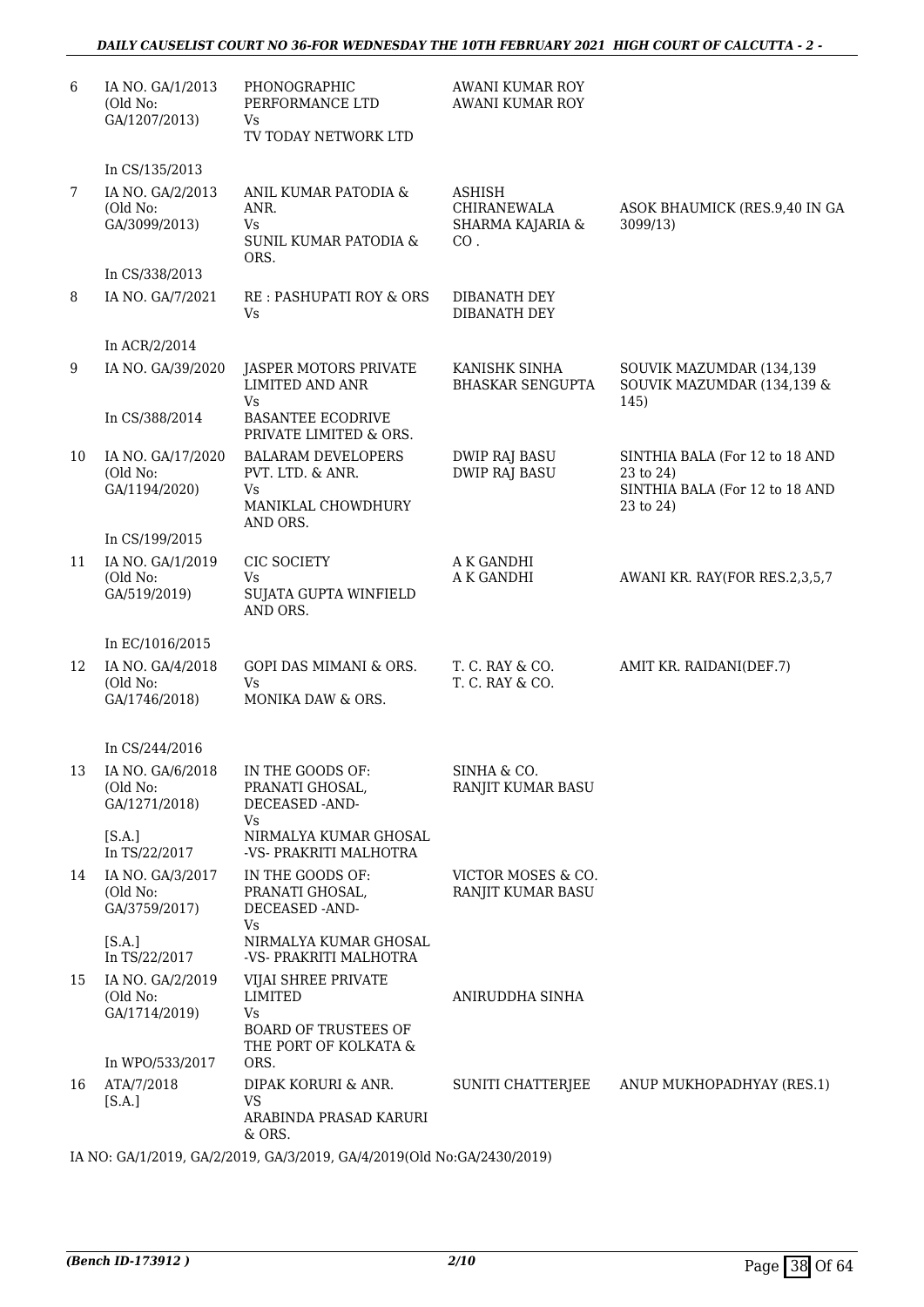#### *DAILY CAUSELIST COURT NO 36-FOR WEDNESDAY THE 10TH FEBRUARY 2021 HIGH COURT OF CALCUTTA - 3 -*

| 17 | IA NO. GA/1/2018<br>(Old No:<br>GA/2940/2018)                    | SPX FLOW TECHNOLOGY<br>SINGAPORE PTE LTD<br>Vs<br><b>SANJAY JAIN</b>                                         | FOX & MANDAL<br>FOX & MANDAL                                        |                                                                                                                  |
|----|------------------------------------------------------------------|--------------------------------------------------------------------------------------------------------------|---------------------------------------------------------------------|------------------------------------------------------------------------------------------------------------------|
| 18 | In RVWO/33/2018<br>IA NO. GA/1/2018<br>(Old No:<br>GA/1518/2018) | <b>SHAMBHU NATH &amp;</b><br><b>BROTHERS &amp; ORS.</b><br>Vs<br>PARAS NATH SHARRAF                          | <b>SOURAV JANA</b><br><b>SOURAV JANA</b>                            | PARASHAR BAIDYA                                                                                                  |
| 19 | In CS/114/2018<br>IA NO. GA/1/2018<br>(Old No:<br>GA/3286/2018)  | <b>ABHISHEK BANERJEE</b><br>Vs<br>KAILASH VIJAYVARGIYA                                                       | <b>SANJAY BASU</b><br><b>SANJAY BASU</b>                            | NIKUNJ BERLIA                                                                                                    |
| 20 | In CS/243/2018<br>IA NO. GA/4/2020<br>(Old No:<br>GA/273/2020)   | MANMATHA NAH GHOSH &<br>ANR<br><b>Vs</b><br>RAMKRISHNA DAS AND amp                                           | <b>VICTOR MOSES</b><br>VICTOR MOSES & CO                            | SOUMITRA GANGULY FOR RES 4<br>IN GA 3520 OF 2018, KOUSHIK<br>BHATTA FOR DEF 1,2,3<br>SOUMITRA GANGULY FOR RES 4  |
| 21 | In CS/252/2018<br>IA NO. GA/1/2018<br>(Old No:<br>GA/3520/2018)  | <b>ORS</b><br>MANMATHA NATH GHOSH<br>& ANR<br>Vs                                                             | <b>VICTOR MOSES &amp; CO</b><br>VICTOR MOSES & CO                   | IN GA 3520 OF 2018, KOUSHIK<br>BHATTA FOR DEF 1,2,3<br>SOUMITRA GANGULY FOR RES 4<br>IN GA 3520 OF 2018, KOUSHIK |
|    | In CS/252/2018                                                   | RAMKRISHNA DAS & ORS                                                                                         |                                                                     | BHATTA FOR DEF 1,2,3                                                                                             |
| 22 | AID/1/2019                                                       | CROCS INC.<br><b>VS</b><br>THE CONTROLLER OF<br>PATENTS AND DESIGNS<br><b>AND ORS</b>                        | TANMOY ROY                                                          | HARSH SHUKLA (FOR RES.3)                                                                                         |
| 23 | AID/2/2019                                                       | UST GLOBAL (SINGAPORE)<br>PTE LTD<br><b>VS</b><br>THE CONTROLLER OF<br>PATENTS AND DESIGNS<br><b>AND ANR</b> | YASH VARDHAN<br><b>DEORA</b>                                        |                                                                                                                  |
| 24 | IA NO. GA/2/2020<br>(Old No:<br>GA/585/2020)                     | BINA DAS @ BINA HALDER<br>Vs<br>KAKDWIP COURT BAR<br>ASSOCIATION AND ORS                                     | <b>SANTANU</b><br><b>CHATTERJEE</b><br><b>SANTANU</b><br>CHATTERJEE | ANINDYA HALDER<br>ANINDYA HALDER                                                                                 |
|    | In ALP/9/2019                                                    |                                                                                                              |                                                                     |                                                                                                                  |
| 25 | IA NO. GA/4/2020<br>(Old No:<br>GA/91/2020)                      | JAI BALAJI INDUSTRIES<br><b>LIMITED</b><br>Vs<br>CALDERYS INDIA<br>REFRACTORIES LTD                          | SHARMA KAJARIA<br>AND CO<br>SHARMA KAJARIA<br>AND CO                | RAHUL AUDDY AND CO.<br>RAHUL AUDDY AND CO.                                                                       |
| 26 | In CS/19/2019<br>IA NO. GA/2/2019<br>(Old No:<br>GA/1258/2019)   | JAI BALAJI INDUSTRIES<br>LIMITED<br>Vs<br>CALDERYS INDIA<br>REFRACTORIES LTD                                 | SHARMA KAJARIA<br>AND CO<br>SHARMA KAJARIA<br>AND CO                | RAHUL AUDDY AND CO.                                                                                              |

In CS/19/2019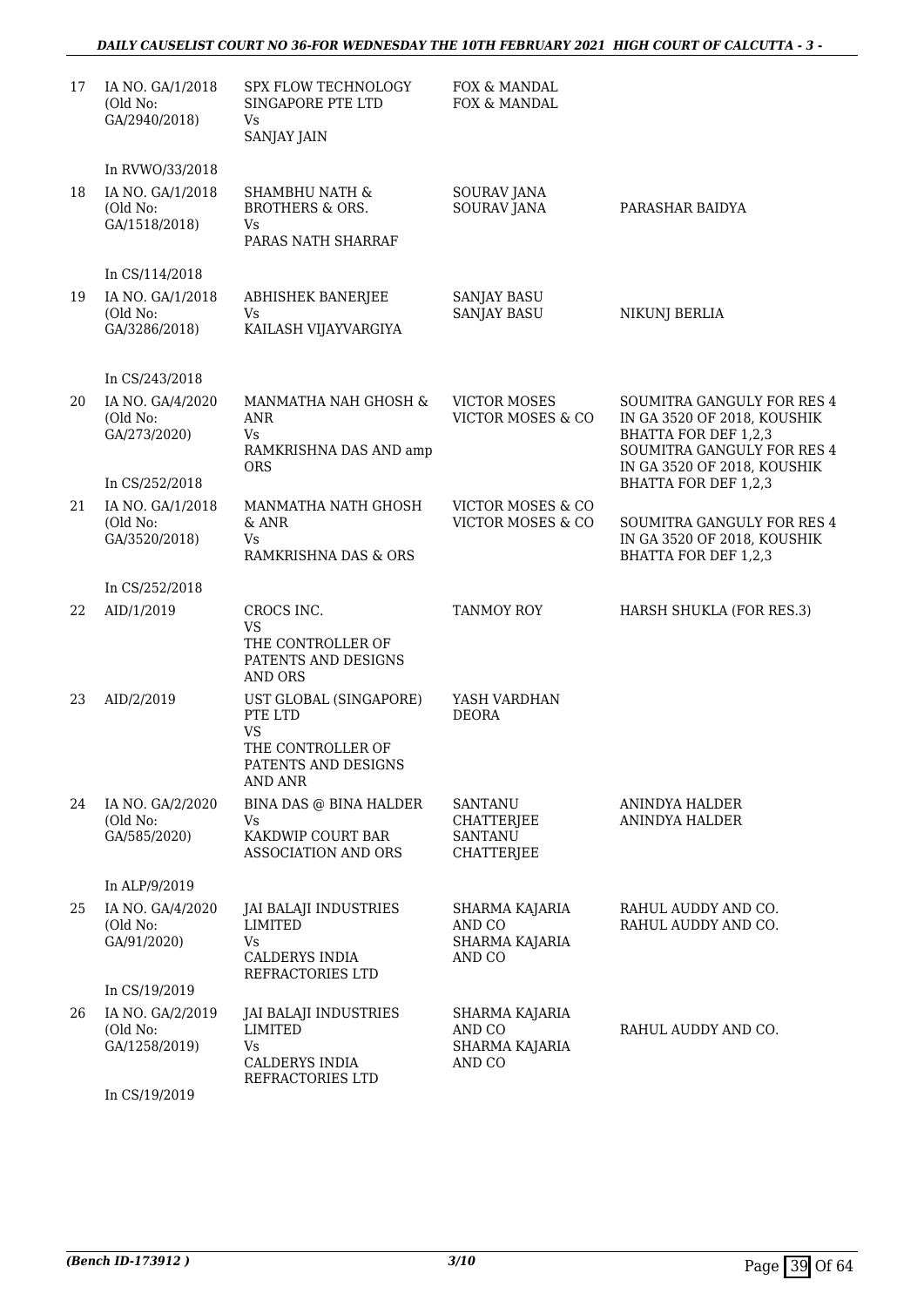#### *DAILY CAUSELIST COURT NO 36-FOR WEDNESDAY THE 10TH FEBRUARY 2021 HIGH COURT OF CALCUTTA - 4 -*

| 27 | IA NO. GA/3/2019<br>(Old No:<br>GA/2117/2019)                         | <b>JAI BALAJI INDUSTRIES</b><br><b>LIMITED</b><br><b>Vs</b><br>CALDERYS INDIA<br>REFRACTORIES LTD | SHARMA KAJARIA<br>AND CO<br>SHARMA KAJARIA<br>AND CO | RAHUL AUDDY AND CO.<br>RAHUL AUDDY AND CO.                                         |  |
|----|-----------------------------------------------------------------------|---------------------------------------------------------------------------------------------------|------------------------------------------------------|------------------------------------------------------------------------------------|--|
|    | In CS/19/2019                                                         |                                                                                                   |                                                      |                                                                                    |  |
| 28 | IA NO. GA/1/2020<br>(Old No:<br>GA/511/2020)                          | KRISHNA LAL SHARMA<br>Vs.<br>EMILY SINGHA BRISHOBHA<br><b>AND ANR</b>                             | KUSHAGRA SHAH<br>KUSHAGRA SHAH                       |                                                                                    |  |
|    | In CC/51/2019                                                         |                                                                                                   |                                                      |                                                                                    |  |
| 29 | IA NO. GA/3/2020<br>(Old No:<br>GA/156/2020)                          | MERAJ RASHID<br><b>Vs</b><br>MD. NASIM                                                            | <b>SWARVANU SAHA</b><br><b>SWARVANU SAHA</b>         | PANKAJ LADIA                                                                       |  |
|    |                                                                       |                                                                                                   |                                                      |                                                                                    |  |
|    | In CS/53/2019                                                         |                                                                                                   |                                                      |                                                                                    |  |
| 30 | IA NO. GA/2/2020<br>(Old No:<br>GA/584/2020)                          | HARISH CHANDRA JAISWAL<br>Vs<br>RAM CHANDRA SHAW AND<br>ORS.                                      | <b>AMRIN KHATOON</b><br><b>AMRIN KHATOON</b>         | ARHAT BISWAS(FOR PROFORMA<br>DEF. NO.5)<br>ARHAT BISWAS(FOR PROFORMA<br>DEF. NO.5) |  |
|    | In CS/123/2019                                                        |                                                                                                   |                                                      |                                                                                    |  |
| 31 | IA NO. GA/1/2019                                                      | ERA BANTHIA                                                                                       | SANWAL TIBREWAL                                      |                                                                                    |  |
|    | (Old No:<br>GA/2521/2019)                                             | Vs<br>M/S. SHIVSONS AND ORS.                                                                      | SANWAL TIBREWAL                                      | SUDIP BANERJEE (FOR RES.4 IN<br>GA 2521/19)                                        |  |
|    | In CS/193/2019                                                        |                                                                                                   |                                                      |                                                                                    |  |
| 32 | IA NO. GA/1/2019<br>(Old No:<br>GA/2358/2019)                         | KAILASH KUMAR TIBREWAL<br>Vs<br>AJAY JAIN AND ORS                                                 | L.P. AGARWALLA AND<br>CO.<br>L.P. AGARWALLA AND      | C.K. JAIN & CO. (FOR RES.3, IN GA<br>2358/2019)                                    |  |
|    |                                                                       |                                                                                                   | CO.                                                  |                                                                                    |  |
|    | In CS/210/2019                                                        |                                                                                                   |                                                      |                                                                                    |  |
| 33 | IA NO. GA/1/2019<br>(Old No:                                          | <b>GYAN TRADERS LIMITED</b><br>Vs                                                                 | <b>CHOUDHURYS LAW</b><br><b>OFFICES</b>              | ABHIJIT SARKAR (IN GA 2583/19)                                                     |  |
|    | GA/2583/2019)                                                         | MAHENDRA KUMAR<br>AGARWAL                                                                         | <b>CHOUDHURYS LAW</b><br><b>OFFICES</b>              |                                                                                    |  |
|    | In CS/233/2019                                                        |                                                                                                   |                                                      |                                                                                    |  |
| 34 | IA NO. GA/1/2019                                                      | RAHUL SHARMA                                                                                      | RAJESH UPADHYAY                                      |                                                                                    |  |
|    | (Old No:<br>GA/2525/2019)                                             | Vs<br>RAVI SHARMA AND ORS                                                                         | RAJESH UPADHYAY                                      | ASHOK SHARMA (IN GA 2525/19)                                                       |  |
|    |                                                                       |                                                                                                   |                                                      |                                                                                    |  |
|    | In CS/239/2019                                                        |                                                                                                   |                                                      |                                                                                    |  |
| 35 | IA NO. GA/1/2019                                                      | FIS PAYMENT SOLUTIONS                                                                             | KHAITAN AND CO.                                      |                                                                                    |  |
|    | (Old No:<br>GA/2536/2019)                                             | AND SERVICES INDIA PVT<br><b>LTD</b><br><b>Vs</b>                                                 | KHAITAN AND CO.                                      | SUPREEM NASKAR (FOR RES.5 IN<br>GA 2536/19)                                        |  |
|    | In CS/250/2019                                                        | ALL BENGAL CONTRACT<br><b>SECURITY WORKMEN S</b><br>UNION AND ORS                                 |                                                      |                                                                                    |  |
| 36 | AP/262/2019                                                           | ALEXY VANIJYA PRIVATE<br>LIMITED AND ORS.<br><b>VS</b>                                            | DSP LAW<br><b>ASSOCIATES</b>                         |                                                                                    |  |
|    |                                                                       | ARCH INFRA PROPERTIES<br>PRIVATE LIMITED AND ORS.                                                 |                                                      |                                                                                    |  |
|    | IA NO: GA/1/2019(Old No:GA/1473/2019), GA/2/2019(Old No:GA/1710/2019) |                                                                                                   |                                                      |                                                                                    |  |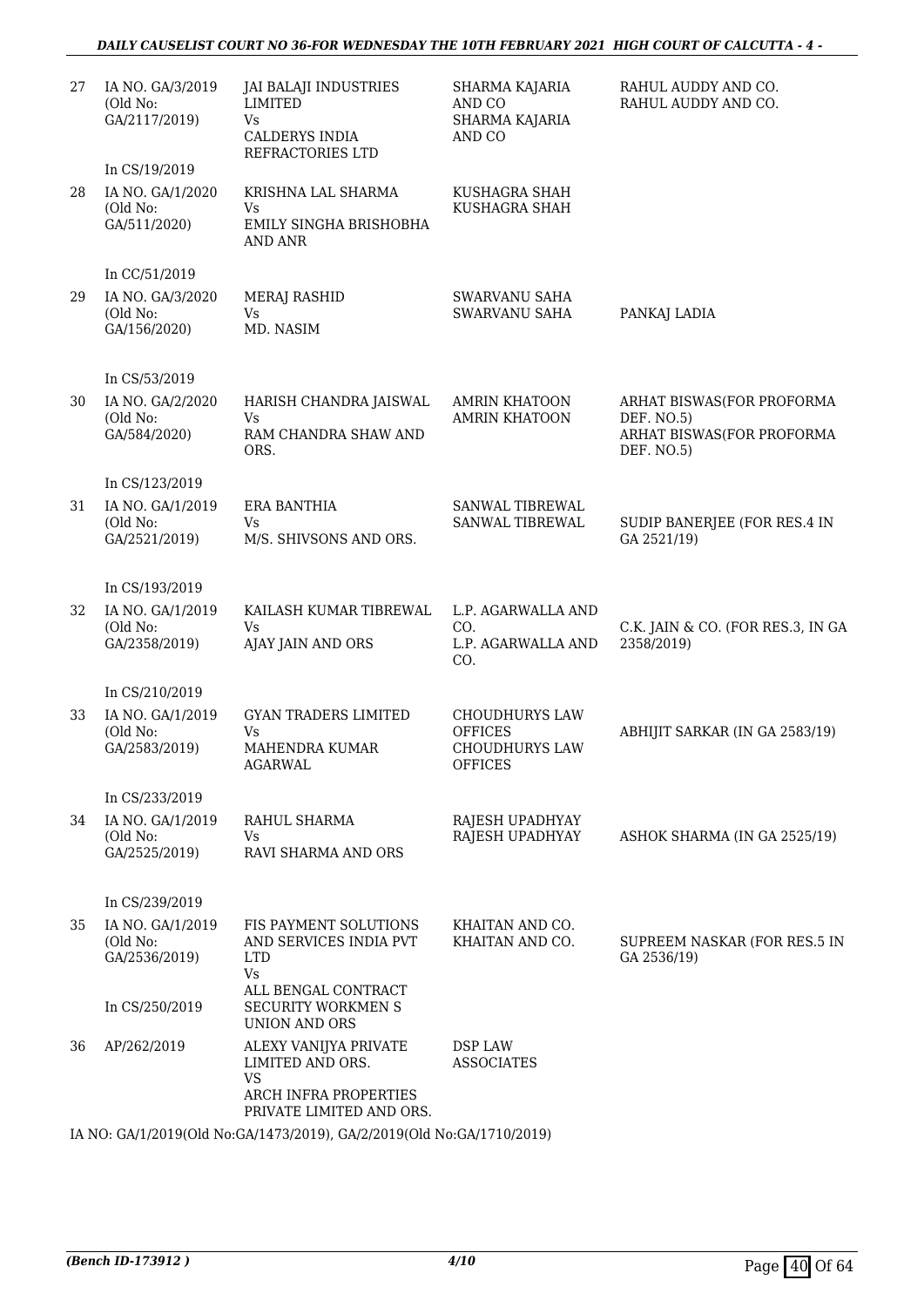| 37 | IA NO. GA/7/2020                              | SHANKAR LAL BAGRI AND<br>ANR.                                                                         | MEGHAJIT<br>MUKHERJEE                                                        |                       |
|----|-----------------------------------------------|-------------------------------------------------------------------------------------------------------|------------------------------------------------------------------------------|-----------------------|
|    | In CS/276/2019                                | Vs<br>SRI AVANI BALLYGUNJ<br>OWNERS ASSOCIATION<br><b>AND ORS</b>                                     | MEGHAJIT<br>MUKHERJEE                                                        |                       |
| 38 | IA NO. GA/1/2021                              | NUVOCO VISTAS<br>CORPORATION LIMITED<br>Vs                                                            | SRIVASTAVA AND CO.<br>SRIVASTAVA AND CO.                                     |                       |
|    | In AP/278/2019                                | UNION OF INDIA                                                                                        |                                                                              |                       |
| 39 | IA NO. GA/1/2019<br>(Old No:<br>GA/2896/2019) | KALYAN KUMAR MAHAJAN<br>Vs<br>TAPATI MAHAJAN AND ORS                                                  | A N BHATTACHARYYA<br>AND CO<br>A N BHATTACHARYYA<br>AND CO                   |                       |
|    | In CS/282/2019                                |                                                                                                       |                                                                              |                       |
| 40 | IA NO. GA/1/2019<br>(Old No:<br>GA/2548/2019) | <b>SPX FLOW TECHNOLOGY</b><br>SINGAPORE PTE LTD<br>Vs<br>SANJAY JAIN                                  | RAJASHREE<br><b>KUNDALIA</b><br>RAJASHREE<br><b>KUNDALIA</b>                 |                       |
|    | In EC/324/2019                                |                                                                                                       |                                                                              |                       |
| 41 | AID/1/2020                                    | SHRISTHI ELECTROMECH<br>PRIVATE LIMITED<br>VS<br><b>CONTROLLER OF PATENTS</b><br>AND DESIGNS AND ORS. | <b>ABHIRUP</b><br><b>CHAKRABORTY</b>                                         |                       |
| 42 | AID/3/2020                                    | ERBE ELEKTROMEDIZIN<br><b>GMBH</b><br>VS<br>THE CONTROLLER OF<br>PATENTS AND DESIGNS                  | <b>UDITA SARAF</b>                                                           |                       |
| 43 | ALP/10/2020                                   | E D ENTERPRISES PVT LTD<br>VS<br>KAISER BEGUM AND ANR                                                 | <b>SHIVANGI THARD</b>                                                        | C.K. SAHA (FOR RES.2) |
| 44 | IA NO. GA/1/2020<br>(Old No:<br>GA/512/2020)  | RAM NATH SINGH AND ORS<br>Vs<br>JASPAL SINGH CHANDHOK<br><b>AND ORS</b>                               | <b>DALIA</b><br><b>BHATTACHERJEE</b><br><b>DALIA</b><br><b>BHATTACHERJEE</b> |                       |
|    | In CS/12/2020                                 |                                                                                                       |                                                                              |                       |
| 45 | AP/16/2020                                    | CRESCENT CONSTRUCTION<br><b>VS</b><br>MOSAMMAT NUR AUNGREJ<br>BIBI AND ORS.                           | <b>SUMAN BANERJEE</b>                                                        | VICTOR MOSES & CO.    |
| 46 | IA NO. GA/1/2020<br>(Old No:<br>GA/523/2020)  | <b>BALARAM DEVELOPERS</b><br>PRIVATE LIMITED AND<br>ANR.<br><b>Vs</b><br>RAJESH SONKAR AND ORS.       | DWIP RAJ BASU<br><b>DWIP RAJ BASU</b>                                        |                       |
|    | In CS/31/2020                                 |                                                                                                       |                                                                              |                       |
| 47 | CC/45/2020                                    | RINGTONG TEA CO PVT LTD<br>AND ORS<br><b>VS</b><br>THE RESERVE BANK OF<br><b>INDIA AND OTHERS</b>     | <b>BIMALENDU DAS</b>                                                         |                       |
| 48 | IA NO. GA/2/2020                              | IN THE GOODS OF-<br>MAHESH KUMAR AGARWAL<br>(DEC.)                                                    | YASH VARDHAN<br><b>DEORA</b><br>YASH VARDHAN                                 |                       |
|    | In PLA/101/2020                               | Vs<br>NA                                                                                              | <b>DEORA</b>                                                                 |                       |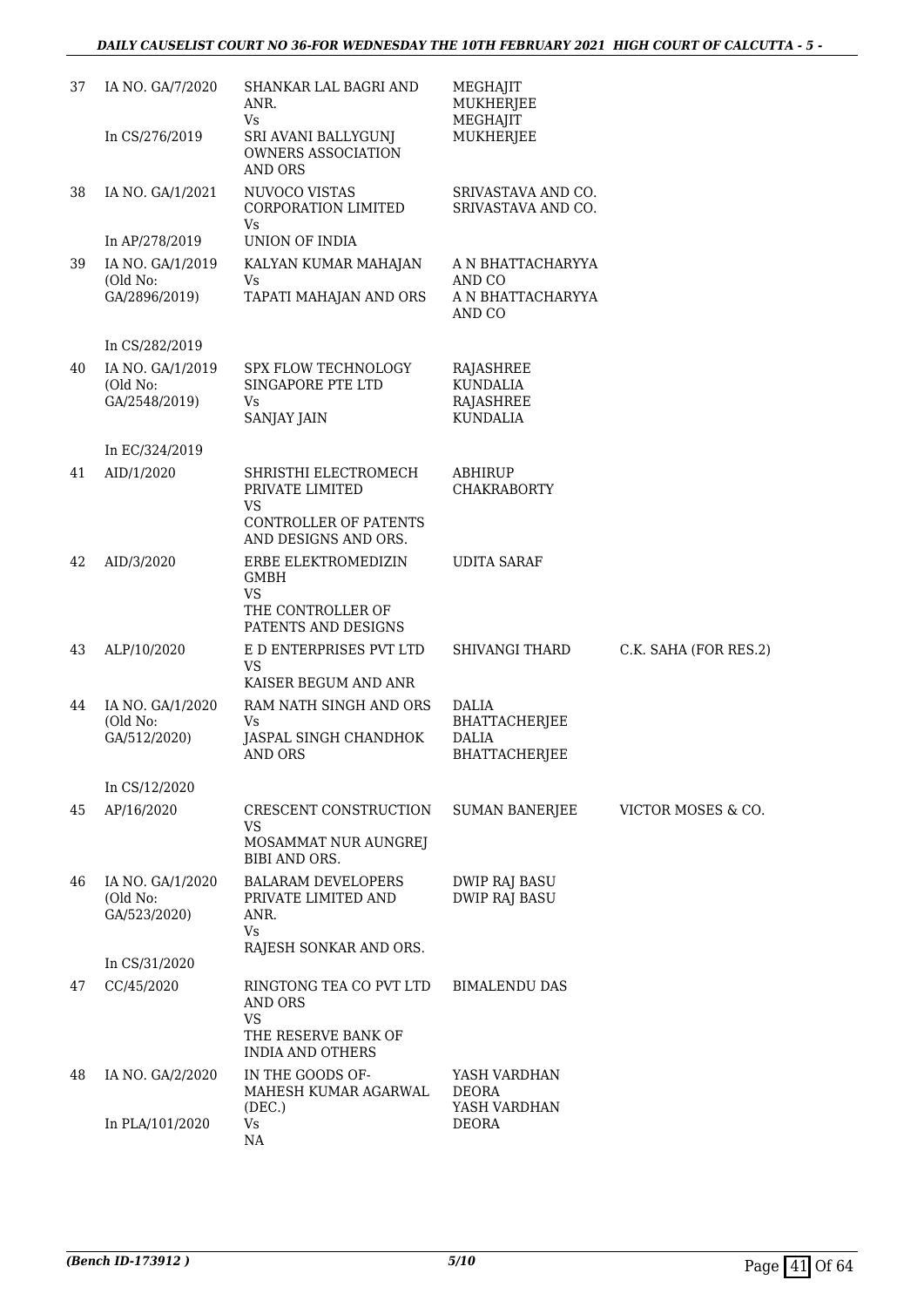| 49 | IA NO. GA/1/2020                              | E. D. ENTERPRISES<br>PRIVATE LIMITED<br><b>Vs</b>                                        | SHIVANGI THARD<br><b>SHIVANGI THARD</b>                         |                          |
|----|-----------------------------------------------|------------------------------------------------------------------------------------------|-----------------------------------------------------------------|--------------------------|
|    | In CS/136/2020                                | KAISER BEGUM AND ANR.                                                                    |                                                                 |                          |
| 50 | AP/185/2020                                   | SREI EQUIPMENT FINANCE<br>LIMITED<br><b>VS</b><br>SEIRRA INFRAVENTURE<br>PRIVATE LIMITED | SINHA AND CO.                                                   |                          |
| 51 | AP/215/2020                                   | PAPILLON DEVELOPERS<br>LLP<br><b>VS</b><br>DEBJYOTI PAUL AND ANR                         | DSP LAW<br><b>ASSOCIATES</b>                                    |                          |
|    | IA NO: GA/1/2020                              |                                                                                          |                                                                 |                          |
| 52 | AP/231/2020                                   | SRI NAWALGARH<br>VIDYALAYA COMMITTEE<br><b>VS</b><br><b>JIVEM EDUCATION PVT LTD</b>      | CHOUDHURY AND CO                                                |                          |
|    |                                               | AND ORS                                                                                  |                                                                 |                          |
| 53 | AP/310/2020                                   | K. R. ASHOK KUMAR<br><b>VS</b><br><b>SKG PULP AND PAPER</b>                              | FOX AND MANDAL                                                  | <b>SUTANU KARMAKAR</b>   |
|    |                                               | MILLS PRIVATE LIMITED                                                                    |                                                                 |                          |
| 54 | AP/351/2020<br>[S.A.]                         | KOLKATA METROPOLITAN<br>DEVELOPMENT AUTHORITY<br><b>VS</b>                               | SANCHARI<br><b>CHAKRABORTY</b>                                  | SAPTARSHI DATTA(RES.2,1) |
|    |                                               | SOUTH CITY PROJECTD<br>(KOLKATA) LTD AND ANR                                             |                                                                 |                          |
| 55 | AP/382/2020                                   | FERTILIZER CORPORATION<br>OF INDIA LIMITED<br><b>VS</b>                                  | FOX AND MANDAL                                                  |                          |
|    |                                               | BALMER LAWRIE AND CO.<br>LTD.                                                            |                                                                 |                          |
| 56 | AP/383/2020<br>[S.A.]                         | M/S SOUTH CITY PROJECTS<br>KOLKATA LIMITED AND<br><b>ANR</b><br><b>VS</b>                | SAPTARSHI DATTA                                                 |                          |
|    |                                               | KOLKATA MUNICIPAL<br>DEVELOPMENT AUTHORITY                                               |                                                                 |                          |
| 57 | AP/421/2020                                   | LIEBHERR INDIA PRIVATE<br>LIMITED<br><b>VS</b>                                           | <b>ANINDYA HALDER</b>                                           |                          |
|    |                                               | <b>EMTA COAL LIMITED</b>                                                                 |                                                                 |                          |
| 58 | AP/26/2021                                    | MAHADEB PAN<br>VS                                                                        | <b>ARIJIT BHOWMICK</b>                                          |                          |
|    |                                               | SASANKA SEKHAR PAN AND<br><b>ORS</b>                                                     |                                                                 |                          |
|    |                                               |                                                                                          | <b>CHAMBER APPLICATIONS FOR FINAL DISPOSAL</b>                  |                          |
| 59 | IA NO. GA/4/2020                              | RAJ KUMARI VERMA @<br><b>BHAMA @ SONI</b><br>Vs                                          | SUNITA AGARWAL<br><b>SUNITA AGARWAL</b>                         |                          |
|    | In CS/120/2010                                | SAMPAT DEVI KULTHIA &<br>ANR.                                                            |                                                                 |                          |
| 60 | IA NO. GA/4/2019<br>(Old No:<br>GA/1709/2019) | MAHESH PROPERTIES<br>PRIVATE LIMITED<br>Vs<br>PARTHA PRATIM MAZRA &<br>ANR.              | SHAILENDRA KUMAR<br>MISHRA<br>SHAILENDRA KUMAR<br><b>MISHRA</b> |                          |
|    | In CS/265/2016                                |                                                                                          |                                                                 |                          |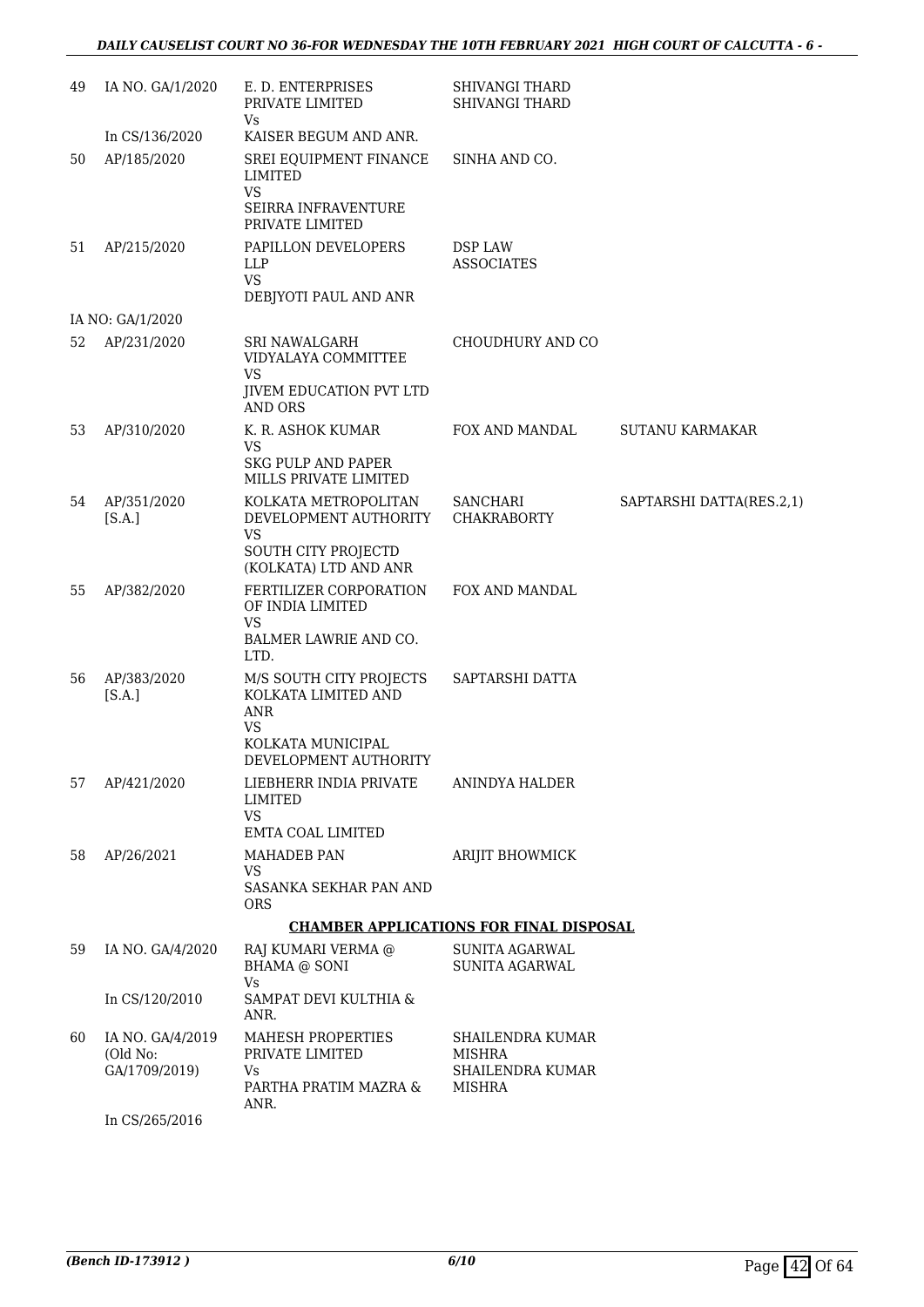#### *DAILY CAUSELIST COURT NO 36-FOR WEDNESDAY THE 10TH FEBRUARY 2021 HIGH COURT OF CALCUTTA - 7 -*

| 61 | IA NO. GA/2/2018<br>(Old No:<br>GA/1833/2018) | <b>FAIR DEAL SUPPLIES</b><br><b>LIMITED</b><br>Vs<br>ALLAHABAD BANK & ANR                      | V. RAJA RAO<br>KAUSHIK BANERJEE           |                           |
|----|-----------------------------------------------|------------------------------------------------------------------------------------------------|-------------------------------------------|---------------------------|
|    | In CS/195/2017                                |                                                                                                |                                           |                           |
| 62 | IA NO. GA/2/2018<br>(Old No:<br>GA/3106/2018) | RELIABLE ROADWINGS PVT<br><b>LTD</b><br><b>Vs</b><br>BEVCON WAYORS PVT LTD<br>& ORS            | AVIJIT DEY<br><b>SUNITA AGARWAL</b>       |                           |
|    | In CS/40/2018                                 |                                                                                                |                                           |                           |
| 63 | IA NO. GA/1/2018<br>(Old No:<br>GA/2282/2018) | RELIABLE ROADWINGS PVT<br><b>LTD</b><br>Vs<br>BEVCON WAYORS PVT LTD                            | <b>SUNITA AGARWAL</b><br>SUNITA AGARWAL   |                           |
|    | In CS/40/2018                                 | & ORS                                                                                          |                                           |                           |
| 64 | IA NO. GA/3/2021                              | P C CHANDRA & COMPANY<br>PRIVATE LIMITED<br><b>Vs</b>                                          | S. KAKRANIA<br>S. KAKRANIA & CO.          |                           |
|    | In CS/158/2018                                | <b>BHARAT CHEMICALS &amp;</b><br><b>PAINTS</b>                                                 |                                           |                           |
| 65 | IA NO. GA/2/2019<br>(Old No:<br>GA/1921/2019) | JYOTSNA KUMARI MOGHA<br><b>Vs</b><br>MUKESH MOGHA                                              | JOYDEEP GUHA<br><b>JOYDEEP GUHA</b>       |                           |
|    |                                               |                                                                                                |                                           |                           |
|    | In EC/85/2019                                 |                                                                                                |                                           |                           |
| 66 | EC/155/2019                                   | RAJENDRA KUMAR PODDAR<br><b>VS</b><br><b>SHIRLEY BENNO</b><br><b>SEBASTIAN</b>                 | ANIKET CHAUDHURY                          | SANDIP KR. DATTA(FOR J/D) |
|    | IA NO: GA/1/2020(Old No:GA/488/2020)          |                                                                                                |                                           |                           |
| 67 | IA NO. GA/2/2020<br>(Old No:<br>GA/411/2020)  | SRI SRI LAKSHMI<br>THAKURANI<br>Vs<br>TRISHNA DEY                                              | <b>LALRATAN MANDAL</b><br>LALRATAN MANDAL |                           |
|    |                                               |                                                                                                |                                           |                           |
|    | In CS/207/2019                                |                                                                                                |                                           |                           |
| 68 | IA NO. GA/1/2020<br>(Old No:<br>GA/1074/2020) | <b>EVERGREEN DEALER</b><br>PRIVATE LIMITED<br>Vs<br>BINOD KUMAR SINGHAL,<br>PROP. OF M/S. SHRI | RAJESH UPADHYAY<br>RAJESH UPADHYAY        |                           |
|    | In CS/264/2019                                | LAKSHMI STEEL SUPPLIERS                                                                        |                                           |                           |
| 69 | EC/288/2019                                   | JAIN INFRAPROJECTS LTD<br><b>VS</b><br>THE KOLKATA MUNICIPAL<br>CORPORATION                    | PUSHAN MAJUMDAR                           |                           |
| 70 | EC/361/2019                                   | M/S. TECHMA<br>ENGINEERING ENTERPRISE<br>PRIVATE LIMITED<br><b>VS</b><br>UNION OF INDIA        | SURANA AND<br>CHOUDHURY                   |                           |
| 71 | EC/196/2020                                   | SRILA DATTA AND ANR<br><b>VS</b><br>KANTA DEVI BHUTORIA<br>AND ORS                             | A K AWASTHI                               |                           |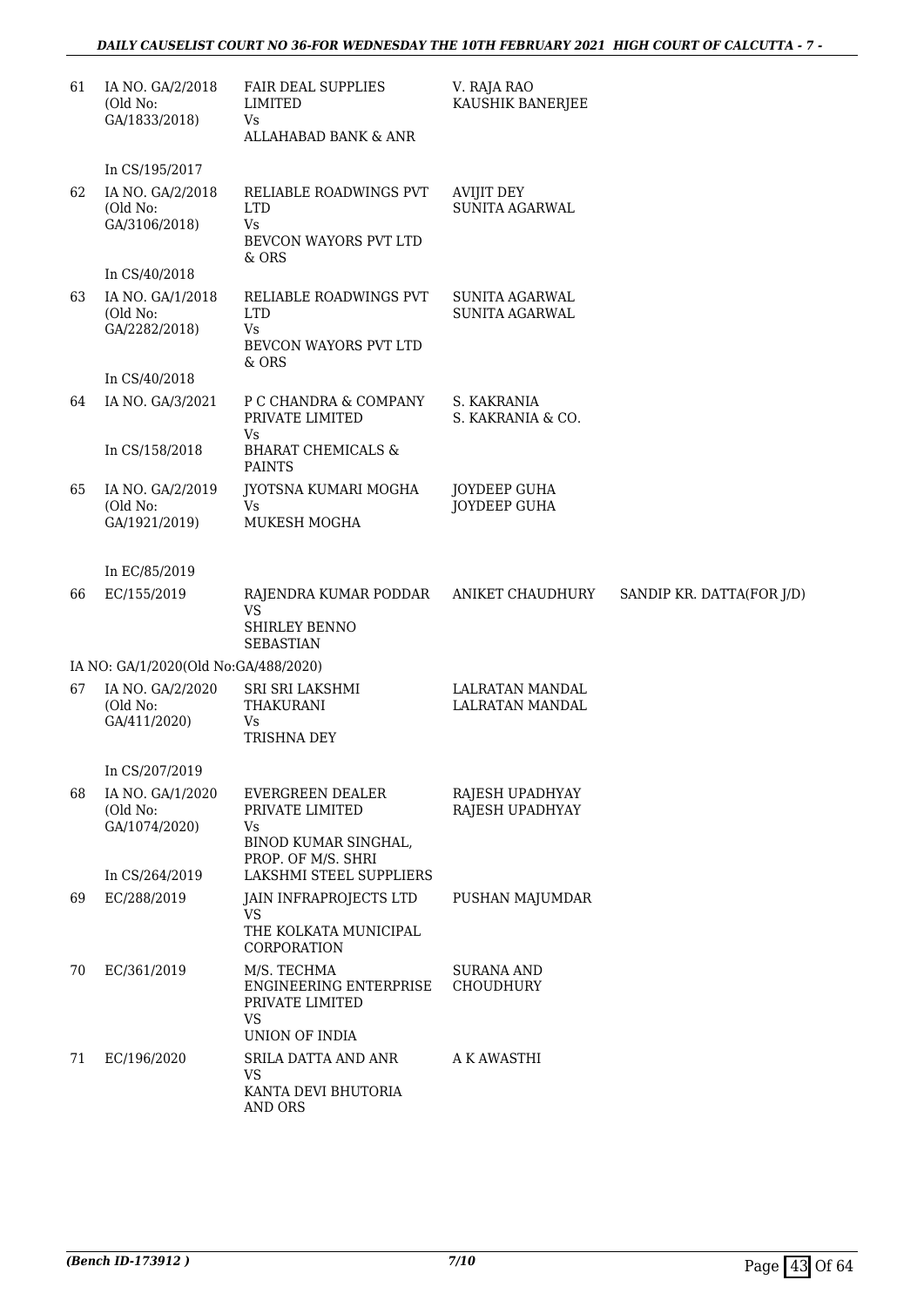| 72 | EC/282/2020       | MESSERS ASHOKA<br><b>TUBEWELL AND</b><br>ENGINEERING<br>CORPORATION                          | AMIT KUMAR NAG                                         |                                                          |
|----|-------------------|----------------------------------------------------------------------------------------------|--------------------------------------------------------|----------------------------------------------------------|
|    |                   | <b>VS</b><br>UNION OF INDIA                                                                  |                                                        |                                                          |
| 73 | EC/288/2020       | TCI FINANCE LIMITED<br><b>VS</b>                                                             | <b>ABHIJIT SARKAR</b>                                  |                                                          |
|    |                   | GODAVARI COMMERCIAL<br><b>SERVICES PRIVATE</b><br>LIMITED AND ORS.                           |                                                        |                                                          |
|    |                   |                                                                                              | (FROM 2:00 P.M.)                                       |                                                          |
|    |                   |                                                                                              | <b>TO BE MENTIONED</b>                                 |                                                          |
| 74 | IA NO. GA/7/2020  | STATE OF W.B.(P.W.D.)<br>ROADS.<br><b>Vs</b>                                                 | PARITOSH SINHA                                         |                                                          |
|    | In AP/216/2006    | AFCONS PAULING (INDIA)<br>LTD.                                                               |                                                        |                                                          |
| 75 | PLA/240/2019      | IN THE GOODS OF RAMJEET<br>KANAUJLA ALIAS RAMJEET<br>KANAUJIA (DEC)<br><b>VS</b>             | <b>SANDIP AGARWAL</b><br>AND CO.                       |                                                          |
|    |                   | N/A                                                                                          |                                                        |                                                          |
|    |                   |                                                                                              | <b>NEW MOTIONS</b>                                     |                                                          |
| 76 | IA NO. GA/13/2021 | SMT. BARNALI DUTTA &<br>ORS.<br><b>Vs</b>                                                    | R.MULLICK, AVISHEK<br><b>GUHA</b>                      | S.K.GUHA                                                 |
|    | In CS/438/1973    | <b>SOMENATH MULLICK</b>                                                                      |                                                        |                                                          |
| 77 | IA NO. GA/14/2021 | PASHUPATI DUTTA<br>Vs<br>KALPANA DUTTA & ORS.                                                | A.K.CHATTERJEE,<br><b>B.N.RUDRA</b><br>A.K.CHATTERJEE, | N.CHOWDHURY, SHYAMALGANGUL<br>N.CHOWDHURY, SHYAMALGANGUL |
|    | In CS/521/1992    |                                                                                              | <b>B.N.RUDRA</b>                                       |                                                          |
| 78 | IA NO. GA/8/2021  | EIC HOLDINGS LIMITED<br>Vs<br>UNION OF INDIA                                                 | <b>MEHARIA AND</b><br><b>COMPANY</b><br>MEHARIA &      |                                                          |
|    | In CS/37/2009     |                                                                                              | <b>COMPANY</b>                                         |                                                          |
| 79 | IA NO. GA/2/2021  | KANAI LAL BASAK<br>Vs<br><b>GOUR GOPAL BASAK</b>                                             | SUDESHNA BASU<br><b>THAKUR</b><br>PURNENDU DAS         | <b>MADAM MOHAN RAY</b><br>MADAM MOHAN RAY                |
|    | In CS/1/2018      |                                                                                              |                                                        |                                                          |
| 80 | AP/113/2020       | SREI EQUIPMENT FINANCE<br>LIMITED<br><b>VS</b><br><b>RCC INFRA VENTURES</b>                  | <b>SKR AND</b><br><b>ASSOCIATES</b>                    |                                                          |
|    |                   | <b>LIMITED AND 2 OTHERS</b>                                                                  |                                                        |                                                          |
| 81 | AP/114/2020       | SREI EQUIPMENT FINANCE<br>LIMITED<br><b>VS</b><br>RCC INFRA VENTURES<br>LIMITED AND 2 OTHERS | <b>SKR AND</b><br><b>ASSOCIATES</b>                    |                                                          |
| 82 | IA NO. GA/1/2021  | PRATIMA BAGCHI AND ORS.<br>Vs                                                                | <b>SANDERSONS AND</b><br><b>MORGANS</b>                |                                                          |
|    | In APO/24/2021    | KAMALA PAL                                                                                   | SANDERSONS AND<br><b>MORGANS</b>                       |                                                          |
| 83 | IA NO. GA/2/2021  | <b>BABITA KHAITAN</b><br>Vs                                                                  | SWATI KEDIA                                            |                                                          |
|    | In CS/30/2021     | MAKHAN LALL SARAFF AND<br><b>ORS</b>                                                         | SWATI KEDIA                                            |                                                          |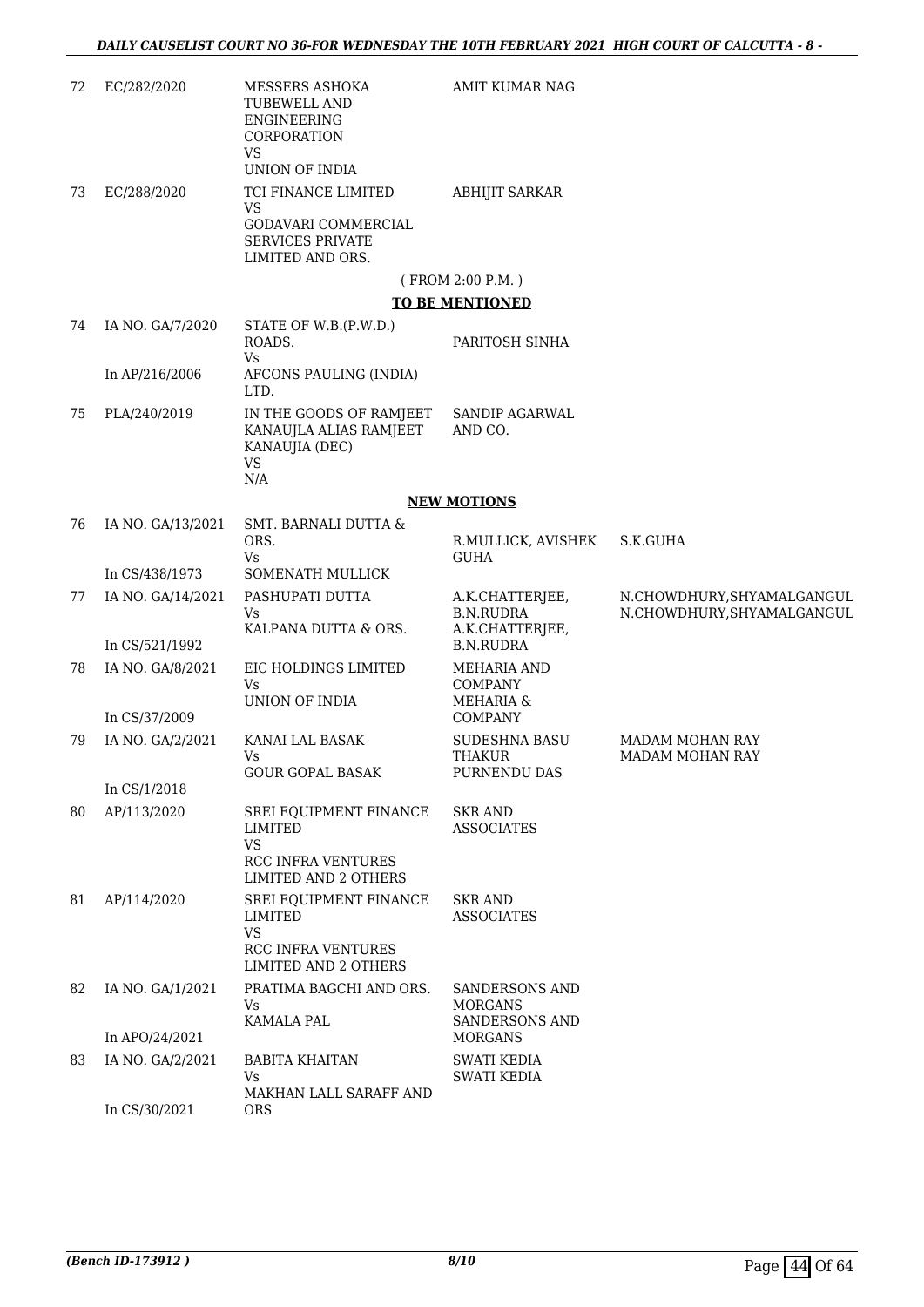| 84 | IA NO. GA/1/2021                             | <b>BABITA KHAITAN</b><br>Vs.                                                   | SWATI KEDIA<br><b>SWATI KEDIA</b>                                                                                                                |          |
|----|----------------------------------------------|--------------------------------------------------------------------------------|--------------------------------------------------------------------------------------------------------------------------------------------------|----------|
|    | In CS/30/2021                                | MAKHAN LALL SARAFF AND<br><b>ORS</b>                                           |                                                                                                                                                  |          |
| 85 | IA NO. GA/1/2021                             | JAGAT SINGH CHOPRA AND<br>ANR<br><b>Vs</b>                                     | ANIRBAN<br><b>PRAMANICK</b><br><b>ANIRBAN</b>                                                                                                    |          |
|    | In AP/43/2021                                | RAJ SINGH CHOPRA                                                               | PRAMANICK                                                                                                                                        |          |
| 86 | AP/59/2021                                   | RATAN CHANDRA DEY<br>VS<br><b>SIMPLEX</b><br>INFRASTRUCTURES LTD.              | DEBASHIS SARKAR                                                                                                                                  |          |
| 87 | AP/80/2021                                   | RAKESH KUMAR JINDAL<br>AND ANR<br><b>VS</b><br>ASHOK KUMAR JINDAL AND<br>2 ORS | B.M.BAGARIA AND<br>CO.                                                                                                                           |          |
|    |                                              |                                                                                | <b>APPLICATION FOR RULE IN CONTEMPT</b>                                                                                                          |          |
| 88 | CC/36/2019                                   | VIJAI SHREE PRIVATE<br><b>LIMITED</b>                                          | TEESHAM DAS                                                                                                                                      |          |
|    |                                              | <b>VS</b><br>VINIT KUMAR, CHAIRMAN,<br>KOLKATA PORT TRUST AND<br>ANR.          |                                                                                                                                                  |          |
|    |                                              |                                                                                | <b>NEW CHAMBER APPLICATIONS</b>                                                                                                                  |          |
| 89 | IA NO. GA/24/2021                            | IN THE GOODS OF SUBODH<br>GOPAL BOSE (DEC) - AND-<br><b>BHARATI DAS</b>        | <b>DEY</b><br>DEY & ASSOCIATES                                                                                                                   | N.K.BASU |
|    | In PLA/88/1976                               | Vs                                                                             |                                                                                                                                                  |          |
| 90 | IA NO. GA/9/2021<br>In CS/91/2013            | SRI SUPRAKASH NUNDY<br>Vs<br>SRI PROSANTO NUNDY &<br>ORS.                      | <b>TANOY</b><br>CHAKRABORTY, deb<br>kumar chandra<br>(plaintiff no. 2)<br><b>TANOY</b><br>CHAKRABORTY, deb<br>kumar chandra<br>(plaintiff no. 2) |          |
| 91 | IA NO. GA/1/2021                             | KAUSHALYA<br><b>INFRASTRUCTURE</b><br><b>DEVELOPMENT</b>                       | SHREYA CHOUDHARY<br><b>SHREYA CHOUDHARY</b>                                                                                                      |          |
|    | In EC/418/2016                               | CORPORATION LIMITED<br>Vs<br>NATIONAL HIGHWAY<br><b>AUTHORITY OF INDIA</b>     |                                                                                                                                                  |          |
| 92 | IA NO. GA/1/2021<br>In PLA/242/2017          | IN THE GOODS OF: MRS<br>NILIMA DAS GUPTA<br>(DECED)<br><b>Vs</b>               | <b>GARGI BASU</b>                                                                                                                                |          |
| 93 | IA NO. GA/2/2019<br>(Old No:<br>GA/661/2019) | IN THE GOODS OF :<br>CHANDUR LEKHRAJ<br>SIPAHIMALANI (DEC.)<br>Vs              | NILADRI BANERJEE<br>NILADRI BANERJEE                                                                                                             |          |
|    | In PLA/252/2017                              |                                                                                |                                                                                                                                                  |          |
| 94 | IA NO. GA/1/2021                             | IN THE GOODS OF:<br>RAMESH CHANDRA DEB (<br>DECED)                             | RAJ DIP ROY                                                                                                                                      |          |
|    | In PLA/354/2017                              | Vs                                                                             |                                                                                                                                                  |          |
| 95 | IA NO. GA/2/2021                             | IN THE GOODS OF : RAJAN<br>KUMAR (DEC)<br>Vs                                   | SANCHARI<br><b>CHAKRABORTY</b><br>SANCHARI                                                                                                       |          |
|    | In PLA/366/2018                              |                                                                                | <b>CHAKRABORTY</b>                                                                                                                               |          |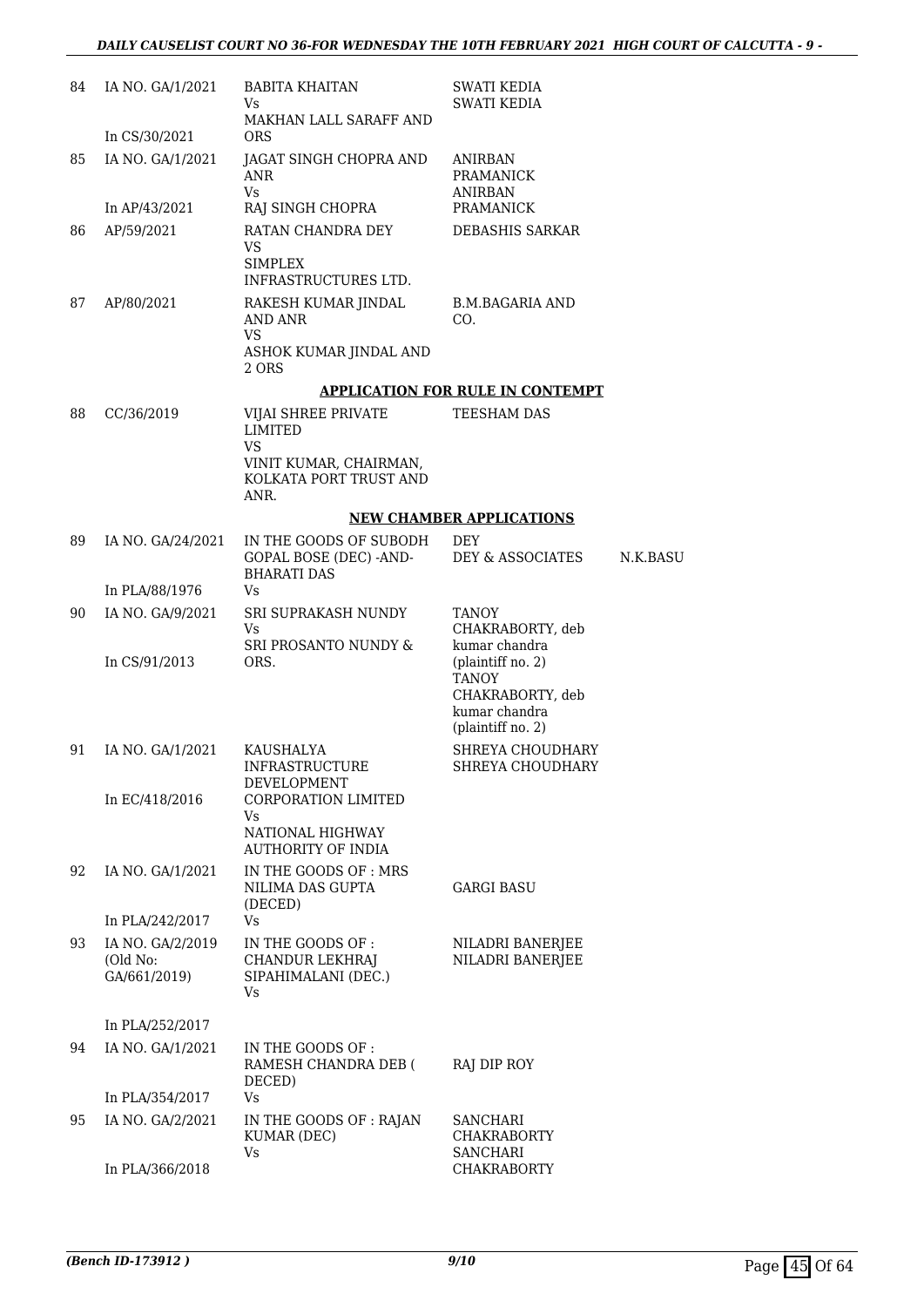| 96 | IA NO. GA/2/2021          | AYESA INGENIERIA Y<br>ARQUITECHYURA S.A.U<br>Vs                       | <b>SAILESH MISHRA</b><br>SAILESH MISHRA            |                                                        |
|----|---------------------------|-----------------------------------------------------------------------|----------------------------------------------------|--------------------------------------------------------|
|    | In EC/367/2018            | KALINDEE RAIL NIRMAN-<br>RAHEE INFRATECH JV                           |                                                    |                                                        |
| 97 | IA NO. GA/2/2021          | IN THE GOODS OF :<br>RESHMA KUMARI SINGH &<br>RESHMA SINGH (DEC)      | SANCHARI<br><b>CHJAKROBORTY</b><br><b>SANCHARI</b> |                                                        |
|    | In PLA/368/2018           | Vs                                                                    | CHJAKROBORTY                                       |                                                        |
| 98 | IA NO. GA/4/2021          | IN THE GOODS OF - ANIL<br>KUMAR CHATTOPADHYAY<br>(DECEASED)-AND-ATANU | M/S DUBE AND<br><b>COMPANY</b><br>M/S DUBE AND     |                                                        |
|    | In TS/9/2019              | <b>CHATTERJEE</b><br>Vs<br><b>GORA CHATTERJEE</b>                     | <b>COMPANY</b>                                     |                                                        |
| 99 | IA NO. GA/1/2021          | IN THE GOODS OF<br>ANNAPURNA DATTA (DEC)<br>Vs                        | KRISHNENDU BERA<br>KRISHNENDU BERA                 |                                                        |
|    | In PLA/222/2019           | NA                                                                    |                                                    |                                                        |
|    | 100 IA NO. GA/4/2021      | AMIT NEWAR AND ANR.<br>Vs<br>MD. ISLAM                                | <b>SUMAN MAJUMDER</b><br><b>SUMAN MAJUMDER</b>     |                                                        |
|    | In CS/51/2020             |                                                                       |                                                    |                                                        |
|    | 101 IA NO. GA/3/2021      | IN THE GOODS OF-<br><b>BASUDEV MUKHERJEE</b><br>(DEC.)                | DIPENDRA NATH<br><b>CHUNDER</b><br>DIPENDRA NATH   |                                                        |
|    | In PLA/99/2020            | Vs                                                                    | <b>CHUNDER</b>                                     |                                                        |
|    | 102 EC/7/2021             | M/S. LALJI SINGH<br><b>VS</b><br>HINDUSTAN CABLES                     | MADHUSHRI DUTTA                                    |                                                        |
|    |                           |                                                                       | <b>SPECIALLY FIXED MATTERS</b>                     |                                                        |
|    | 103 IA NO. GA/2/2020      | <b>GODREJ PROJECTS</b>                                                | <b>CHOUDHURY</b>                                   |                                                        |
|    | (Old No:<br>GA/1013/2020) | DEVELOPMENT LTD<br>Vs<br><b>SIMOCO</b>                                | CHOUDHURY'S LAW<br><b>OFFICES</b>                  |                                                        |
|    | In AP/25/2016             | <b>TELECOMMUNICATIONS</b><br>(SOUTH ASIA) LTD AND ANR                 |                                                    |                                                        |
|    | 104 IA NO. GA/2/2020      | TALAT AHMED & ORS.<br>Vs<br>PRABHADEEP                                | <b>SINHA</b><br>SINHA & CO                         | SANDIP KR. DATTA(RES.4,5)<br>SANDIP KR. DATTA(RES.4,5) |
|    | In EC/243/2017            | CONSTRUCTION PV T LTD &<br>ORS.                                       |                                                    |                                                        |
|    | 105 IA NO. GA/2/2021      | E. D. ENTERPRISES<br>PRIVATE LIMITED<br>Vs                            | <b>SHIVANGI THARD</b><br><b>SHIVANGI THARD</b>     |                                                        |
|    | In CS/136/2020            | KAISER BEGUM AND ANR.                                                 |                                                    |                                                        |
|    | 106 CS/150/2020           | KRISHNA KUMAR BHATTER<br>VS<br>SUDHA KANKARIA                         | <b>ASIF SOHAIL</b><br><b>TARAFDAR</b>              |                                                        |
|    | IA NO: GA/1/2021          |                                                                       |                                                    |                                                        |
|    | 107 AP/223/2020           | <b>MOHAN MOTOR BUSINESS</b><br>PVT LTD AND ORS<br><b>VS</b>           | SAYANTAN BOSE                                      | SINHA AND CO. (FOR RES.1)                              |
|    |                           | MAGMA FINCORP LIMITED                                                 |                                                    |                                                        |

IA NO: GA/1/2020(Old No:GA/1064/2020)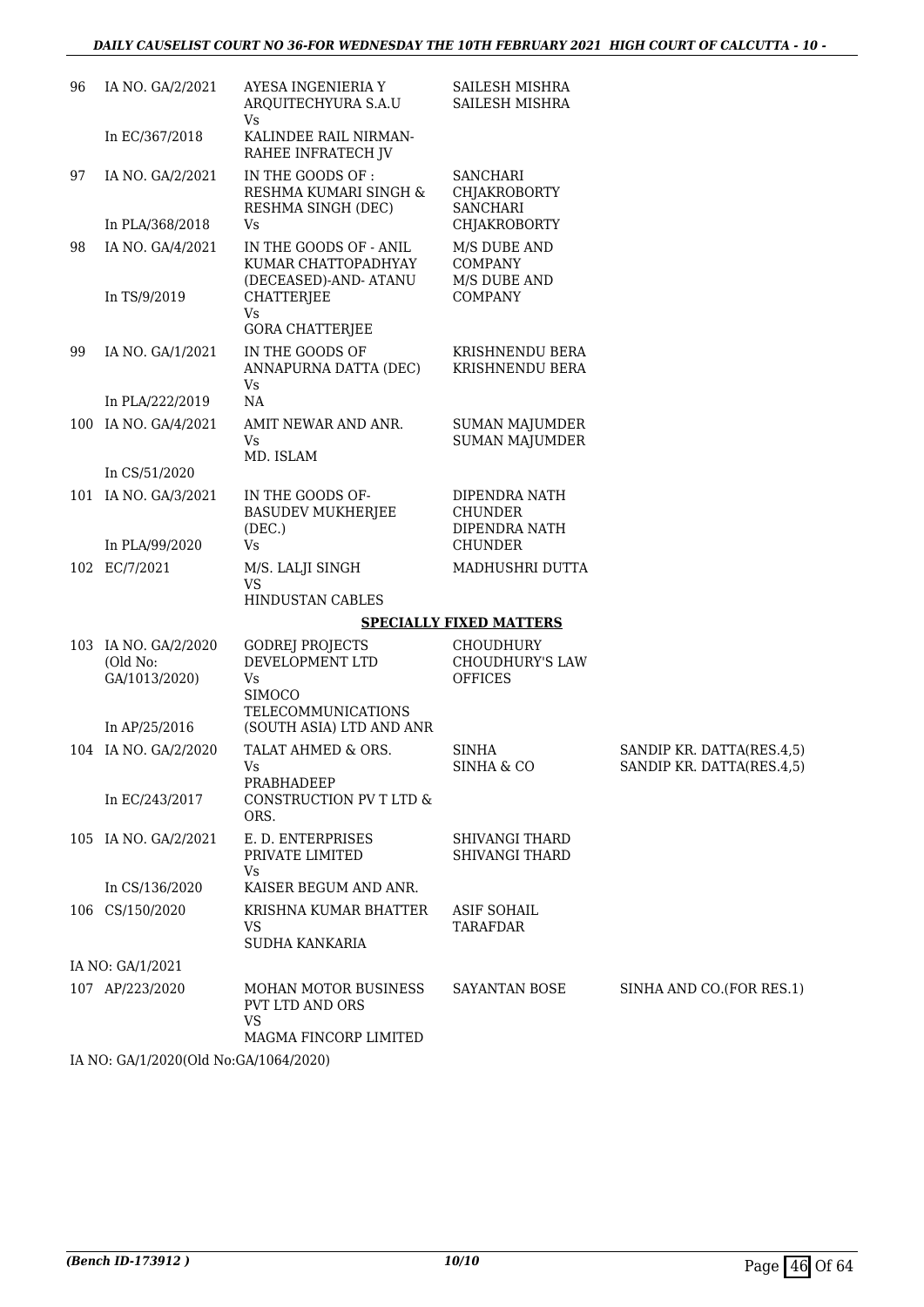

### **Original Side**

**DAILY CAUSELIST For Wednesday The 10th February 2021**

**COURT NO. 13 SINGLE BENCH (SB-III ) AT 2:00 PM HON'BLE JUSTICE RAJASEKHAR MANTHA (VIA VIDEO CONFERENCE)**

**MATTERS WILL BE TAKEN UP THROUGH PHYSICAL HEARING ONLY WHEN BOTH THE PARTIES ARE AGREED.**

**ON TUESDAY AND FRIDAY ORIGINAL SIDE MATTERS WILL BE TAKEN UP FROM 2:00 P.M. ------------------------------------------------------------------------------------------------------------------------------**

**ON AND FROM MONDAY, THE 11TH JANUARY, 2021 MATTERS (MOTION AND HEARING ) UNDER ARTICLE 226 OF THE CONSTITUTION RELATING TO SERVICE UNDER GROUP - VI AND APPLICATIONS CONNECTED THERETO;MATTERS(MOTION AND HEARING) UNDER ARTICLE 226 OF THE CONSTITUTION RELATING TO ALL SERVICE MATTERS RELATING TO PANCHAYATS AND CO-OPERATIVE SOCIETIES UNDER GROUP - V AND APPLICATIONS CONNECTED THERETO;HEARING OF WRIT PETITIONS IRRESPECTIVE OF CLASSIFICATIONS AND APPLICATIONS CONNECTED THERETO.**

**ORIGINAL SIDE MENTIONING WILL BE ALLOWED UPON BEING LISTED AS "TO BE MENTIONED" OF EVERY TUESDAY & FRIDAY AT 2:00 P.M. ONLY IN THE VIRTUAL MODE AS PER NOTIFICATION NO. 4286-RG, DATED 27.11.2020 FOLLOWING THE PRESCRIBED PROCEDURE.ALL THE LISTED MATTERS WILL BE TAKEN UP SERIALLY, UNLESS OTHERWISE FIXED.**

**-------------------------------------------------------------------------------------------------------------------------------**

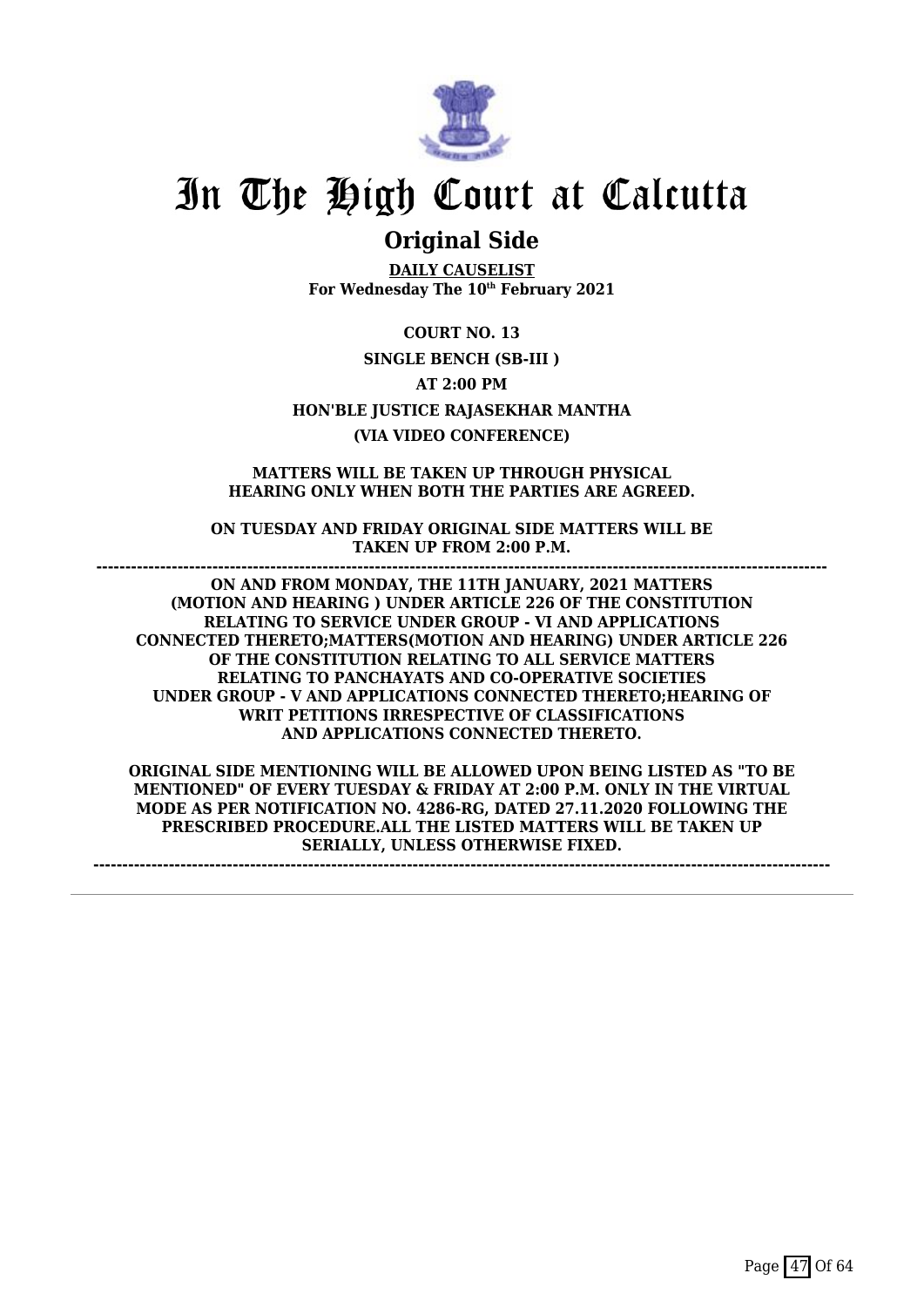

### **Original Side**

**DAILY CAUSELIST For Wednesday The 10th February 2021**

**COURT NO. 8 SINGLE BENCH (SB-IV) AT 10:45 AM HON'BLE JUSTICE SABYASACHI BHATTACHARYYA (VIA VIDEO CONFERENCE)**

**NOTE:MATTERS WILL BE TAKEN UP THROUGH PHYSICAL HEARING ONLY WHEN BOTH THE PARTIES ARE AGREED;**

**NOTE: (I) ORIGINAL SIDE MATTERS WILL BE TAKEN UP FROM 10:45 A.M. UPTO RECESS ONLY ON TUESDAYS AND THURSDAYS;**

**(II) APPELLATE SIDE MATTERS WILL BE TAKEN UP FROM 2:00 P.M. ONWARD OR IMMEDIATELY AFTER COMPLETION OF ORIGINAL SIDE MATTERS, WHICHEVER IS EARLIER, ON TUESDAYS AND THURSDAYS;**

**(III) ON MONDAYS, WEDNESDAYS AND FRIDAYS, APPELLATE SIDE MATTERS WILL BE TAKEN UP THROUGHOUT THE DAY.**

**(IV) MENTIONING WILL BE ALLOWED ONLY AT THE FIRST SITTING OF COURT ON THE FIRST WORKING DAY OF EVERY WEEK.**

> **V) FROM MONDAY (18/01/2021) ---------------------------------------------**

**LEARNED ADVOCATES APPEARING IN MATTERS PERTAINING TO**

**-----------------------------------------------------------------------------------------------**

**DIN (COMPANIES ACT, 2013) ARE REQUESTED TO HAND OVER --------------------------------------------------------------------------------------------**

**THE DETAILS (NUMBER/ITEM NO. .... ETC.) TO THE COURT OFFICER**

**---------------------------------------------------------------------------------------------------**

**FOR BEING CLUBBED TOGETHER FOR HEARING. -------------------------------------------------------------------**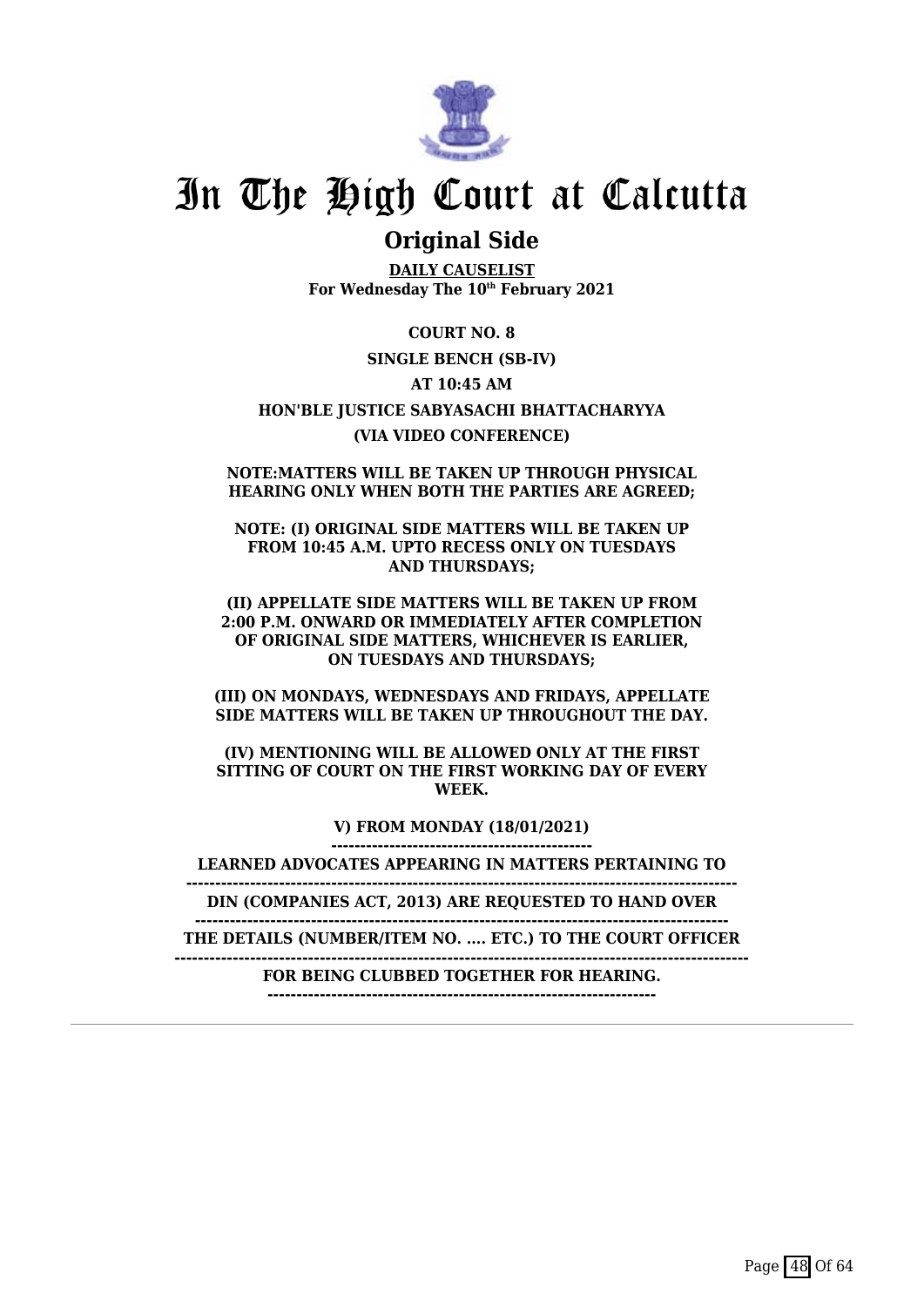

### **Original Side**

**DAILY CAUSELIST For Wednesday The 10th February 2021**

**COURT NO. 26 SINGLE BENCH (SB-VI) AT 3:00 PM HON'BLE JUSTICE SHEKHAR B. SARAF (VIA VIDEO CONFERENCE)**

#### **NOTE:MATTERS WILL BE TAKEN UP THROUGH PHYSICAL HEARING ONLY WHEN BOTH THE PARTIES ARE AGREED.**

#### **NOTE : 1) EVERYDAY ORIGINAL SIDE MATTERS WILL BE TAKEN UP IMMEDIATELY AFTER THE COMPLETION OF THE APPELLATE SIDE MATTERS OR AT 3:00 P.M. WHICHEVER IS EARLIER.**

#### **2) ORIGINAL SIDE MENTIONING WILL BE ALLOWED IMMEDIATELY BEFORE THE ORIGINAL SIDE MATTERS ARE TAKEN UP.**

**3) MENTIONING FOR INCLUSION IN THE LIST SHALL BE ENTERTAINED ONLY UPON PROPER NOTICE.**

#### **NEW APPLICATIONS**

| 1 | IA NO. GA/1/2020<br>In WPO/306/2020          | <b>DEEPA BASU</b><br>Vs<br>THE STATE OF WEST<br><b>BENGAL AND ORS</b>     | SAKTI PADA JANA<br><b>SAKTI PADA JANA</b> |
|---|----------------------------------------------|---------------------------------------------------------------------------|-------------------------------------------|
| 2 | IA NO. GA/1/2020<br>(Old No:<br>GA/607/2020) | AJAY SHANKAR UPADHAY &<br>ANR<br>Vs<br>THE STATE OF WEST<br>BENGAL & ORS. | <b>FIRDOUS SAMIM</b><br>FIRDOUS SAMIM     |
|   | In WPO/714/2017                              | <b>COURT APPLICATIONS UNDER ART.226</b>                                   |                                           |
|   | WPO/135/2020                                 | KAMALA PRADHAN                                                            | SYED SHAMSUL                              |

| WPO/135/2020 | KAMALA PRADHAN      | SYED SHAMSUL |
|--------------|---------------------|--------------|
|              | VS.                 | AREFIN       |
|              | THE STATE OF WEST   |              |
|              | BENGAL AND 5 OTHERS |              |
|              |                     |              |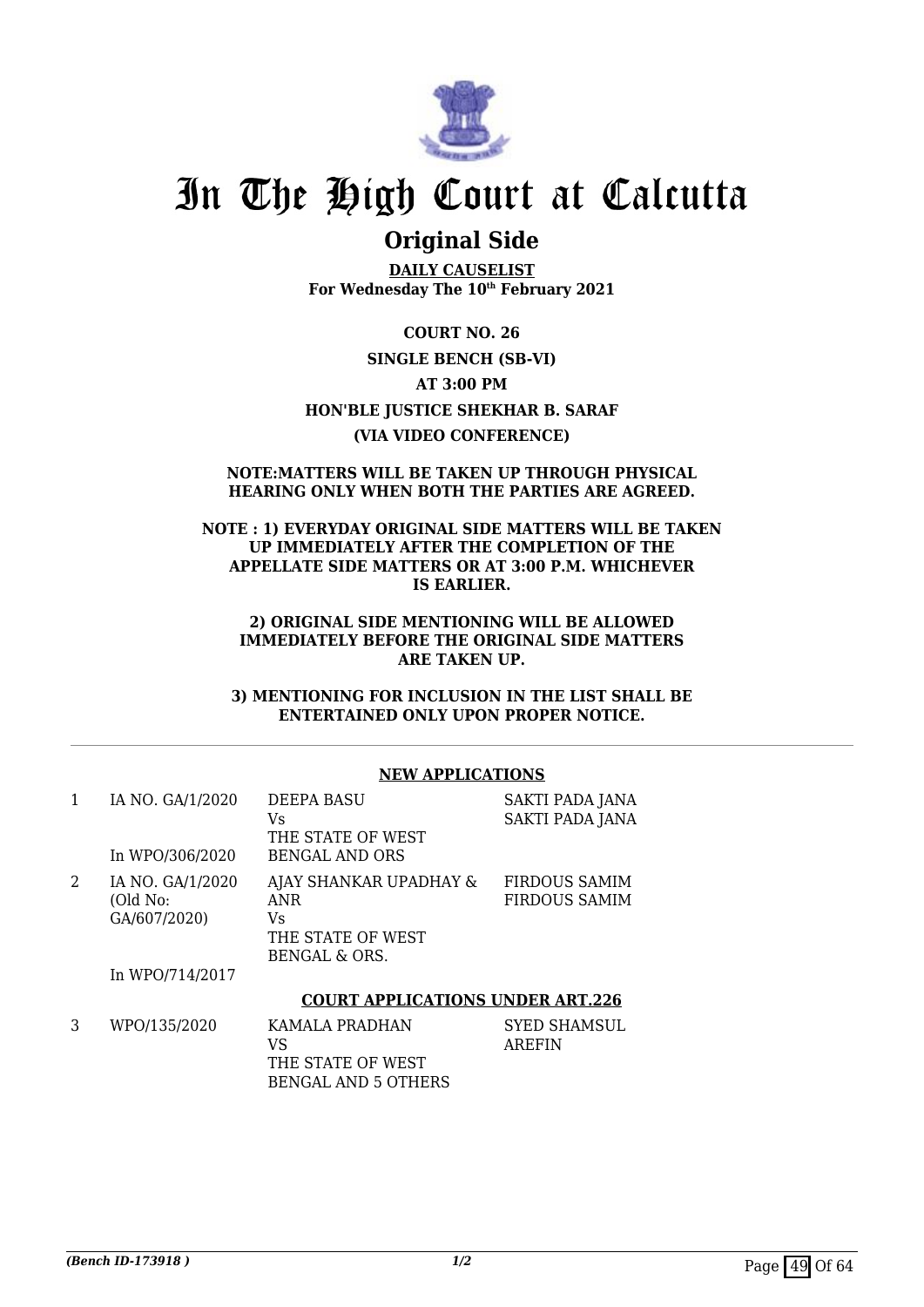4 WPO/136/2020 HARIPRIYA GIRI VS THE STATE OF WEST BENGAL AND 5 OTHERS

SYED SHAMSUL AREFIN

#### **APPLICATION FOR RULE IN CONTEMPT**

5 CC/7/2021 WITH CP/985/2014 CA/12/2020 SHIVA SHAKTI SECURITY SERVICES VS RAKESH SHARMA AND 2 ORS FASIUR RAHMAN MOLLA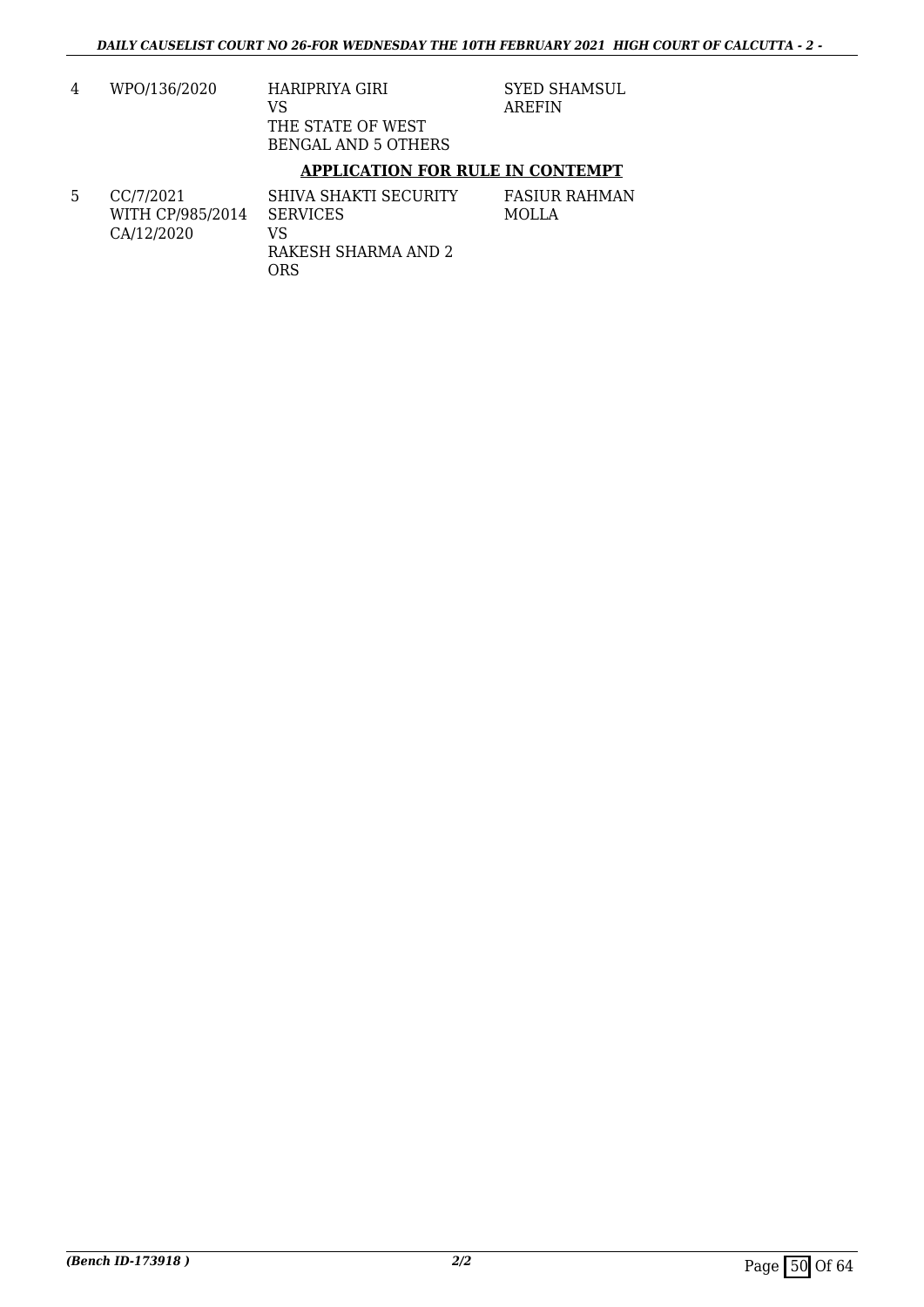

### **Original Side**

**DAILY CAUSELIST For Wednesday The 10th February 2021**

**COURT NO. 15 SINGLE BENCH (SB-VII) AT 10:45 AM HON'BLE JUSTICE RAJARSHI BHARADWAJ (VIA VIDEO CONFERENCE)**

**NOTE:MATTERS WILL BE TAKEN UP THROUGH PHYSICAL HEARING ONLY WHEN BOTH THE PARTIES ARE AGREED.**

**NOTE: ON FRIDAY (12/02/2021) ORIGINAL SIDE MATTERS WILL BE TAKEN UP AT 10:45 A.M.**

**AFTER COMPLETION OF ORIGINAL SIDE MATTERS, APPELLATE SIDE MATTERS WILL BE TAKEN UP.**

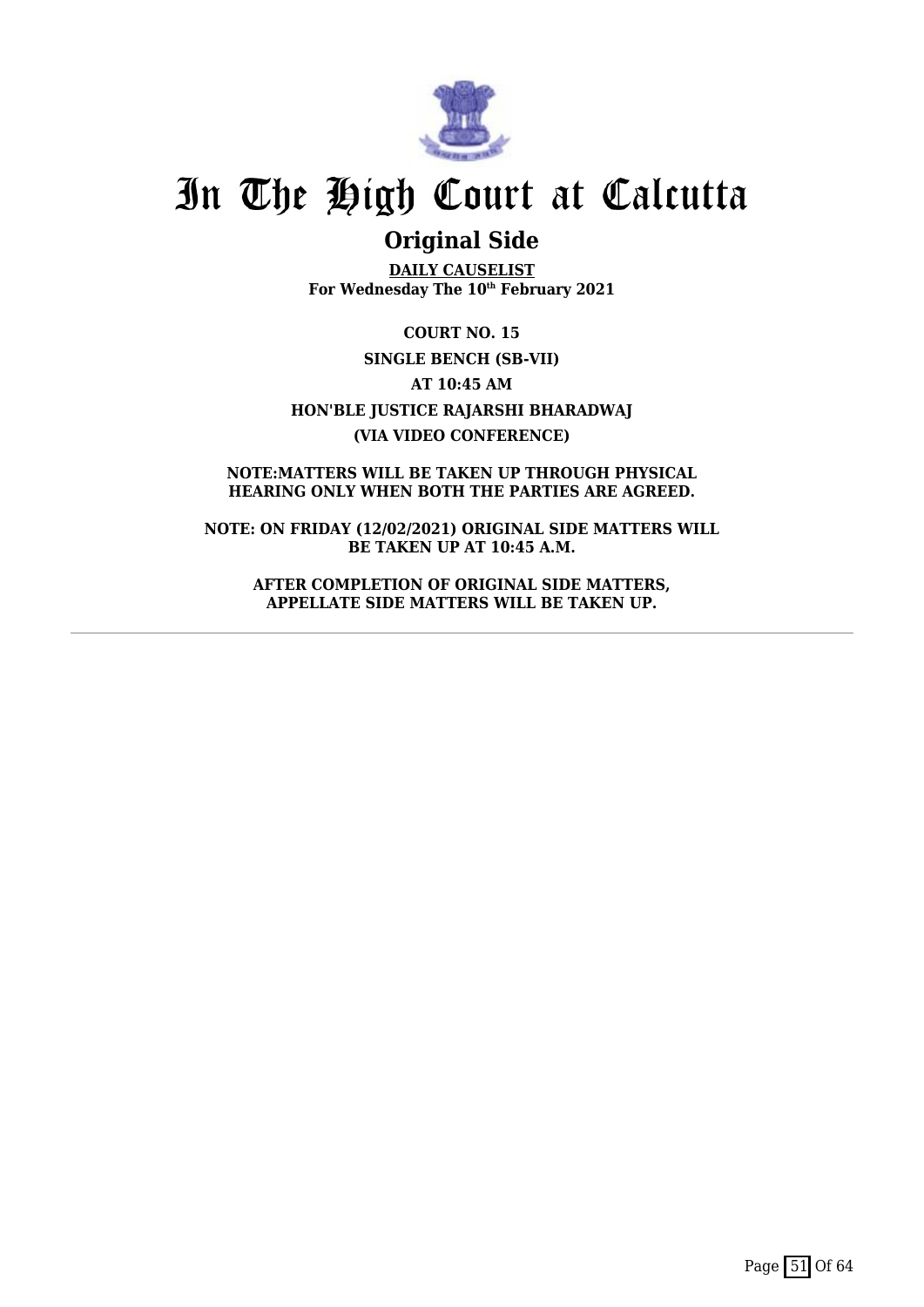

### **Original Side**

**DAILY CAUSELIST For Wednesday The 10th February 2021**

**COURT NO. 39**

**SINGLE BENCH (SB-IX)**

**AT 10:45 AM**

**HON'BLE JUSTICE RAVI KRISHAN KAPUR**

**ON AND FROM MONDAY, 1ST FEBRUARY, 2021 TO FRIDAY, 12TH FEBRUARY, 2021 - WILL TAKE, IN ADDITION TO HIS OWN LIST AND DETERMINATION, THE LIST AND DETERMINATION OF HON'BLE JUSTICE MOUSHUMI BHATTACHARYA.**

#### **(VIA VIDEO CONFERENCE)**

**NOTE:MATTERS WILL BE TAKEN UP THROUGH PHYSICALHEARING ONLY WHEN BOTH THE PARTIES ARE AGREED.**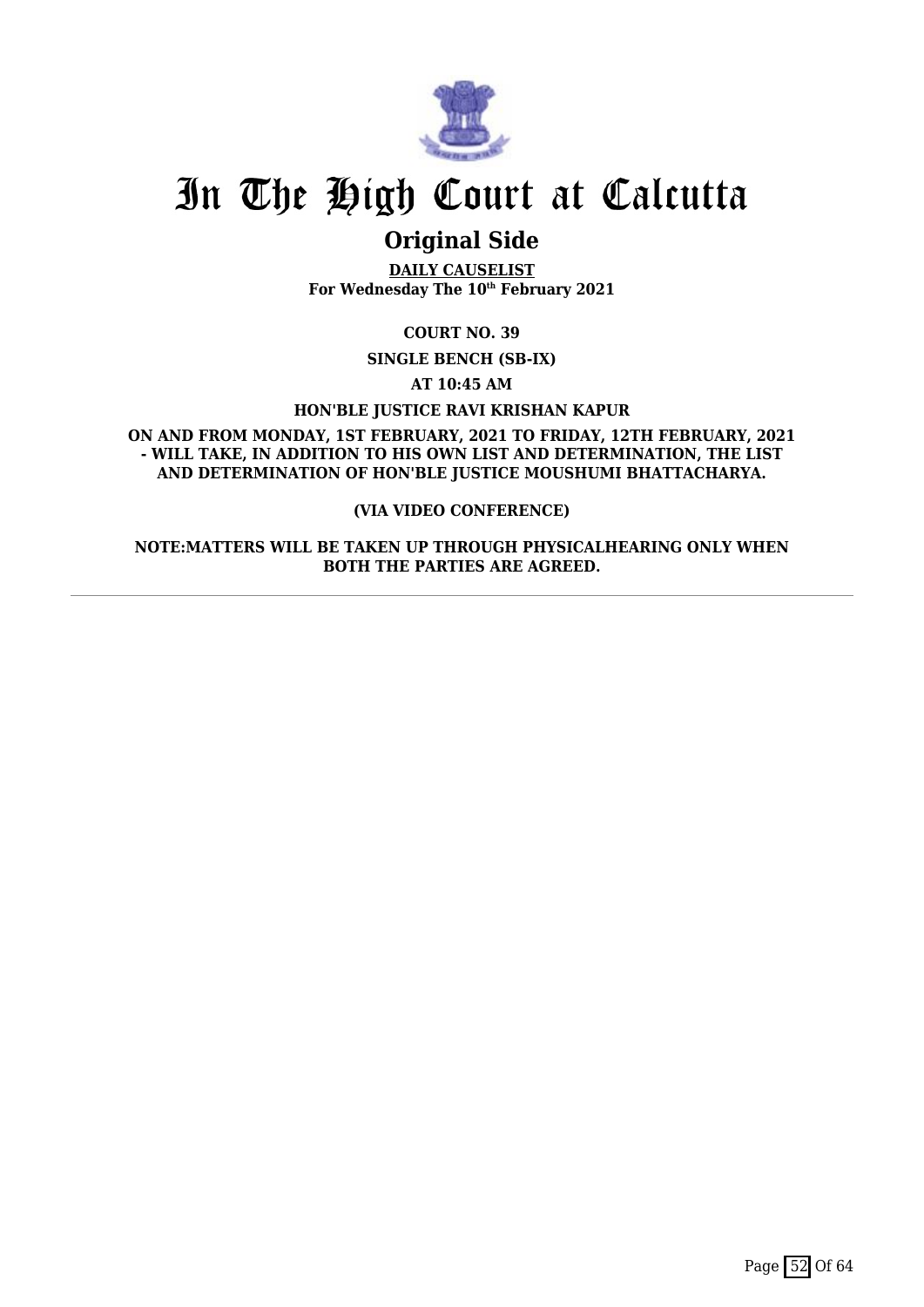

### **Original Side**

**DAILY CAUSELIST For Wednesday The 10th February 2021**

**COURT NO. 10**

**SINGLE BENCH (SB-IX)**

**AT 10:45 AM**

**HON'BLE JUSTICE RAVI KRISHAN KAPUR**

**ON AND FROM MONDAY, 1ST FEBRUARY, 2021 TO FRIDAY, 12TH FEBRUARY, 2021 - WILL TAKE, IN ADDITION TO HIS OWN LIST AND DETERMINATION, THE LIST AND DETERMINATION OF HON'BLE JUSTICE MOUSHUMI BHATTACHARYA.**

#### **(VIA VIDEO CONFERENCE)**

#### **NOTE:MATTERS WILL BE TAKEN UP THROUGH PHYSICALHEARING ONLY WHEN BOTH THE PARTIES ARE AGREED.**

**NOTE: (I) ORIGINAL SIDE MENTIONING EVERY WEDNESDAY AND THURSDAY AT 10:45 A.M.**

**(II) ORIGINAL SIDE MATTERS WILL BE TAKEN UP EVERY WEDNESDAY AND THURSDAY AT 10:45 A.M. BEFORE APPELLATE SIDE MATTERS.**

**AFTER COMPLETION OF ORIGINAL SIDE MATTERS, APPELLATE SIDE MATTERS WILL BE TAKEN UP**

#### **TO BE MENTIONED**

| 1 | WPO/362/2020                                  | M/S SONAI FOOD<br>MARKETING PVT LTD AND<br>ANR<br>VS<br>THE STATE OF WEST<br><b>BENGAL AND ORS</b> | NIBEDITA PAL           |
|---|-----------------------------------------------|----------------------------------------------------------------------------------------------------|------------------------|
|   |                                               | <b>SPECIALLY FIXED MATTERS</b>                                                                     |                        |
| 2 | IA NO. GA/1/2020<br>In WPO/579/2018           | TILAK RATAN REALTORS<br>PVT LTD & ANR.<br>Vs.<br>THE KOLKATA MUNICIPAL<br>CORPORATION & ORS.       | SANDIP AGARWAL &<br>CO |
|   |                                               | <b>FOR HEARING (OLD MATTER)</b>                                                                    |                        |
| 3 | IA NO. GA/2/2007<br>(Old No:<br>GA/2804/2007) | DEDDAN YADAV<br>Vs.<br>UNION OF INDIA                                                              | <b>B.GHOSH (DUTTA)</b> |

In WPO/2900/1999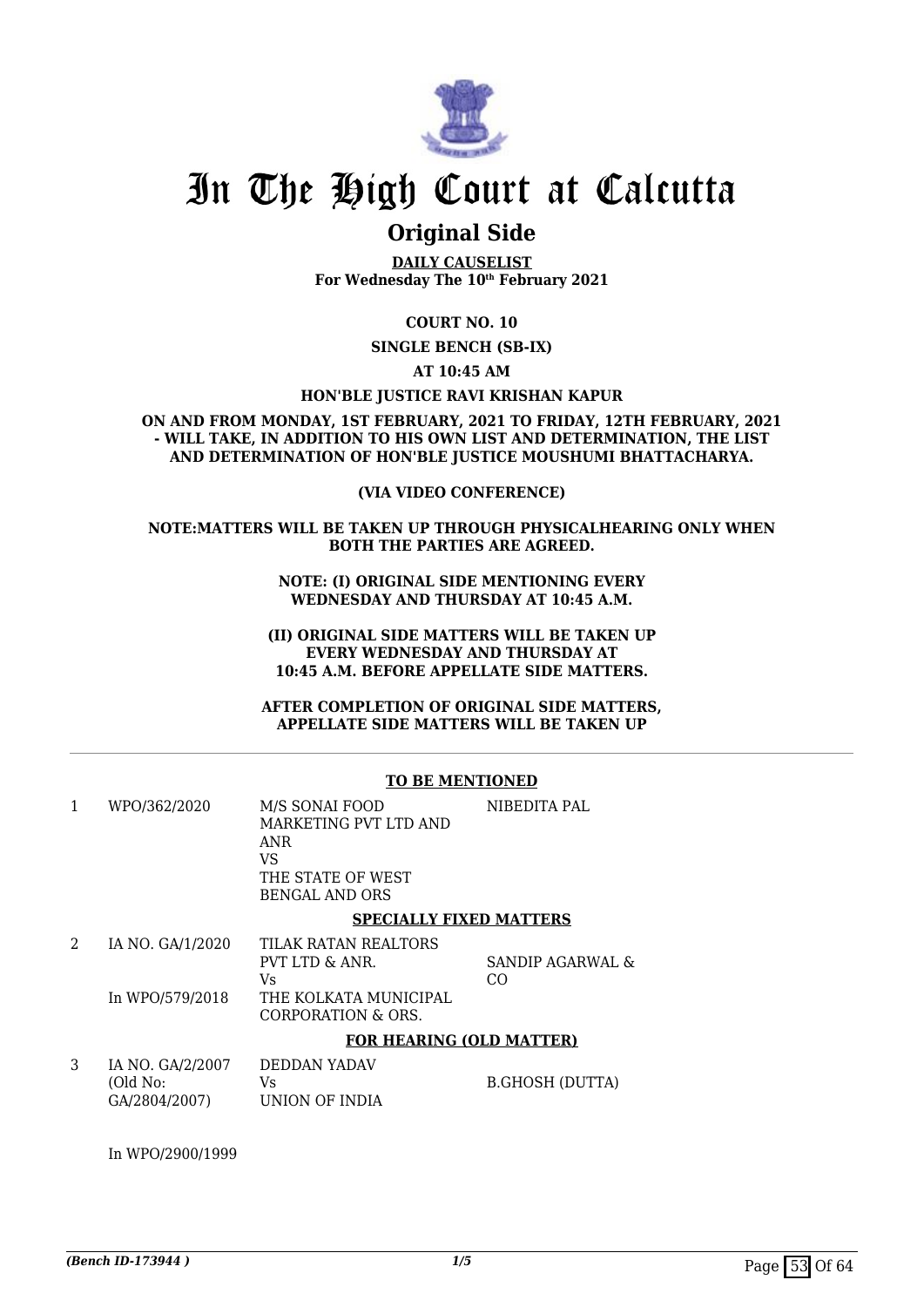#### *DAILY CAUSELIST COURT NO 10-FOR WEDNESDAY THE 10TH FEBRUARY 2021 HIGH COURT OF CALCUTTA - 2 -*

| 4  | IA NO. GA/1/2007<br>(Old No:<br>GA/2706/2007) | <b>ATUL VORA</b><br>Vs.<br>ASSTT. COMMISSIONER,<br>COM. TAXES                                       | RAJARSHI<br><b>BHARADWAJ</b>          |
|----|-----------------------------------------------|-----------------------------------------------------------------------------------------------------|---------------------------------------|
|    | In WPO/811/2001                               |                                                                                                     |                                       |
| 5  | IA NO. GA/1/2007<br>(Old No:<br>GA/2938/2007) | M/S. DIAMOND SHIPPING<br>CO. LTD. & ANR.<br>Vs<br>ASST. COMMISSIONER OF<br><b>INCOME TAX CIRCLE</b> | SABYASACHI SEN                        |
|    | In WPO/2076/2005                              |                                                                                                     |                                       |
| 6  | IA NO. GA/1/2007<br>(Old No:<br>GA/2975/2007) | <b>MAZHAR HUSSAIN</b><br>Vs<br>STATE OF W.B.                                                        | JAVED K.<br><b>SANWARWALA</b>         |
|    | In WPO/572/2006                               |                                                                                                     |                                       |
| 7  | IA NO. GA/1/2007<br>(Old No:<br>GA/2825/2007) | RAIBAT BHATTACHARYA<br>Vs<br>STATE BANK OF INDIA                                                    | <b>CHANCHAL KUMAR</b><br><b>DUTTA</b> |
|    | In WPO/1524/2006                              |                                                                                                     |                                       |
| 8  | IA NO. GA/1/2007<br>(Old No:<br>GA/2484/2007) | VIKASH METAL & POWER<br>PVT. LTD.<br>Vs<br>COAL INDIA LTD. & ORS.                                   | <b>SHAMBHU NATH</b><br><b>DUTTA</b>   |
|    | In WPO/2026/2006                              |                                                                                                     |                                       |
| 9  | IA NO. GA/1/2007<br>(Old No:<br>GA/2921/2007) | <b>SK. ANWAR</b><br>Vs<br><b>EASTERN COALFIELDS</b><br>LIMITED & ORS.                               | PIJUSH KANTI HAZRA                    |
|    | In WPO/133/2007                               |                                                                                                     |                                       |
| 10 | IA NO. GA/2/2007<br>(Old No:<br>GA/2300/2007) | SUBIR CHANDRA BOSE<br>Vs<br>CESC LTD. & ORS.                                                        | N. C. BOSE & CO.                      |
|    | In WPO/174/2007                               |                                                                                                     |                                       |
| 11 | IA NO. GA/1/2007<br>(Old No:<br>GA/2515/2007) | TRIPTI KUMAR CHATTERJEE<br>Vs<br>THE COMMISSIONER OF<br>POLICE KOLKATA & ORS.                       | MRS. KEYA BANERJEE                    |
|    | In WPO/673/2007                               |                                                                                                     |                                       |
|    |                                               | <b>FOR HEARING</b>                                                                                  |                                       |
| 12 | WPO/53/2016<br>[PT.HD]                        | SONALI DUTTAGUPTA &<br>ORS.<br>VS<br>THE MUNICIPAL<br>COMMISSIONER, KMC &<br>ORS.                   | SUVAM SINHA                           |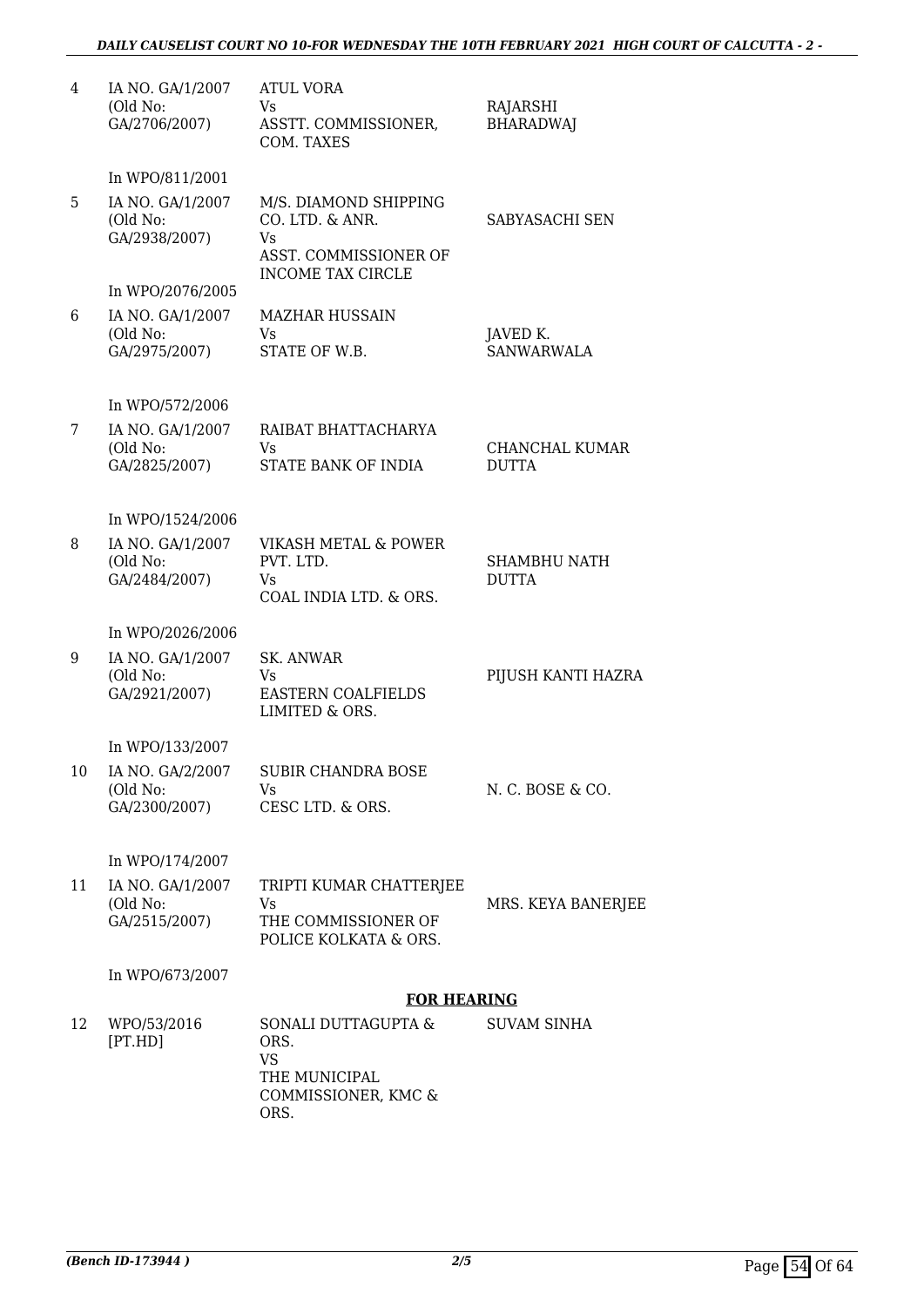| 13 | WPO/100037/1994                                | M/S CHOWDHURY'S<br>ESTATES P.LTD.<br>VS<br>STATE OF W.B.                                                                | V.MOSES & CO.                             |                              |
|----|------------------------------------------------|-------------------------------------------------------------------------------------------------------------------------|-------------------------------------------|------------------------------|
|    |                                                | IA NO: GA/1/2019, GA/2/2019, GA/3/2019(Old No:GA/2935/2019)                                                             |                                           |                              |
| 14 | WPO/1502/1995                                  | <b>ORIENT PAPER &amp;</b><br><b>INDUSTRIES LTD</b><br><b>VS</b><br>STATE OF WEST BENGAL &<br>ORS.                       | P.D.HIMATSINGKA                           |                              |
| 15 | WPO/100060/1995                                | LIFE INSURANCE<br>CORPORATION OF INDIA<br><b>VS</b><br>1ST LAND AQUISITION<br>COLLECTOR, L.R. DEPT                      | <b>SANJUKTA RAY</b>                       |                              |
| 16 | WPO/1850/2002                                  | <b>BIRLA CORPORATION</b><br><b>VS</b><br>THE JUTE COMM.                                                                 | M/S. L.P.AGARWALLA<br>& CO.               |                              |
| 17 | WPO/931/2007                                   | <b>TAPAS KUMAR BASAK</b><br><b>VS</b><br><b>ASST. DIRECTOR OF</b><br>INCOME TAX,<br>INTERNATIONAL TAXATION<br>- II $\&$ | <b>ANANDA SEN</b>                         |                              |
| 18 | WPO/1158/2010                                  | <b>CORPORATION BANK</b><br><b>VS</b><br>UNION OF INDIA & ORS                                                            | <b>SANDERSONS &amp;</b><br><b>MORGANS</b> |                              |
| 19 | WPO/1298/2010                                  | <b>AXIS BANK</b><br><b>VS</b><br>UNION OF INDIA & ORS.                                                                  | SANDERSONS &<br><b>MORGANS</b>            |                              |
| 20 | WPO/1059/2011                                  | PANDROL RAHEE<br>TECHNOLOGIES PVT LTD &<br>ANR.<br><b>VS</b><br>THE COMPETITION<br>COMMISSION OF INDIA &<br>ORS.        | R L MITRA                                 |                              |
| 21 | WPO/198/2012<br><b>WITH</b><br>WPA/20868W/2012 | AMAR NATH CHAKRABORTY<br><b>VS</b><br>STATE OF WEST BENGAL &<br>ORS.                                                    | <b>SUSANTA PAL</b>                        | SAYANTAN BOSE (FOR<br>RES.3) |
|    | IA NO: GA/1/2012(Old No:GA/2436/2012)          |                                                                                                                         |                                           |                              |
| 22 | WPO/642/2013<br>WPO 408/2011                   | DR. BIJAYA PRASAD<br><b>SAMANTARAY</b><br>VS<br>THE BOARD OF TRUSTEES<br>FOR THE PORT OF KOLKATA<br>& ORS.              | SOUMYA MAJUMDER                           |                              |
| 23 | WPO/977/2013                                   | <b>BAL KISHAN CHOWDHARY</b><br>VS<br>KOLKATA MUNICIPAL                                                                  | M/S. C. K. JAIN AND<br>CO.                |                              |

CORPORATION AND ORS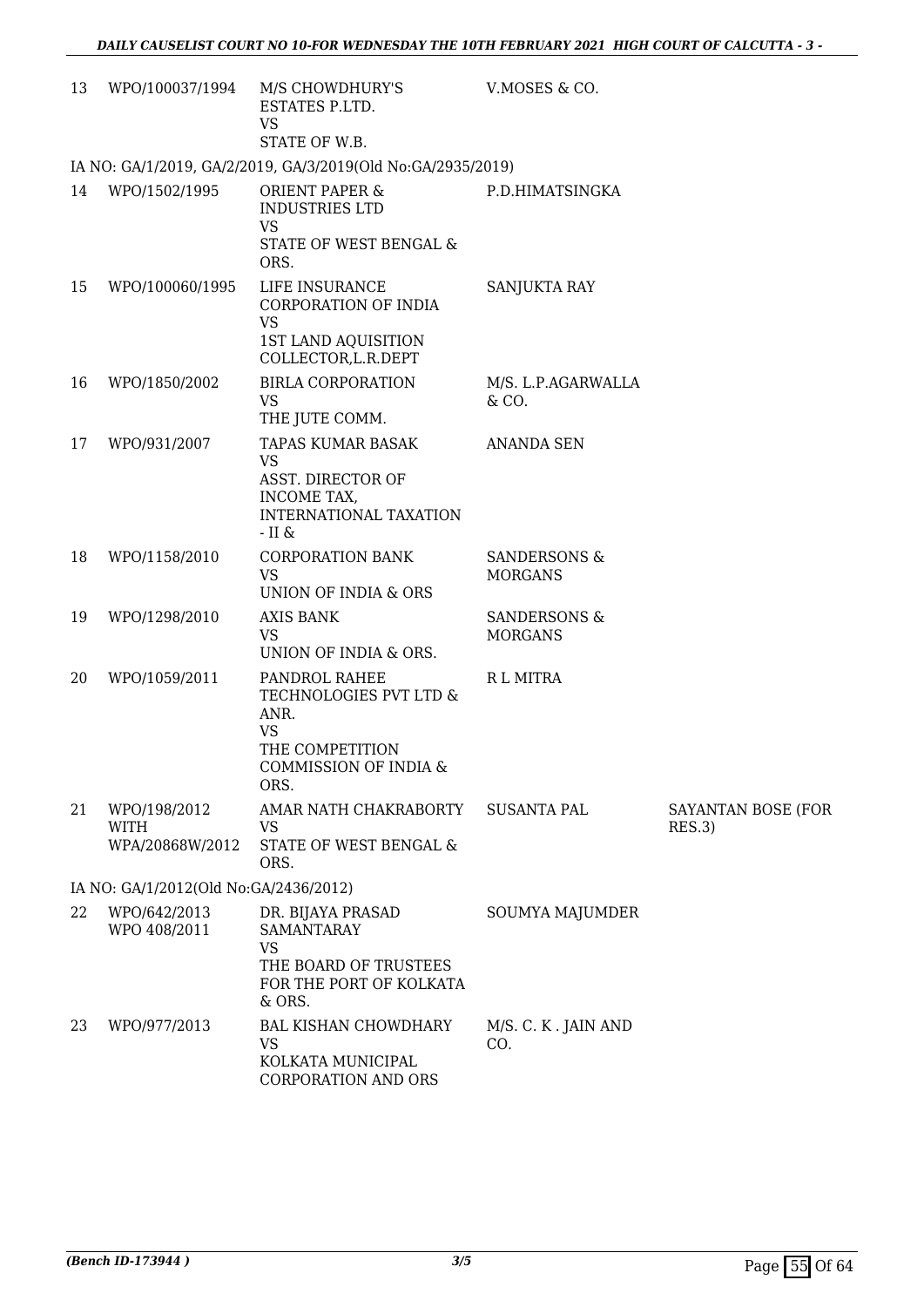| 24 | WPO/1360/2015                        | LAXMI JYOTI INVESTMENTS<br>PVT LTD & ANR.<br><b>VS</b>                                                                           | JHUNJHUNWALA &<br>CO                                        |                                       |
|----|--------------------------------------|----------------------------------------------------------------------------------------------------------------------------------|-------------------------------------------------------------|---------------------------------------|
|    |                                      | THE KOLKATA MUNICIPAL<br><b>CORPORATION &amp; ORS.</b>                                                                           |                                                             |                                       |
| 25 | WPO/347/2016                         | SILVERLINE INVESTMENT<br>CO PVT LTD & ANR<br>VS<br>KOLKATA MUNICIPAL<br><b>CORPORATION &amp; ORS</b>                             | <b>ABHIJIT SARKAR</b>                                       |                                       |
|    | IA NO: GA/1/2020                     |                                                                                                                                  |                                                             |                                       |
| 26 | WPO/110/2017                         | REKHA BHAKAT<br><b>VS</b><br>STATE OF WEST BENGAL &<br><b>ORS</b>                                                                | <b>SYED SHAMSUL</b><br><b>AREFIN</b>                        |                                       |
| 27 | WPO/256/2017                         | <b>FORWARD SEAMEN'S</b><br>UNION OF INDIA & ORS<br><b>VS</b><br>THE SHIPPING<br>CORPORATION OF INDIA<br><b>LIMITED &amp; ORS</b> | VICTOR CHATTERJEE                                           |                                       |
|    | IA NO: GA/1/2020(Old No:GA/447/2020) |                                                                                                                                  |                                                             |                                       |
| 28 | WPO/280/2017                         | THE ASIATIC SOCIETY &<br><b>ANR</b><br><b>VS</b><br>THE STATE OF WEST<br><b>BENGAL &amp; ORS</b>                                 | <b>BISWARUP NANDY &amp;</b><br><b>GANAPATI</b><br>CHOUDHURI |                                       |
|    |                                      | IA NO: GA/2/2018(Old No:GA/427/2018), GA/3/2019(Old No:GA/1134/2019)                                                             |                                                             |                                       |
| 29 | WPO/568/2017                         | MD RAFIQUE PURKAIT &<br><b>ORS</b><br><b>VS</b>                                                                                  | <b>MRINAL KANTI MAITY</b>                                   |                                       |
|    |                                      | KOLKATA MUNICIPAL<br><b>CORPORATION &amp; ORS</b>                                                                                |                                                             |                                       |
| 30 | WPO/574/2017                         | MURLIDHAR RATANLAL<br><b>EXPORTS LTD &amp; ANR.</b><br><b>VS</b><br>STATE OF WEST BENGAL &<br>ORS.                               | SHARMA KAJARIA &<br>CO                                      |                                       |
| 31 | WPO/577/2017                         | SMT. ARTI VERMA & ORS<br>VS<br>KOLKATA MUNICIPAL<br><b>CORPORATION &amp; ORS</b>                                                 | <b>DIP NARAYAN</b><br><b>MUKHERJEE</b>                      |                                       |
| 32 | WPO/591/2017                         | <b>INDIAN JUTE MILLS</b><br><b>ASSOCIATION &amp; ANR</b><br><b>VS</b>                                                            | M/S. L.P. AGARWALLA<br>$&$ CO                               |                                       |
|    |                                      | UNION OF INDIA & ORS                                                                                                             |                                                             |                                       |
| 33 | WPO/304/2018                         | MADHABI DATTA (RAJAK)<br><b>VS</b><br>THE STATE OF WEST<br><b>BENGAL &amp; ORS</b>                                               | ANJAN<br><b>BHATTACHARYA</b>                                |                                       |
| 34 | WPO/311/2018                         | <b>SOMENATH</b><br><b>BHATTACHARYYA &amp; ORS</b><br><b>VS</b><br>THE KOLKATA MUNICIPAL<br><b>CORPORATION &amp; ANR</b>          | MAHABOOB AHMED                                              | <b>RATUL</b><br>BHATTACHARYA(DEF.7,8) |

IA NO: GA/4/2019(Old No:GA/152/2019)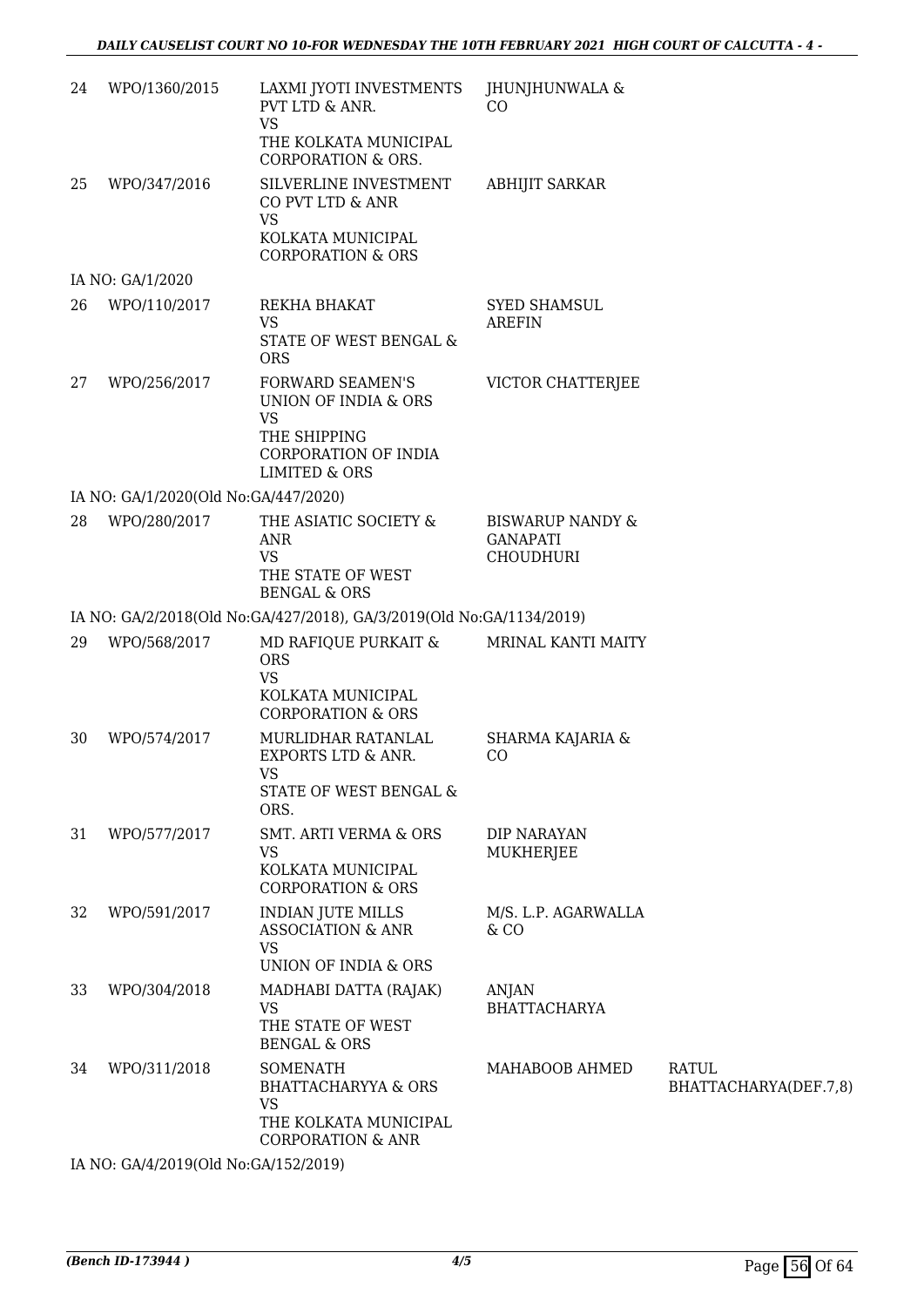| 35                                   | WPO/416/2018 | <b>KARUNA DAS</b><br><b>VS</b><br>THE STATE OF WEST<br><b>BENGAL &amp; ORS</b>                                                                      | <b>ANJAN</b><br><b>BHATTACHARYA</b>     |                                                         |  |
|--------------------------------------|--------------|-----------------------------------------------------------------------------------------------------------------------------------------------------|-----------------------------------------|---------------------------------------------------------|--|
| 36                                   | WPO/515/2018 | ANANYA CHATTERJEE<br><b>VS</b><br>THE STATE OF WEST<br><b>BENGAL &amp; ORS.</b>                                                                     | <b>ANJAN</b><br><b>BHATTACHARYA</b>     |                                                         |  |
| 37                                   | WPO/549/2018 | RADHABALLAB DEBNATH &<br>ANR<br><b>VS</b><br>THE KOLKATA MUNICIPAL<br><b>CORPORATION &amp; ORS</b>                                                  | MAHABOOB AHMED                          | PARIKSHIT BASU<br>(RES.7), RATUL<br>BHATTACHARJEE(RES8) |  |
| 38                                   | WPO/577/2018 | M/S. OGARHMALL<br><b>CHOUDHARY SALES AND</b><br><b>AGENCIES PVT LTD &amp; ANR</b><br><b>VS</b><br>KOLKATA MUNICIPAL<br><b>CORPORATION &amp; ORS</b> | NILAY SENGUPTA                          |                                                         |  |
| 39                                   | WPO/593/2018 | TAPATI BOSE & ANR.<br><b>VS</b><br>KOLKATA MUNICIPAL<br><b>CORPORATION &amp; ORS.</b>                                                               | <b>DEVAJYOTI</b><br><b>BHATTACHARYA</b> |                                                         |  |
| IA NO: GA/1/2019(Old No:GA/908/2019) |              |                                                                                                                                                     |                                         |                                                         |  |
| 40                                   | WPO/83/2019  | PEEPING RESTAURANT AND<br><b>OTHERS</b><br><b>VS</b><br>State of West Bengal AND<br>Others                                                          | SABYASACHI SEN                          |                                                         |  |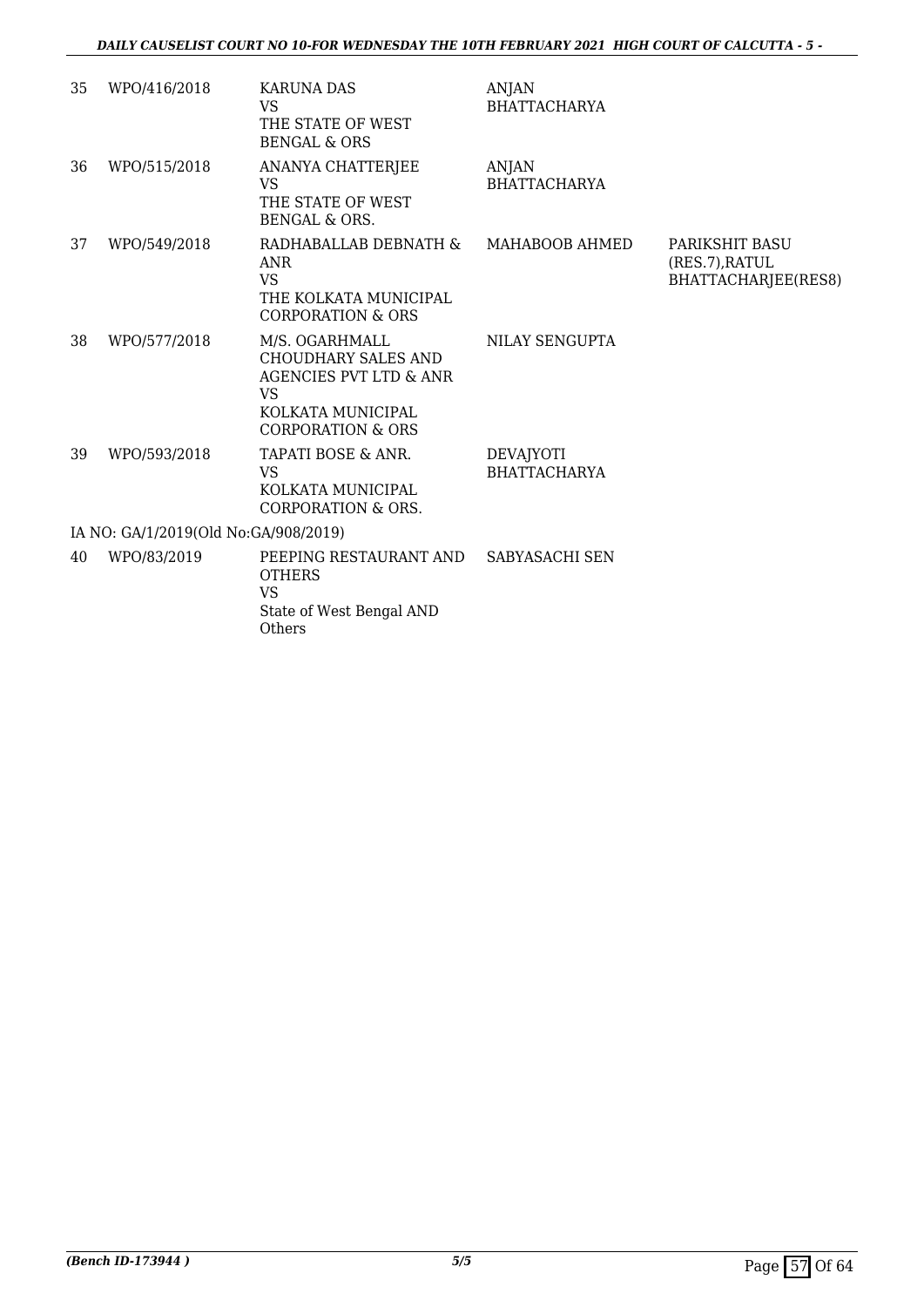

### **Original Side**

**DAILY CAUSELIST For Wednesday The 10th February 2021**

**COURT NO. 23 SINGLE BENCH (SB-X) AT 2:00 PM HON'BLE JUSTICE ARINDAM MUKHERJEE (VIA VIDEO CONFERENCE)**

#### **NOTE:MATTERS WILL BE TAKEN UP THROUGH PHYSICAL HEARING ONLY WHEN BOTH THE PARTIES ARE AGREED.**

#### **NOTE: 1) ORIGINAL SIDE MATTERS SHALL BE TAKEN UP EVERYDAY AT 2:00 P.M.**

**2) ORDINARILY, SPECIALLY ASSIGNED MATTERS SHALL BE TAKEN UP ON FRIDAY AT 2:00 P.M.**

**3) AFTER COMPLETION OF ORIGINAL SIDE MATTERS, IF TIME PERMITS, APPELLATE SIDE MATTERS SHALL BE AGAIN TAKEN UP.**

#### **COURT APPLICATIONS UNDER ART.226**

| WPO/192/2020 | NIRMAL KARMAKAR<br>VS<br>Union of India                                                                                            | PROTYUSH<br><b>CHATTERJEE</b> |
|--------------|------------------------------------------------------------------------------------------------------------------------------------|-------------------------------|
| WPO/198/2020 | <b>BONGAON CO-OPERATIVE</b><br>CREDIT SOCIETY LIMITED<br>VS<br>GOVERNMENT OF INDIA,<br>MINISTRY OF FINANCE, I.T.<br>DEPT. AND ORS. | PRAGYA BHOWMICK               |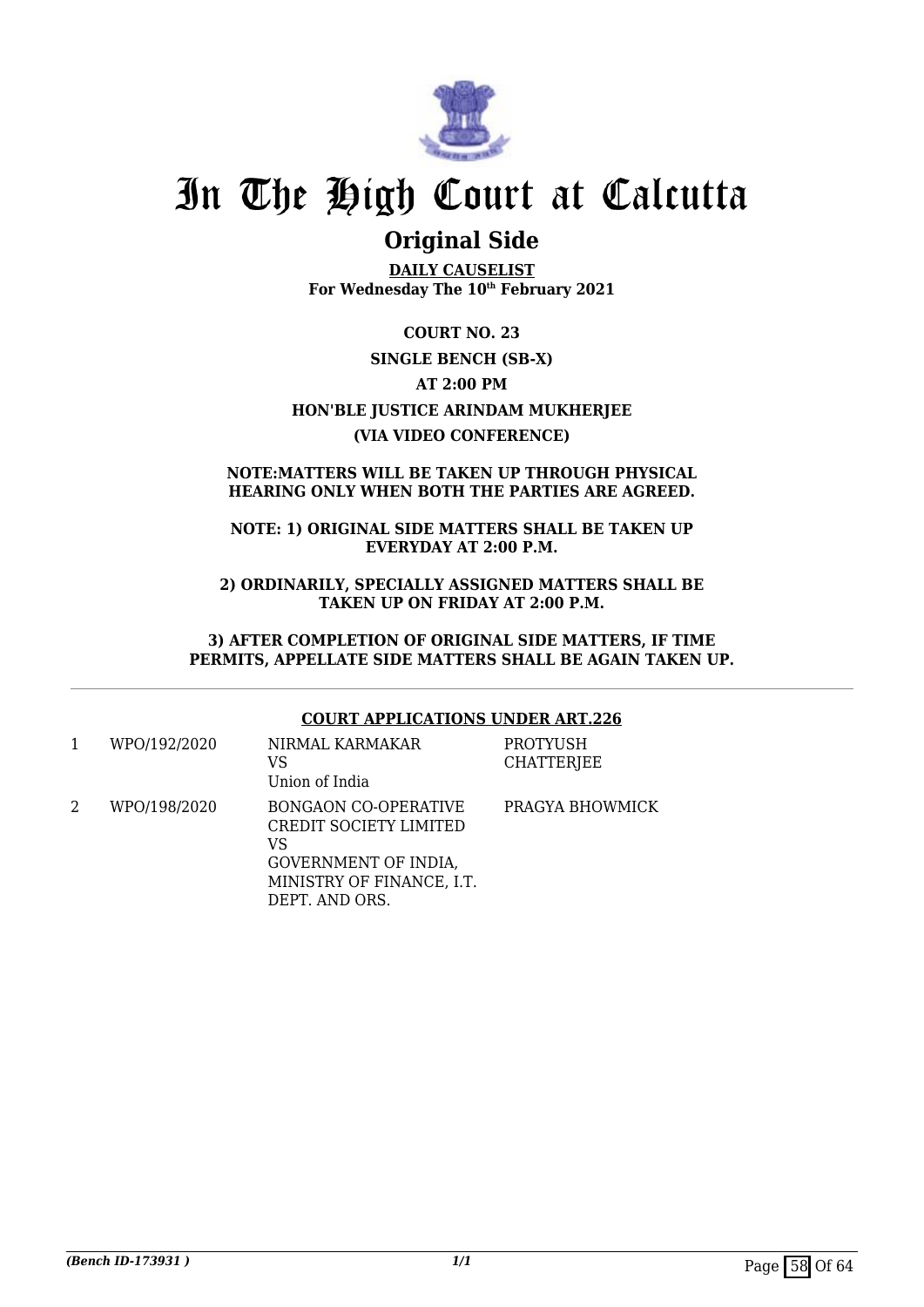

## **Original Side**

**DAILY CAUSELIST For Wednesday The 10th February 2021**

**COURT NO. 18 SINGLE BENCH (XI ) AT 10:45 AM HON'BLE JUSTICE BISWAJIT BASU (VIA VIDEO CONFERENCE)**

**NOTE:MATTERS WILL BE TAKEN UP THROUGH PHYSICAL HEARING ONLY WHEN BOTH THE PARTIES ARE AGREED.**

**NOTE: ORIGINAL SIDE MENTIONING WILL BE TAKEN UP AT 10:45 A.M**

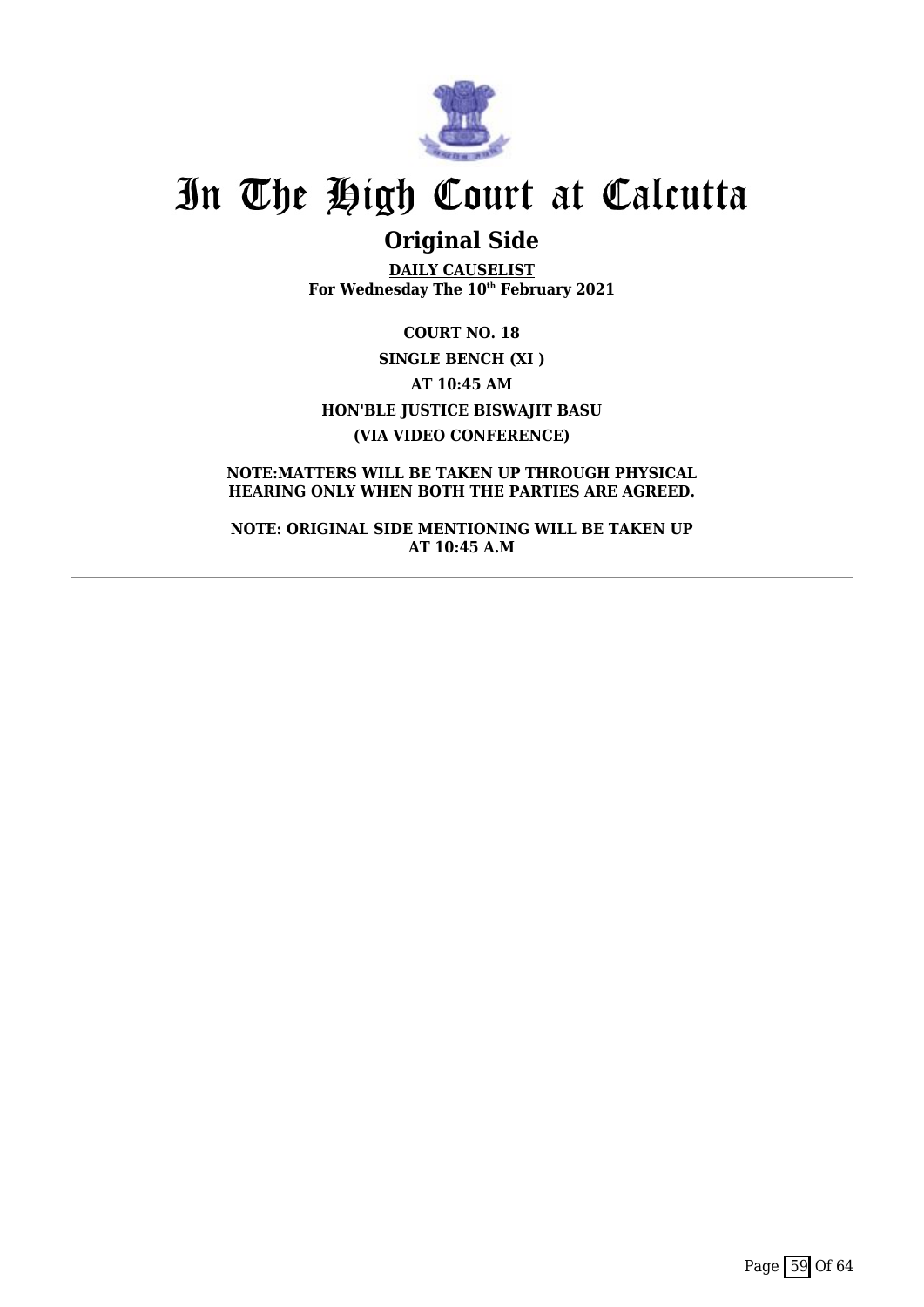

### **Original Side**

**DAILY CAUSELIST For Wednesday The 10th February 2021**

**COURT NO. 24 SINGLE BENCH (SB- XII) AT 10:45 AM HON'BLE JUSTICE AMRITA SINHA (VIA VIDEO CONFERENCE)**

#### **NOTE:MATTERS WILL BE TAKEN UP THROUGH PHYSICAL HEARING ONLY WHEN BOTH THE PARTIES ARE AGREED.**

#### **NOTE: ORIGINAL SIDE MATTERS WILL BE TAKEN UP AT THE FIRST SITTING OF THE COURT.**

#### **AFTER COMPLETION OF ORIGINAL SIDE MATTERS; APPELLATE SIDE MATTERS WILL BE TAKEN UP.**

**NO PHYSICAL MENTIONING IN COURT.**

#### **CONTEMPT MATTERS**

1 CC/5/2021 BABAN BANERJEE VS R.C. MAHAPATRA PARTHA GHOSH **MODIFICATION APPLICATION** 2 IA NO. GA/2/2020 In WPO/294/2019 SNEHANSU MAJUMDAR  $V<sub>c</sub>$ WEST BENGAL ESSENTIAL COMMODITIES SUPPLY CORPORATION LTD AND **ORS** PARASHAR BAIDYA 3 IA NO. GA/1/2020 In WPO/52/2020 PURBA MANDAL Vs BOARD OF TRUSTEES FOR THE PORT OF KOLKATA, KOLKATA PORT TRUST KAUSHIK MANDAL KAUSHIK MANDAL **COURT APPLICATIONS UNDER ART.226**

#### 4 WPO/470/2019 SMT. SUHASINI LOHIA VS KOLKATA MUNICIPAL CORPORATION AND ORS. S. KAKRANIA AND CO. MUKHERJEE PRASAD & ASSO.(FOR PRO. RES. 16,17,18,22,24,28)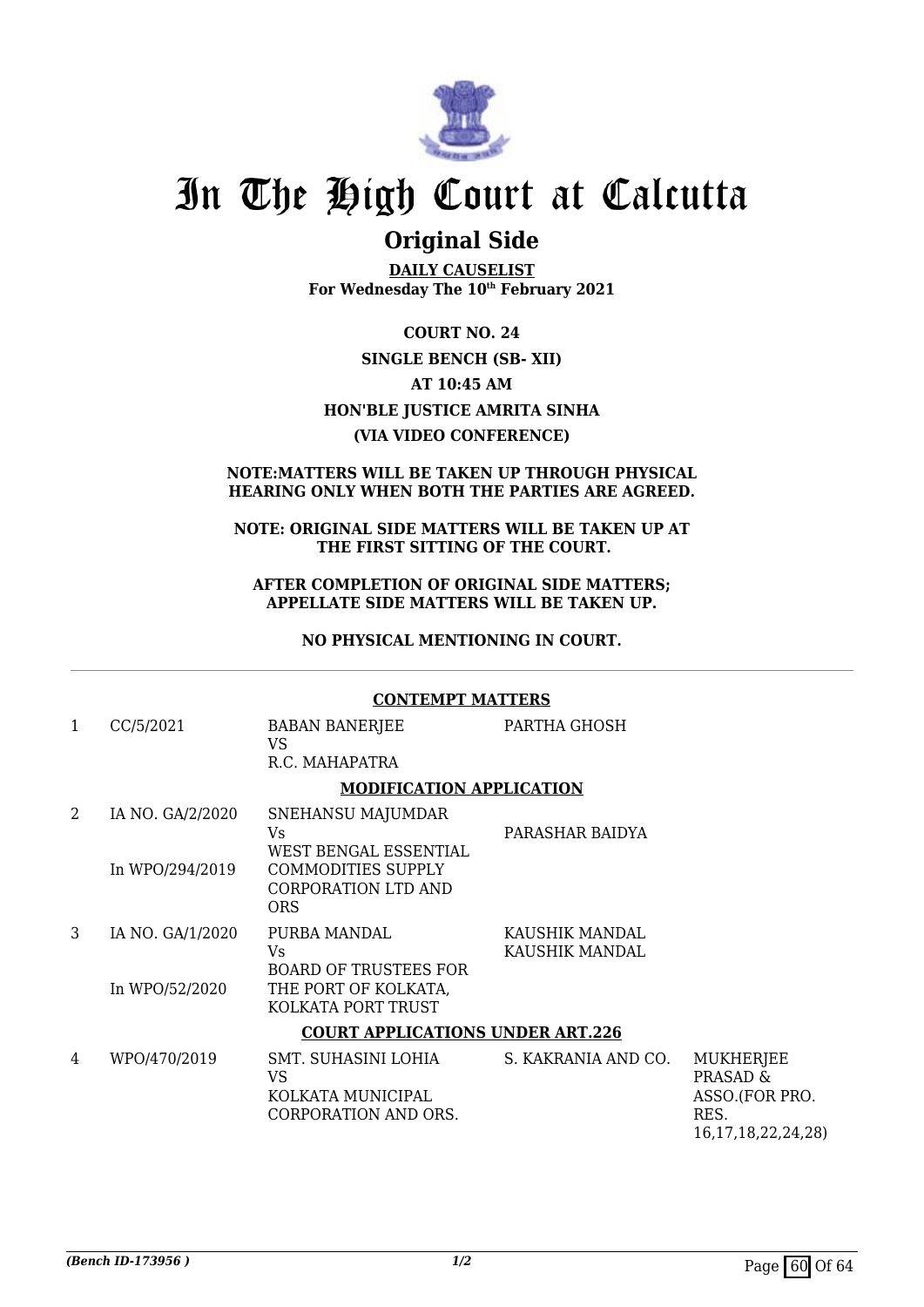| 5 | WPO/191/2020 | SANTOSH SINGH<br>VS<br>KOLKATA MUNICIPAL<br><b>CORPORATION AND ORS</b>              | ARINDAM BANERJEE |
|---|--------------|-------------------------------------------------------------------------------------|------------------|
| 6 | WPO/42/2021  | SUDAM CHANDRA<br>MALAKAR<br>VS<br>KOLKATA MUNICIPAL<br><b>CORPORATION AND 7 ORS</b> | DEBNATH GANGULY  |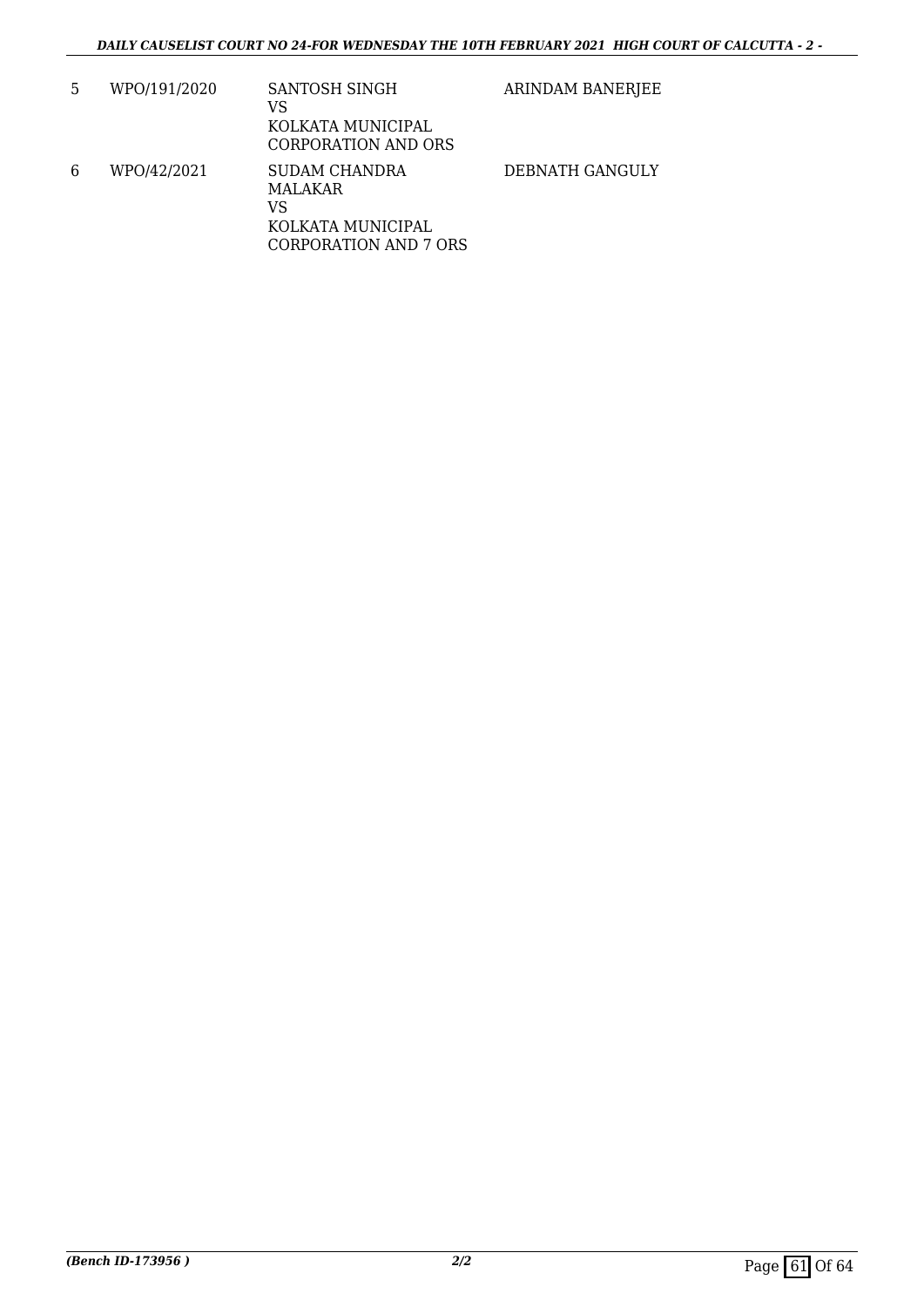

### **Original Side**

**DAILY CAUSELIST For Wednesday The 10th February 2021**

**COURT NO. 22 SINGLE BENCH (SB-XIII) AT 3:30 PM HON'BLE JUSTICE ABHIJIT GANGOPADHYAY (VIA VIDEO CONFERENCE)**

**NOTE:MATTERS WILL BE TAKEN UP THROUGH PHYSICAL HEARING ONLY WHEN BOTH THE PARTIES ARE AGREED.**

**SPECIAL NOTE.: IF ON ANY TUESDAY OR THURSDAY THERE IS A RESOLUTION FOR COURT RISING AT 3:30 P.M., ORIGINAL SIDE WILL SIT AT 3:00 P.M. INSTEAD OF 3:30 P.M.**

**NOTE: 1) ORIGINAL SIDE MATTERS WILL BE TAKEN UP EVERY TUESDAY AND THURSDAY AT 3:30 P.M.**

**2) MENTIONING ON THE ORIGINAL SIDE WILL BE ALLOWED EVERY TUESDAY AND THURSDAY AT 3:30 P.M**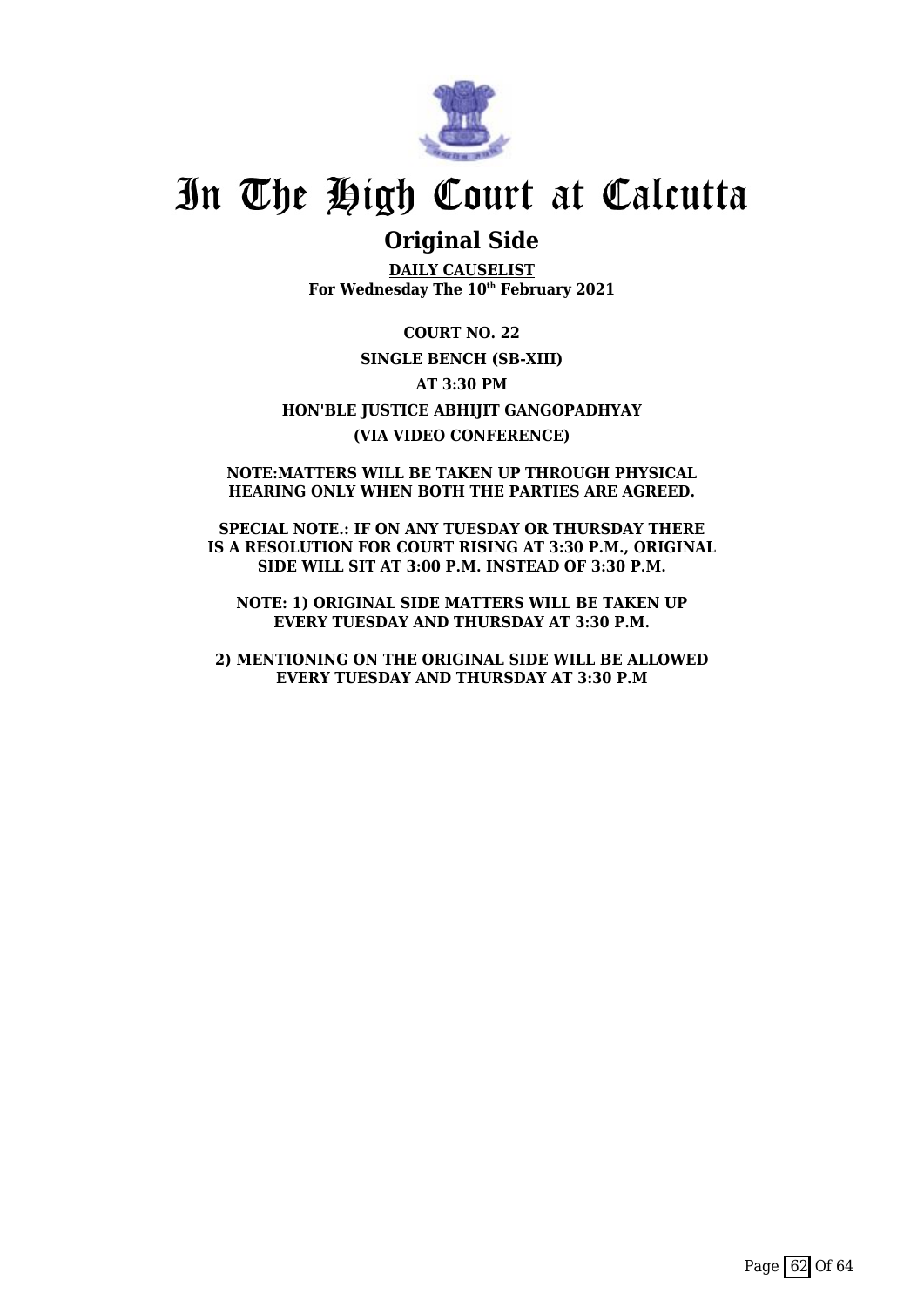

## **Original Side**

**DAILY CAUSELIST For Wednesday The 10th February 2021**

**COURT NO. CHAMBER**

**SINGLE BENCH ()**

**AT 12:00 PM**

#### **THE LEARNED MASTER & OFFICIAL REFEREE**

| $\mathbf{1}$   | IA NO. GA/4/2020                                               | <b>JAYANTA SAHA</b>                                                                                            | A.K. ACHARYYA                                            |
|----------------|----------------------------------------------------------------|----------------------------------------------------------------------------------------------------------------|----------------------------------------------------------|
|                | (Old No:<br>GA/698/2020)                                       | <b>Vs</b><br><b>JANKI BHAGWAN</b><br><b>DANSINGANI</b>                                                         | A.K. ACHARYYA                                            |
|                | In CS/125/2017                                                 |                                                                                                                |                                                          |
| $\overline{2}$ | IA NO. GA/1/2020<br>(Old No:<br>GA/306/2020)                   | <b>INDIAN WAREHOUSING</b><br>CORPORATION<br>Vs<br><b>ALLIANCE PROPERTIES</b><br>AND INDUSTRIES LTD.            | M/S. C. K. JAIN AND<br>CO.<br>M/S. C. K. JAIN AND<br>CO. |
|                | In CS/187/2019                                                 |                                                                                                                |                                                          |
| 3              | IA NO. GA/2/2020<br>(Old No:<br>GA/401/2020)                   | RAJAT KUMAR SINGH<br>Vs<br><b>DALHOUSIE ATHLETIC</b><br><b>CLUB AND ORS</b>                                    | <b>ARINDAM SEN</b><br><b>ARINDAM SEN</b>                 |
|                | In CS/221/2019                                                 |                                                                                                                |                                                          |
| 4              | IA NO. GA/1/2020<br>(Old No:<br>GA/124/2020)<br>In CS/251/2019 | PRATIK CHORARIA AND<br><b>ANR</b><br>Vs<br><b>EMPORIS PROPERTIES</b><br>PRIVATE LIMITED AND 5<br><b>OTHERS</b> | M/S. C.K. JAIN AND<br>CO.<br>M/S. C.K. JAIN AND<br>CO.   |
|                |                                                                |                                                                                                                |                                                          |
| 5              | IA NO. GA/2/2020<br>(Old No:<br>GA/209/2020)                   | PRATIK CHORARIA AND<br><b>ANR</b><br>Vs<br><b>EMPORIS PROPERTIES</b><br>PRIVATE LIMITED AND 5                  | M/S. C.K. JAIN AND<br>CO.<br>M/S. C.K. JAIN AND<br>CO.   |
|                | In CS/251/2019                                                 | <b>OTHERS</b>                                                                                                  |                                                          |

#### **FOR DIRECTIONS**